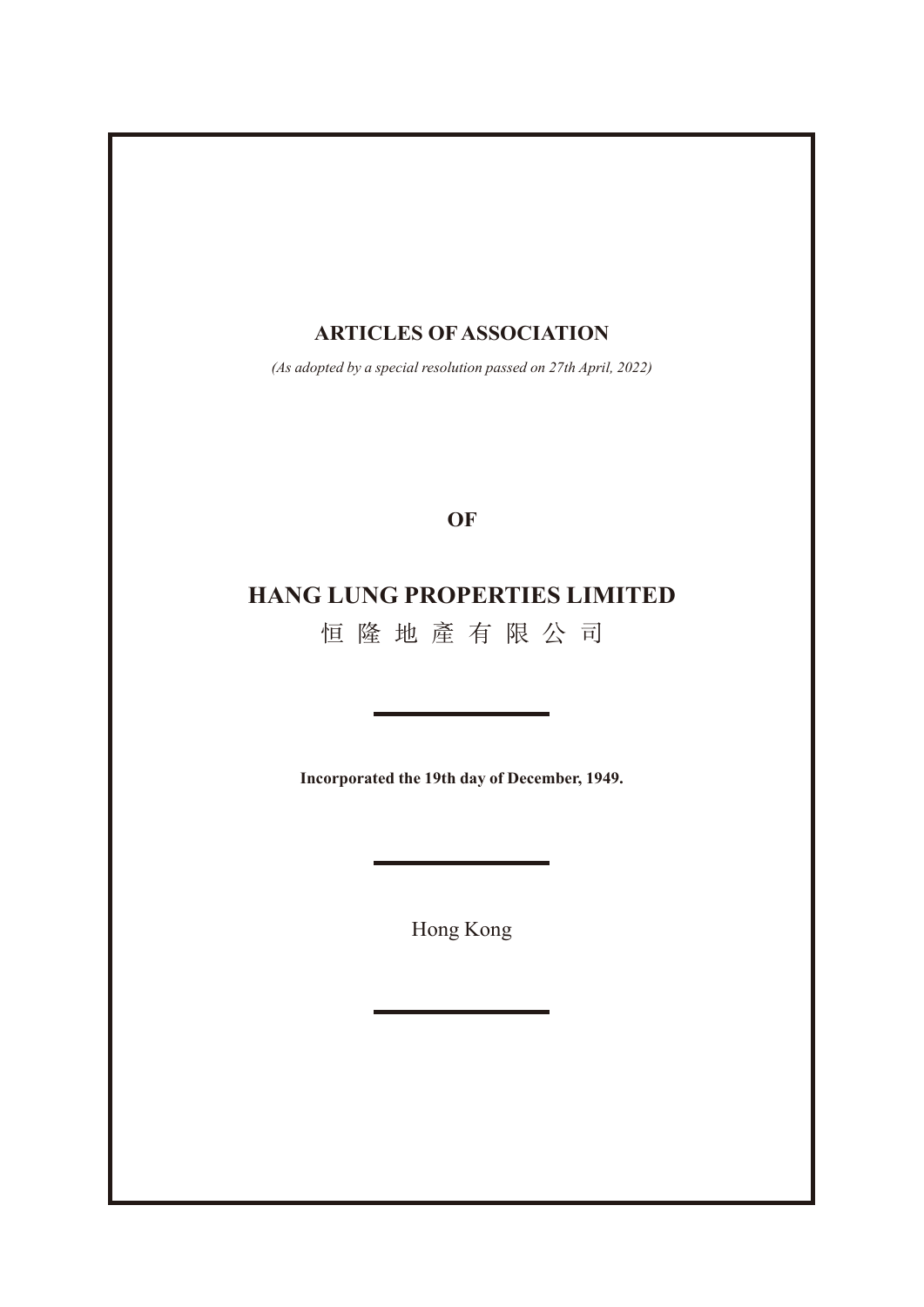No. 2970 編號

> (COPY) 副本

### **COMPANIES ORDINANCE (CHAPTER 32)**

香港法例第32章 公司條例

### **CERTIFICATE OF INCORPORATION ON CHANGE OF NAME**

公司更改名稱 註冊證書

— \* \* \* <del>— — — —</del>

I hereby certify that 本人謹此證明

# **AMOY PROPERTIES LIMITED**

淘大置業有限公司

having by special resolution changed its name, is now incorporated under 經通過特別決議,已將其名稱更改,該公司的註冊名 the name of 稱現為

# **HANG LUNG PROPERTIES LIMITED**

恒隆地產有限公司

Issued by the undersigned on 27 December 2001. 本證書於二○○一年十二月廿七日簽發。

(Sd.) MISS R. CHEUNG

*for Registrar of Companies Hong Kong* 香港公司註冊處處長 (公司註冊主任 張潔心 代行)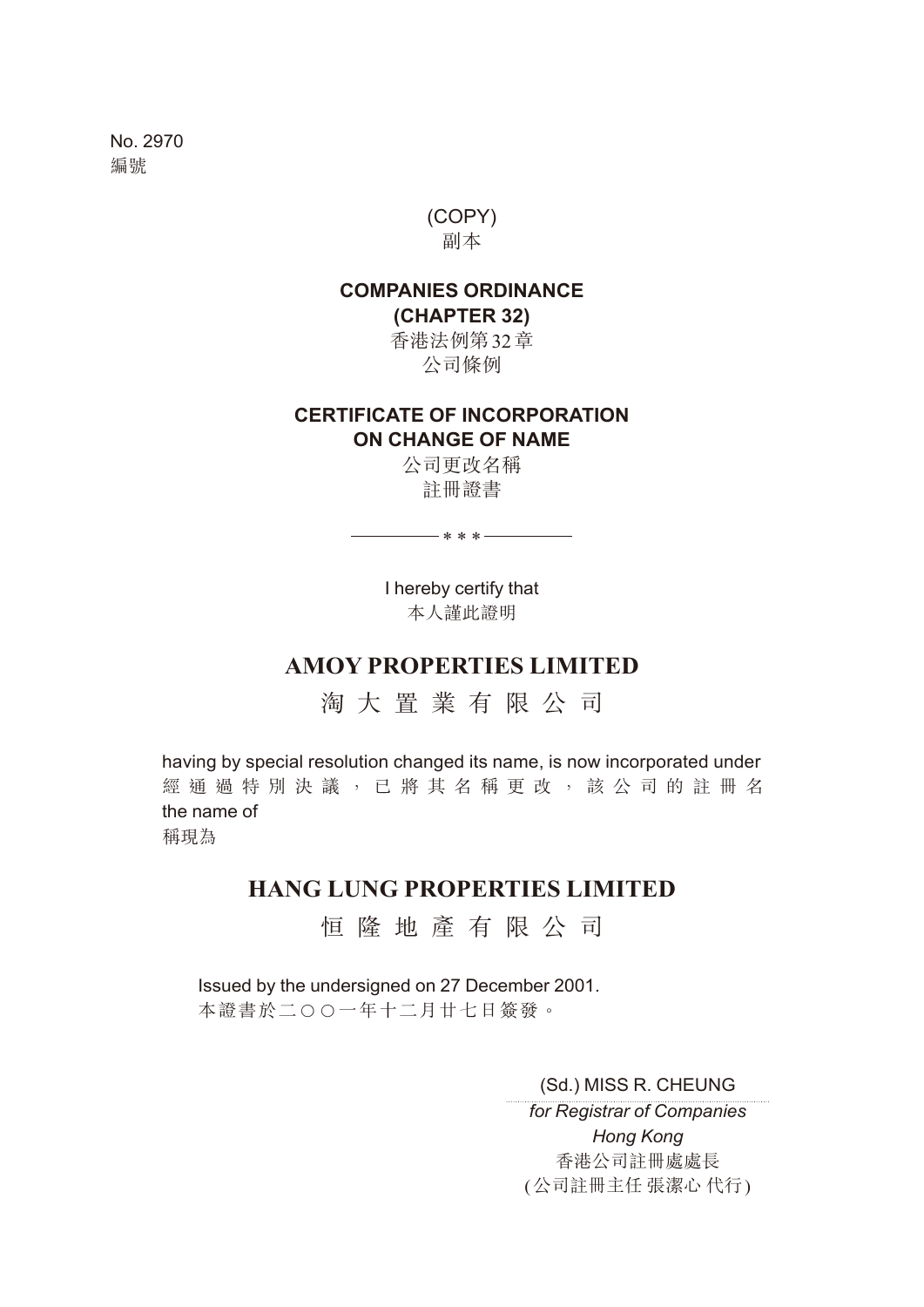No.: 2970

### (COPY)

## **CERTIFICATE OF INCORPORATION ON CHANGE OF NAME**

WHEREAS THE AMOY CANNING CORPORATION (HONG KONG) LIMITED was incorporated as a limited company under the Companies Ordinance on the Nineteenth day of December, 1949;

AND WHEREAS by special resolution of the Company and with the approval of the Registrar of Companies, it changed its name to THE AMOY CANNING CORPORATION (HONG KONG) LIMITED (香港淘化大同有限公司) on the Ninth day of November, 1982;

AND WHEREAS by a further special resolution of the Company and with the approval of the Registrar of Companies, it has changed its name to AMOY PROPERTIES LIMITED 淘大置 業有限公司;

NOW THEREFORE I hereby certify that the Company is a limited company incorporated under the name of AMOY PROPERTIES LIMITED 淘大置業有限公司.

GIVEN under my hand this Ninth day of October One Thousand Nine Hundred and Eighty-seven.

(Sd.) J. Almeida

*p. Registrar General (Registrar of Companies) Hong Kong*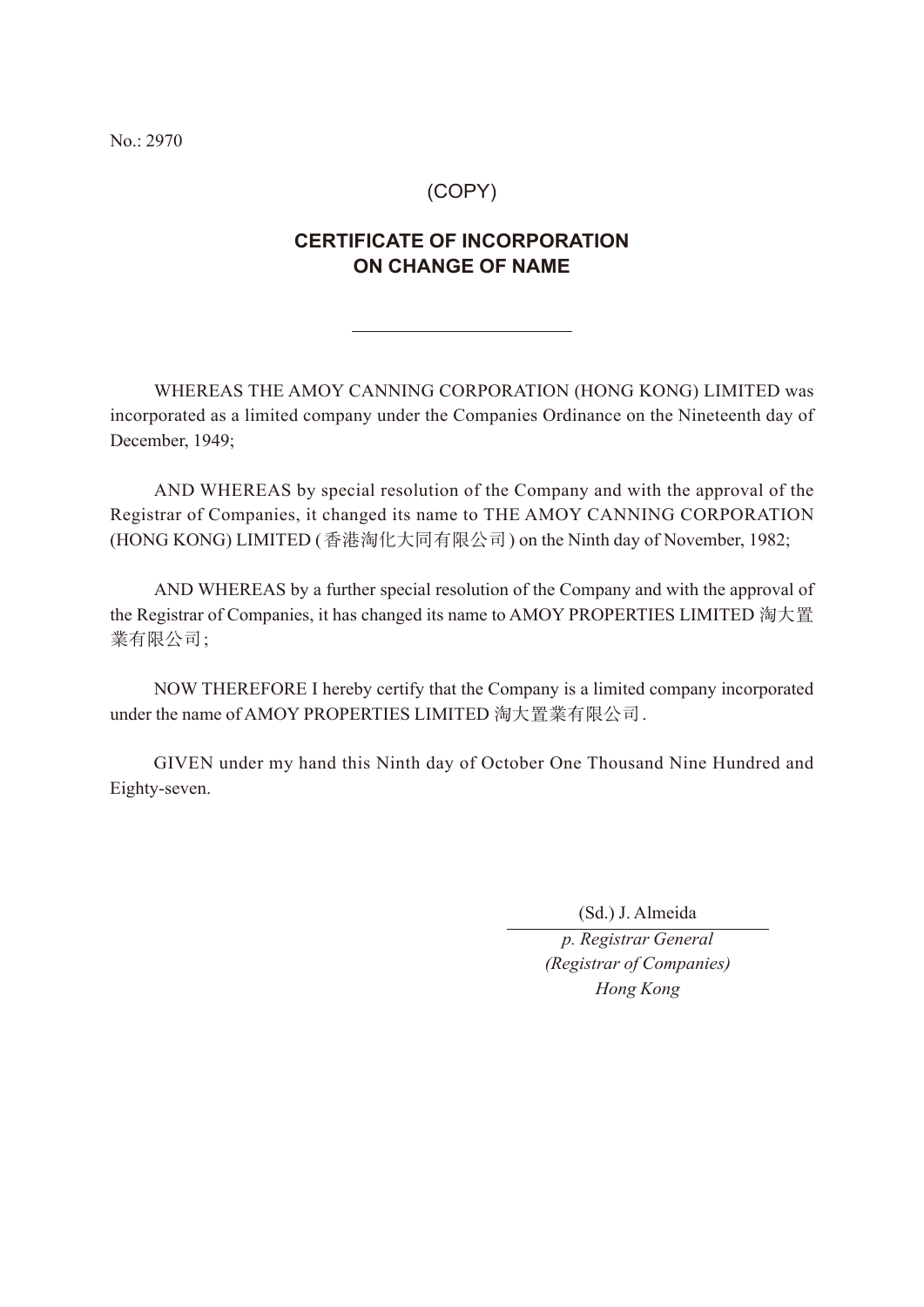No.: 2970

### (COPY)

## **CERTIFICATE OF INCORPORATION ON CHANGE OF NAME**

Whereas THE AMOY CANNING CORPORATION (HONG KONG) LIMITED was incorporated in Hong Kong as a limited company under the Companies Ordinance on the Nineteenth day of December, 1949;

And whereas by special resolution of the Company and with the approval of the Registrar of Companies, it has changed its name;

Now therefore I hereby certify that the Company is a limited company incorporated under the name of THE AMOY CANNING CORPORATION (HONG KONG) LIMITED (香港淘化 大同有限公司).

Given under my hand this Ninth day of November One Thousand Nine Hundred and Eighty-two.

(Sd.) J. Almeida

*for Registrar of Companies, Hong Kong*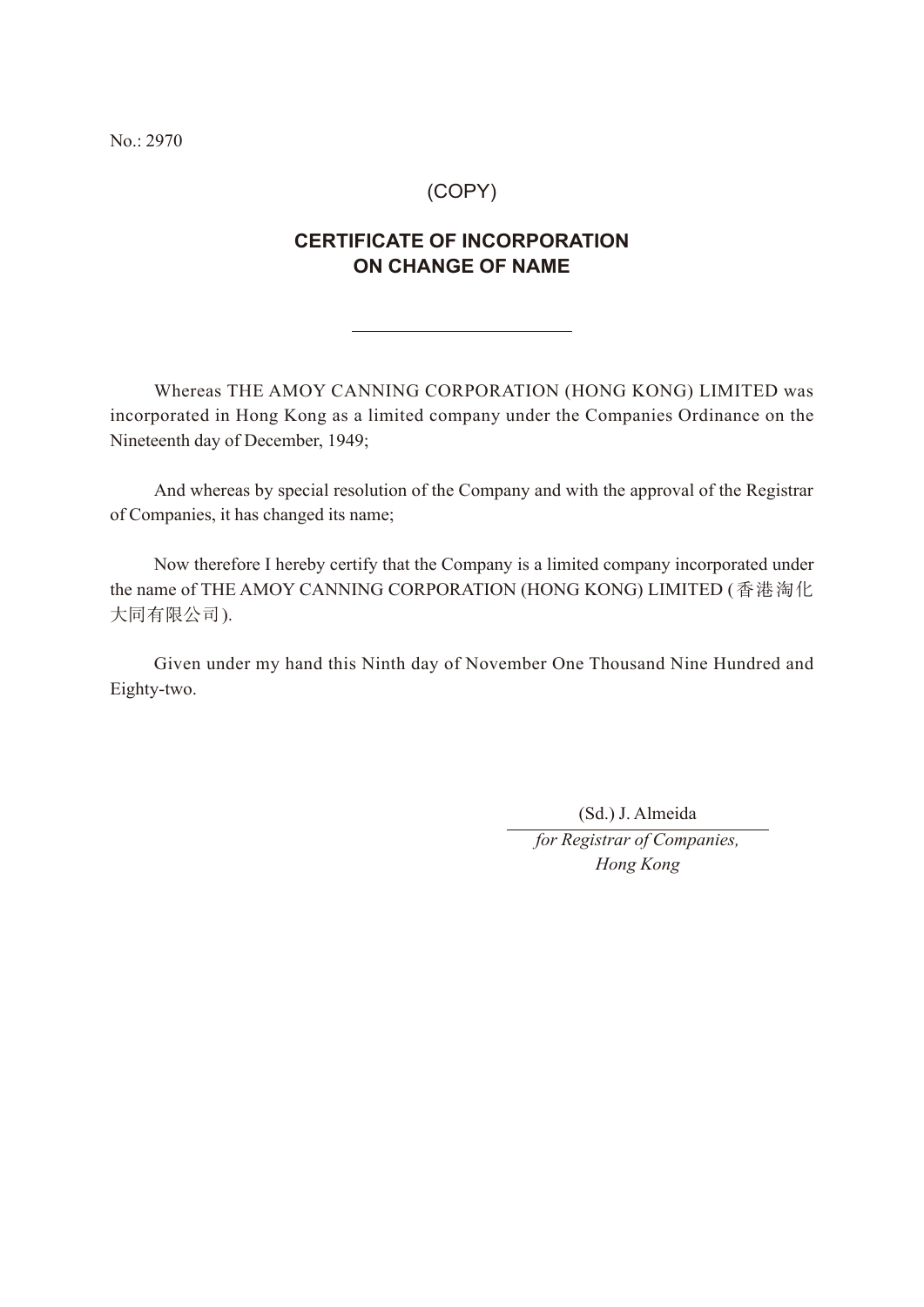(COPY)

# **CERTIFICATE OF INCORPORATION**

I HEREBY CERTIFY that

THE AMOY CANNING CORPORATION (HONG KONG) LIMITED is this day incorporated under the Hong Kong Companies Ordinance, 1932, and that this Company is limited.

GIVEN under my hand and seal of office this Nineteenth day of December, One Thousand Nine Hundred and Forty-nine.

> (Sd.) W. ANEURIN JONES, *Registrar of Companies,* HONG KONG.

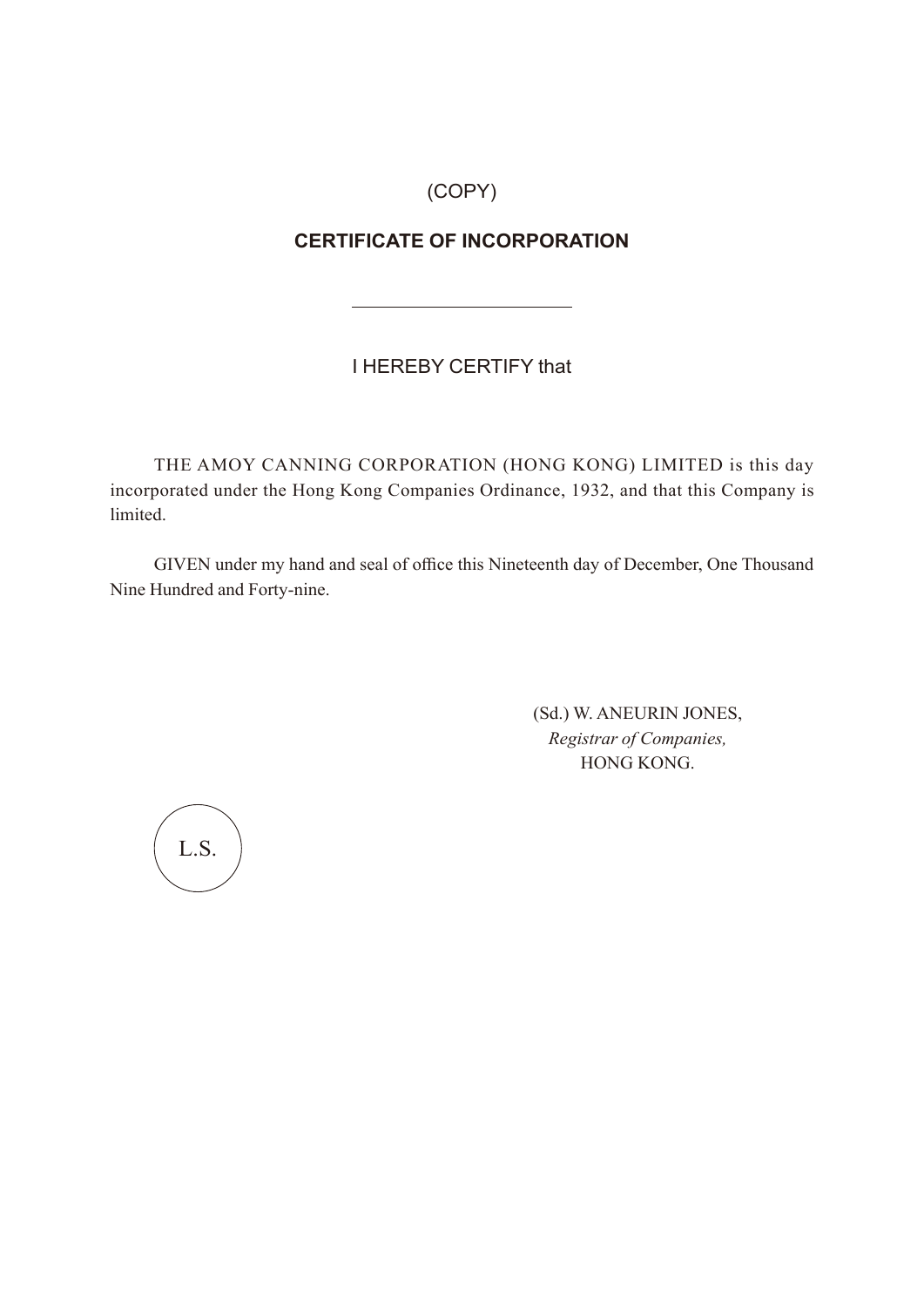## THE COMPANIES ORDINANCE (CHAPTER 622)

Public Company Limited by Shares

### **ARTICLES OF ASSOCIATION**

*(As adopted by a special resolution passed on 27th April, 2022)*

#### OF

# **HANG LUNG PROPERTIES LIMITED**

恒隆地產有限公司

| The name of the company is "HANG LUNG PROPERTIES LIMITED 恒隆地<br>1.<br>產有限公司".                                                                                                                                                                                                                                   | Name of the<br>Company.                        |
|-----------------------------------------------------------------------------------------------------------------------------------------------------------------------------------------------------------------------------------------------------------------------------------------------------------------|------------------------------------------------|
| 2.<br>The liability of the members is limited.                                                                                                                                                                                                                                                                  | Members' liability.                            |
| 3.<br>The liability of the members is limited to any amount unpaid on the shares held<br>by the members.                                                                                                                                                                                                        | Liabilities or<br>contributions of<br>members. |
| <b>Table A and Model Articles</b>                                                                                                                                                                                                                                                                               |                                                |
| 4.<br>The regulations contained in Table A in the First Schedule to the predecessor of<br>the Companies Ordinance and Schedule 1 (Model Articles for Public Companies Limited by<br>Shares) to the Companies (Model Articles) Notice (Chapter 622H of the laws of Hong Kong)<br>shall not apply to the Company. | Other regulations<br>excluded.                 |
| Interpretation                                                                                                                                                                                                                                                                                                  |                                                |
| 5.<br>The headings and marginal notes to these Articles shall not be deemed to be<br>part of these Articles and shall not affect their interpretation and in the interpretation of these<br>Articles, unless there is something in the subject or context inconsistent therewith:                               | Interpretation.                                |
| "address" shall have the ordinary meaning given to it and shall include any facsimile<br>number, electronic number or electronic address used for such purposes;                                                                                                                                                | address.                                       |
| "these Articles" or "these presents" shall mean these Articles of Association in their<br>present form and all supplementary, amended or substituted articles for the time<br>being in force;                                                                                                                   | these Articles.<br>these presents.             |
| "associate", in relation to any Director, shall have the meaning ascribed to it in the<br>Listing Rules;                                                                                                                                                                                                        | associate.                                     |
| "Auditors" shall mean the persons for the time being performing the duties of that<br>office;                                                                                                                                                                                                                   | Auditors.                                      |
| "Board" shall mean the Directors from time to time of the Company or (as the context<br>may require) the majority of Directors present and voting at a meeting of the<br>Directors;                                                                                                                             | Board.                                         |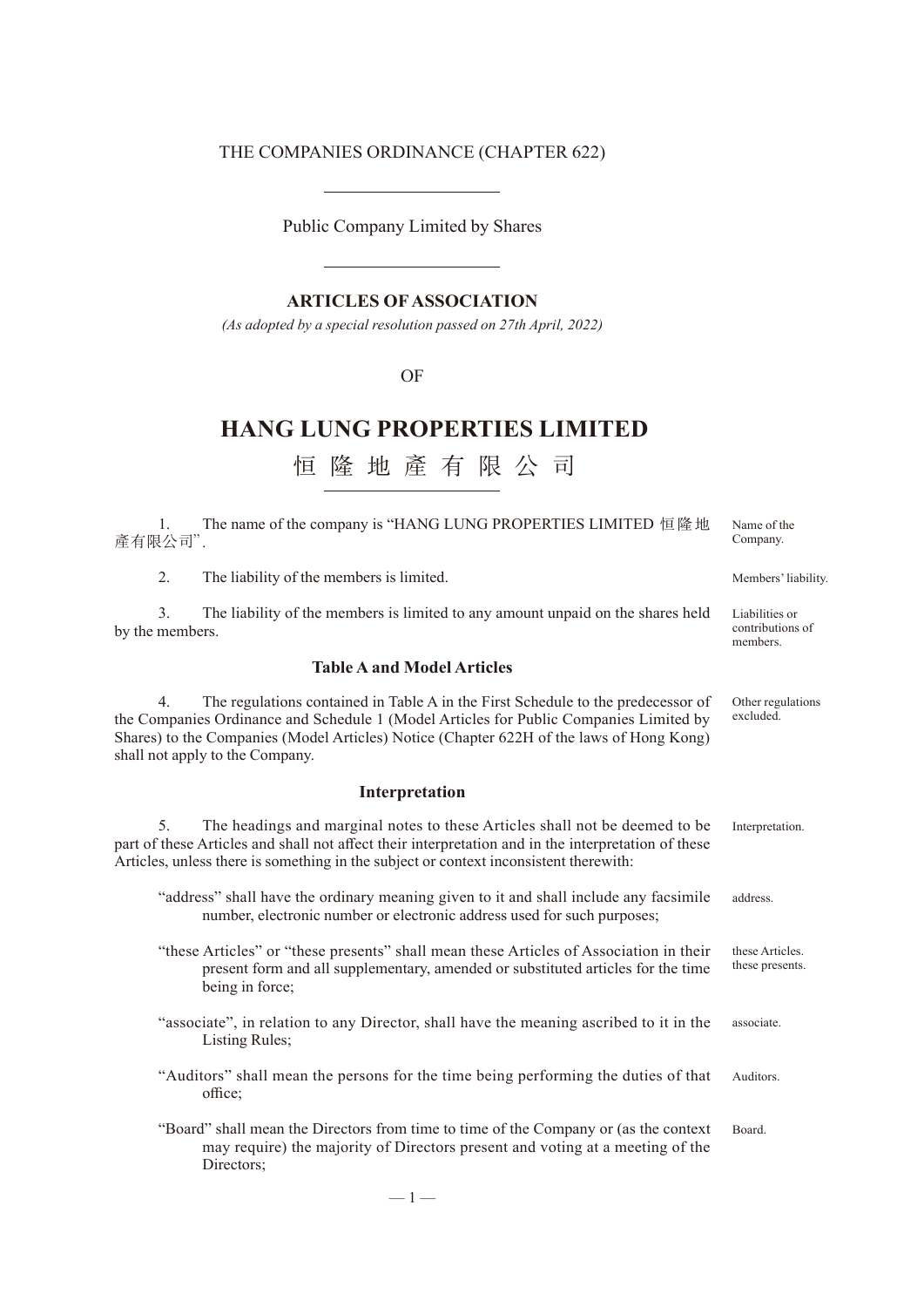| business day.                             | "business day" shall mean a day that is not a general holiday or a black rainstorm<br>warning day or gale warning day as defined by section $71(2)$ of the Interpretation<br>and General Clauses Ordinance (Chapter 1 of the laws of Hong Kong);                                                                                                                                                                                                                                                                                                      |  |  |
|-------------------------------------------|-------------------------------------------------------------------------------------------------------------------------------------------------------------------------------------------------------------------------------------------------------------------------------------------------------------------------------------------------------------------------------------------------------------------------------------------------------------------------------------------------------------------------------------------------------|--|--|
| call.                                     | "call" shall include any instalment of a call;                                                                                                                                                                                                                                                                                                                                                                                                                                                                                                        |  |  |
| capital.                                  | "capital" shall mean the share capital from time to time of the Company;                                                                                                                                                                                                                                                                                                                                                                                                                                                                              |  |  |
| Chairman.                                 | "Chairman" shall mean the Chairman presiding at any meeting of members or of the<br>Board:                                                                                                                                                                                                                                                                                                                                                                                                                                                            |  |  |
| clearing house.                           | "clearing house" shall mean a recognised clearing house within the meaning of the<br>Securities and Futures Ordinance (Chapter 571 of the laws of Hong Kong);                                                                                                                                                                                                                                                                                                                                                                                         |  |  |
| communication.                            | "communication" shall include a communication comprising sounds or images or both;                                                                                                                                                                                                                                                                                                                                                                                                                                                                    |  |  |
| Companies<br>Ordinance.<br>the Ordinance. | "Companies Ordinance" or "the Ordinance" shall mean the Companies Ordinance<br>(Chapter 622 of the laws of Hong Kong) which became effective on 3rd March,<br>2014 and any amendments thereto or re-enactment thereof for the time being in<br>force and includes every other ordinance incorporated therewith or substituted<br>therefor and in the case of any such substitution the references in these Articles<br>to the provisions of the Ordinance shall be read as references to the provisions<br>substituted therefor in the new Ordinance; |  |  |
| the Company.<br>this Company.             | "Company" or "this Company" shall mean HANG LUNG PROPERTIES LIMITED 恒<br>隆地產有限公司;                                                                                                                                                                                                                                                                                                                                                                                                                                                                     |  |  |
| Company<br>Secretary.                     | "Company Secretary" shall mean the person for the time being appointed by the Board<br>performing the duties of that office;                                                                                                                                                                                                                                                                                                                                                                                                                          |  |  |
| corporate<br>representative.              | "corporate representative" shall mean any person appointed to act in that capacity<br>pursuant to Article 91(A) or Article 91(B);                                                                                                                                                                                                                                                                                                                                                                                                                     |  |  |
| Director.                                 | "Director" shall mean a director of the Company;                                                                                                                                                                                                                                                                                                                                                                                                                                                                                                      |  |  |
| dividend.                                 | "dividend" shall include scrip dividends, distributions in specie or in kind, capital<br>distributions and capitalisation issues, if not inconsistent with the subject or<br>context;                                                                                                                                                                                                                                                                                                                                                                 |  |  |
| HK\$.                                     | "HK\$" shall mean dollars in the lawful currency of Hong Kong;                                                                                                                                                                                                                                                                                                                                                                                                                                                                                        |  |  |
| electronic<br>communication.              | "electronic communication" shall mean a communication transmitted (whether from<br>one person to another, from one device to another or from a person to a device<br>or vice versa) by means of a telecommunications system (within the meaning of<br>the Telecommunications Ordinance (Chapter 106 of the laws of Hong Kong)) or<br>by any other electronic means in any form through any medium;                                                                                                                                                    |  |  |
| electronic facilities.                    | "electronic facilities" shall include, without limitation, online platforms, website<br>addresses, webinars, webcast, video or any form of conference call systems<br>(telephone, video, web or otherwise);                                                                                                                                                                                                                                                                                                                                           |  |  |
| Hong Kong.                                | "Hong Kong" shall mean the Hong Kong Special Administrative Region of The<br>People's Republic of China;                                                                                                                                                                                                                                                                                                                                                                                                                                              |  |  |
| hybrid meeting.                           | "hybrid meeting" shall mean a general meeting held and conducted by (i) physical<br>attendance by members and/or proxies at the Principal Meeting Place and where<br>applicable, one or more Meeting Location(s); and (ii) virtual attendance and<br>participation by members and/or proxies by means of electronic facilities;                                                                                                                                                                                                                       |  |  |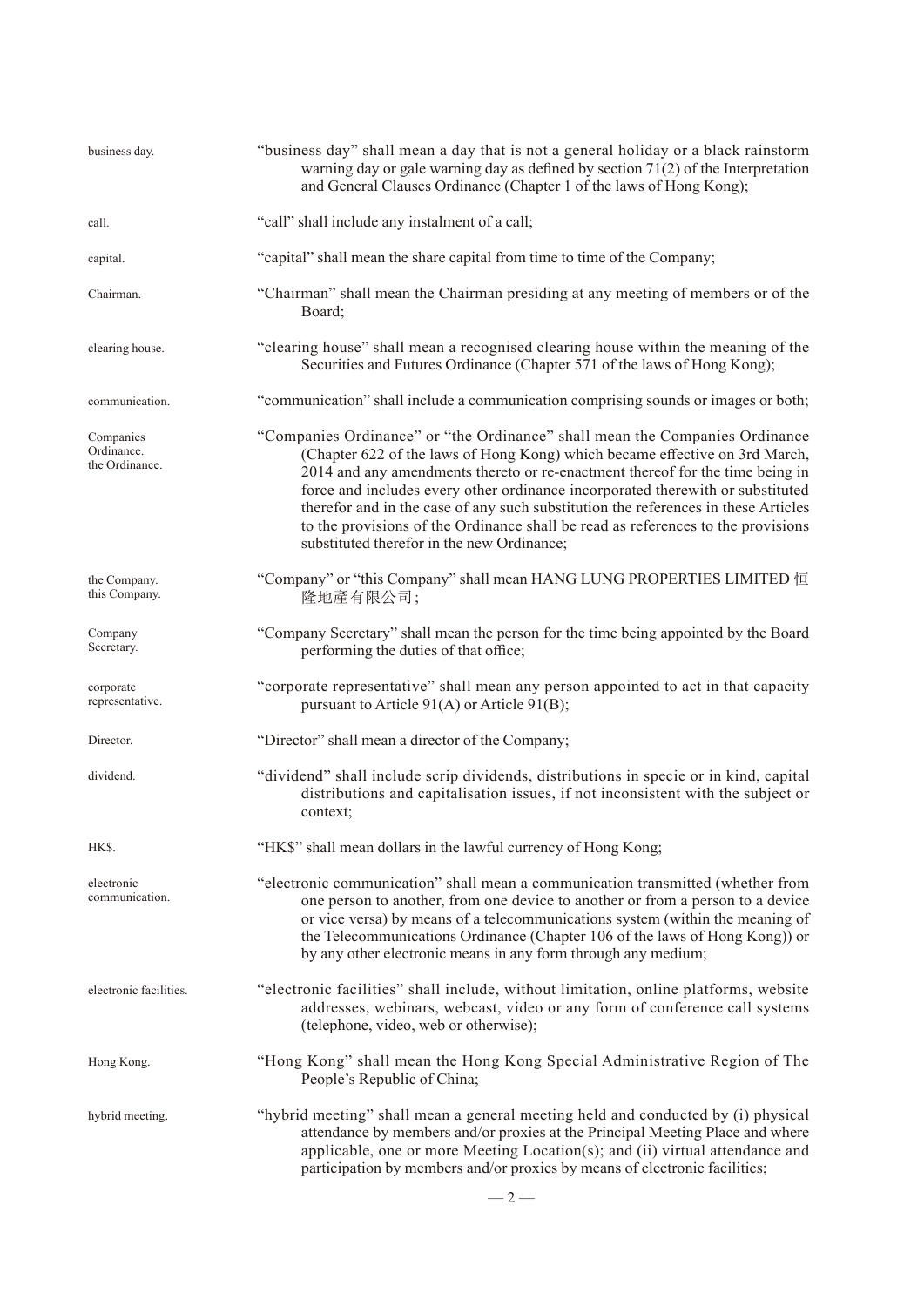| "in electronic form" shall have the meaning given by section $20(1)$ of the Companies<br>Ordinance;                                                                                                                                                                                                                                                                                                                                                                                                                                                                                                                                                                                                                                                                                                                             | in electronic form.                  |
|---------------------------------------------------------------------------------------------------------------------------------------------------------------------------------------------------------------------------------------------------------------------------------------------------------------------------------------------------------------------------------------------------------------------------------------------------------------------------------------------------------------------------------------------------------------------------------------------------------------------------------------------------------------------------------------------------------------------------------------------------------------------------------------------------------------------------------|--------------------------------------|
| "Listing Rules" shall mean the Rules Governing the Listing of Securities on the Stock<br>Exchange;                                                                                                                                                                                                                                                                                                                                                                                                                                                                                                                                                                                                                                                                                                                              | Listing Rules.                       |
| "Meeting Location(s)" shall have the meaning given to it in Article 73A;                                                                                                                                                                                                                                                                                                                                                                                                                                                                                                                                                                                                                                                                                                                                                        | Meeting<br>$Location(s)$ .           |
| "mental incapacity" shall have the meaning given by section $2(1)$ of the Mental Health<br>Ordinance (Chapter 136 of the laws of Hong Kong);                                                                                                                                                                                                                                                                                                                                                                                                                                                                                                                                                                                                                                                                                    | mental incapacity.                   |
| "mentally incapacitated person" shall mean a person who is found under the Mental<br>Health Ordinance (Chapter 136 of the laws of Hong Kong) to be incapable, by<br>reason of mental incapacity, of managing and administering his or her property<br>and affairs;                                                                                                                                                                                                                                                                                                                                                                                                                                                                                                                                                              | mentally<br>incapacitated<br>person. |
| "month" shall mean a calendar month;                                                                                                                                                                                                                                                                                                                                                                                                                                                                                                                                                                                                                                                                                                                                                                                            | month.                               |
| "physical meeting" shall mean a general meeting held and conducted by physical<br>attendance and participation by members and/or proxies at the Principal Meeting<br>Place and/or where applicable, one or more Meeting Location(s);                                                                                                                                                                                                                                                                                                                                                                                                                                                                                                                                                                                            | physical meeting.                    |
| "Principal Meeting Place" shall have the meaning given to it in Article 67;                                                                                                                                                                                                                                                                                                                                                                                                                                                                                                                                                                                                                                                                                                                                                     | Principal Meeting<br>Place.          |
| "register" shall mean the register of members and includes any branch register to be<br>kept pursuant to the provisions of the Companies Ordinance;                                                                                                                                                                                                                                                                                                                                                                                                                                                                                                                                                                                                                                                                             | register.                            |
| "reporting documents" shall have the meaning ascribed to it under the Companies<br>Ordinance;                                                                                                                                                                                                                                                                                                                                                                                                                                                                                                                                                                                                                                                                                                                                   | reporting<br>documents.              |
| "seal" shall mean the common seal from time to time of the Company and includes,<br>unless the context otherwise requires, any official seal that the Company may<br>have as permitted by these Articles and the Ordinance;                                                                                                                                                                                                                                                                                                                                                                                                                                                                                                                                                                                                     | seal.                                |
| "share" shall mean share in the capital of the Company;                                                                                                                                                                                                                                                                                                                                                                                                                                                                                                                                                                                                                                                                                                                                                                         | share.                               |
| "shareholders" or "members" shall mean the duly registered holders from time to time<br>of the shares in the capital of the Company;                                                                                                                                                                                                                                                                                                                                                                                                                                                                                                                                                                                                                                                                                            | shareholders.<br>members.            |
| "Stock Exchange" shall mean The Stock Exchange of Hong Kong Limited;                                                                                                                                                                                                                                                                                                                                                                                                                                                                                                                                                                                                                                                                                                                                                            | Stock Exchange.                      |
| "writing" or "printing" shall include writing, printing, lithography, photography,<br>typewriting, facsimile and every other mode of representing words or figures in a<br>legible and non-transitory form or, to the extent permitted by and in accordance<br>with the Companies Ordinance and other applicable laws, rules and regulations,<br>any visible substitute for writing (including an electronic communication),<br>or modes of representing or reproducing words partly in one visible form and<br>partly in another visible form, and including where the representation takes the<br>form of electronic display, provided that both the mode of service of the relevant<br>document or notice and the member's election comply with the Companies<br>Ordinance and other applicable laws, rules and regulations; | writing. printing.                   |

words denoting the singular shall include the plural and words denoting the plural shall include the singular;

singular and plural.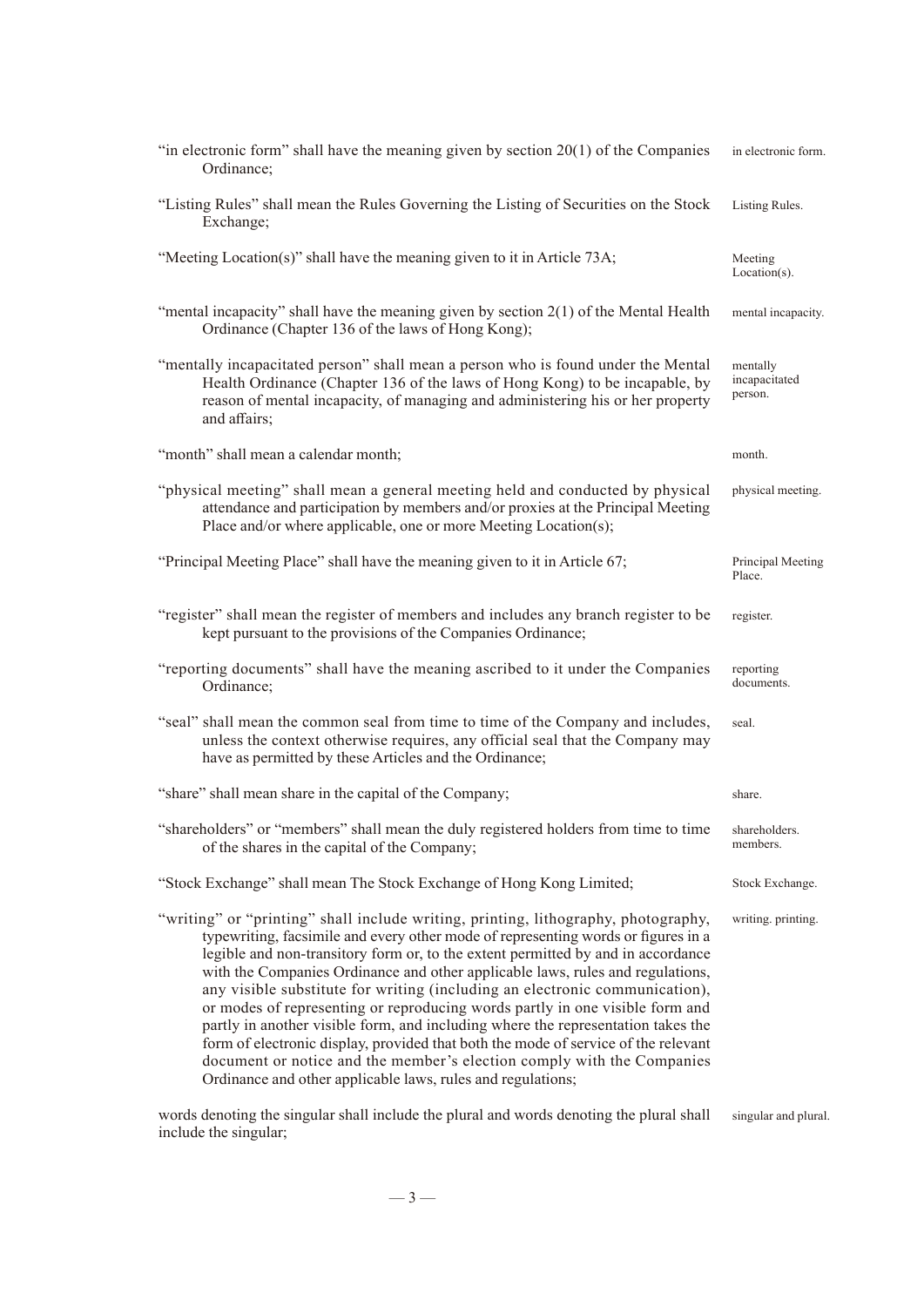| gender.                                                                    | words importing any gender shall include every gender; and                                                                                                                                                                                                                                                                                                                                                                                                                                                                                                                                                                                                                                                                                                                                                                  |
|----------------------------------------------------------------------------|-----------------------------------------------------------------------------------------------------------------------------------------------------------------------------------------------------------------------------------------------------------------------------------------------------------------------------------------------------------------------------------------------------------------------------------------------------------------------------------------------------------------------------------------------------------------------------------------------------------------------------------------------------------------------------------------------------------------------------------------------------------------------------------------------------------------------------|
| persons.                                                                   | words importing person shall include partnerships, firms, companies and corporations.                                                                                                                                                                                                                                                                                                                                                                                                                                                                                                                                                                                                                                                                                                                                       |
| Words in<br>Companies<br>Ordinance to bear<br>same meaning in<br>Articles. | Subject as aforesaid, any words or expressions defined in the Companies Ordinance<br>(except any statutory modification thereof not in force when these Articles become<br>binding on the Company) shall, if not inconsistent with the subject and/or context,<br>bear the same meaning in these Articles, save that "company" shall where the context<br>permits include any company incorporated in Hong Kong or elsewhere.                                                                                                                                                                                                                                                                                                                                                                                               |
|                                                                            | References to any Article by number are to the particular Article of these Articles.                                                                                                                                                                                                                                                                                                                                                                                                                                                                                                                                                                                                                                                                                                                                        |
| document being<br>executed and<br>document.                                | References to a document being executed include references to it being executed under<br>hand or under seal or, to the extent permitted by, and in accordance with the statutes<br>and other applicable laws, rules and regulations, by electronic signature or by any other<br>method. References to a document, to the extent permitted by, and in accordance with<br>the statutes and other applicable laws, rules and regulations, include references to any<br>information in visible form whether having physical substance or not.                                                                                                                                                                                                                                                                                   |
| meeting.                                                                   | References to a meeting shall mean a meeting convened and held in any manner<br>permitted by these Articles and any member or Director (including, without limitation,<br>the Chairman of such meeting) attending and participating at a meeting by means of<br>electronic facilities shall be deemed to be present at that meeting for all purposes of<br>the Companies Ordinance and other applicable laws, rules and regulations and these<br>Articles, and attend, participate, attending, participating, attendance and participation<br>shall be construed accordingly.                                                                                                                                                                                                                                               |
| participation in<br>general meeting.                                       | References to a person's participation in the business of a general meeting include<br>without limitation and as relevant the right (including, in the case of a corporation,<br>through its duly authorised representative) to speak or communicate, vote (whether by<br>electronic facilities or not), be represented by a proxy or electronic means and have<br>access in hard copy or electronic form to all documents which are required by the<br>Companies Ordinance and other applicable laws, rules and regulations or these Articles<br>to be made available at the meeting, and participate and participating in the business of<br>a general meeting shall be construed accordingly.                                                                                                                            |
| Issue of shares.                                                           | <b>Share Capital and Modification of Rights</b><br>Without prejudice to any special rights or restrictions for the time being attaching<br>6.<br>to any shares or any class of shares, any share may be issued upon such terms and conditions<br>and with such preferred, deferred or other special rights, or such restrictions, whether in regard<br>to dividend, voting, return of capital or otherwise, as the Company may from time to time by<br>ordinary resolution determine (or, in the absence of any such determination or so far as the<br>same may not make specific provision, as the Board may determine) and any preference share<br>may, with the sanction of a special resolution, be issued on the terms that it is, or at the option<br>of the Company or the holder thereof is liable, to be redeemed. |
| Warrants.                                                                  | 7.<br>The Board may issue warrants to subscribe for any class of shares or securities<br>of the Company on such terms as it may from time to time determine subject to the approval<br>of the shareholders in general meeting (unless they are issued by the Board under the authority<br>of a general mandate granted to it by the shareholders).                                                                                                                                                                                                                                                                                                                                                                                                                                                                          |
| How rights of shares<br>may be modified.                                   | 8.<br>Without prejudice to any special rights conferred on the holders of any<br>(A)<br>existing shares, the shares in the original or any increased capital of the Company may, subject<br>to the provisions of the Companies Ordinance, be divided into different classes of shares as<br>the Company may from time to time determine by a special resolution in general meeting.                                                                                                                                                                                                                                                                                                                                                                                                                                         |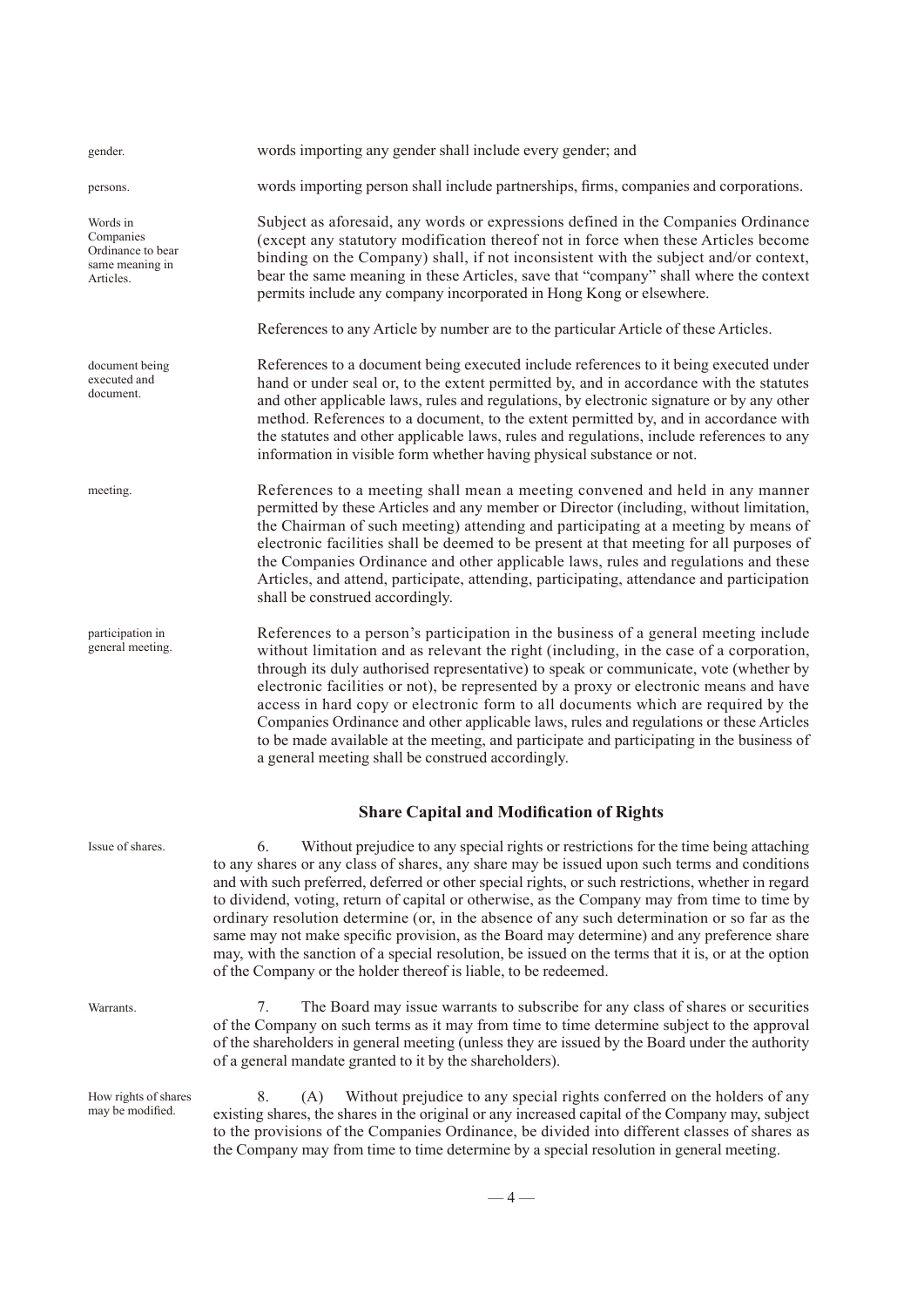(B) All or any of the special rights (unless otherwise provided for by the terms of issue) attached to the shares or any class of the shares (if the capital is divided into different classes of shares) may, subject to the provisions of the Companies Ordinance, be varied or abrogated either with the consent in writing of the holders of not less than seventyfive per cent. of the total voting rights of that class (if the capital is divided into different classes of shares) or with the sanction of a special resolution passed at a general meeting of the holders of the shares or at a separate general meeting of the holders of the shares of that class (if the capital is divided into different classes of shares). To every such separate general meeting the provisions of these Articles relating to general meetings shall *mutatis mutandis* apply, but so that the necessary quorum shall be not less than two persons holding or representing by proxy one-third of the total voting rights of the issued shares of that class, and at an adjourned meeting or a postponed meeting one person holding shares of that class or his proxy, and that any holder of shares of the class present in person or by proxy may demand a poll.

(C) The provisions of this Article shall apply to the variation or abrogation of the special rights attached to some only of the shares of any class as if each group of shares of the class differently treated formed a separate class the rights whereof are to be varied.

(D) The special rights conferred upon the holders of any shares or class of shares shall not, unless otherwise expressly provided in the rights attaching to or the terms of issue of such shares, be deemed to be altered by the creation or issue of further shares ranking *pari passu* therewith.

#### **Shares and Increase of Capital**

9. The Company may buy back its own shares (including any redeemable shares) in accordance with Division 4 of Part 5 of the Ordinance.

10. The Company may exercise any powers conferred on the Company or permitted by or not prohibited by or not inconsistent with the Ordinance or any other applicable ordinance, statute, act or law from time to time to buy back its own shares (including redeemable shares) in the Company or to give directly or indirectly, by means of a loan, guarantee, the provision of security or otherwise, financial assistance for the purpose of or in connection with a buy-back made or to be made by any person of any shares in the Company and should the Company buy back its own shares neither the Company nor the Board shall be required to select the shares to be bought back rateably or in any other particular manner as between the holders of shares of the same class or as between them and the holders of shares of any other class or in accordance with the rights as to dividends or capital conferred by any class of shares provided always that in case where the primary listing of any shares of the Company is on the Stock Exchange, any such buy-back or financial assistance shall only be made or given in accordance with any relevant rules or regulations issued by the Stock Exchange or the Securities and Futures Commission from time to time. For the purpose of this Article, "shares" includes shares, warrants and any other securities convertible into shares which are issued from time to time by the Company.

11. The Company in general meeting may from time to time, subject to the maximum number of shares which the Company may issue as specified in these Articles (if any), whether or not all the shares for the time being issued shall have been fully paid up, by ordinary resolution increase its share capital by alloting and issuing new shares, such new capital shall be of such amount and to be divided into shares of such respective amounts as the resolution shall prescribe.

Share buy-back.

Company to finance buy-back of its own shares.

Power to increase capital.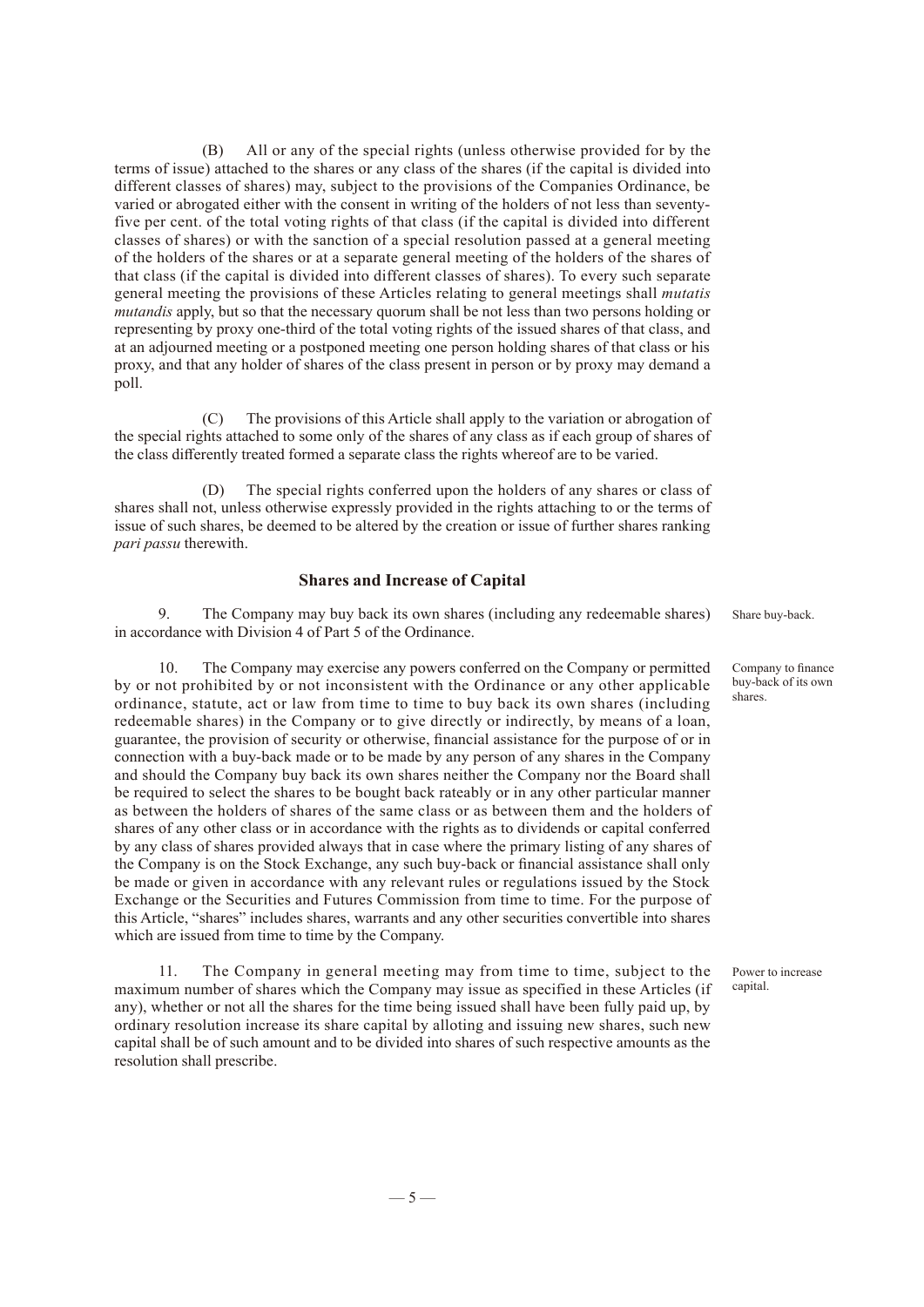On what conditions new shares may be issued.

When new shares to be offered to existing members.

New shares to form part of original capital.

Company may pay commission.

Company not to recognise trusts in respect of shares.

Register of **Members** 

12. Without prejudice to any special rights conferred upon the holders of existing shares, any new shares shall be issued upon such terms and conditions and with such rights, privileges or restrictions annexed thereto as the general meeting resolving upon the creation thereof shall direct, and if no direction be given, subject to the provisions of the Companies Ordinance and of these Articles, as the Board shall determine; and in particular such shares may be issued with a preferential or qualified right to dividends and in the distribution of assets of the Company and with a special or without any right of voting.

13. The Company may in accordance with the Companies Ordinance, before the issue of any new shares, determine that the same, or any of them, shall be offered in the first instance, and to all the existing holders of any class of shares in proportion as nearly as may be to the number of shares of such class held by them respectively, or make any other provisions as to the allotment and issue of such shares, but in default of any such determination or so far as the same shall not extend, such shares may be dealt with as if they formed part of the capital of the Company existing prior to the issue of the same. The Directors shall have the power to allot shares and/or grant rights, under an offer made to the members of the Company in proportion to their shareholdings in accordance with the Companies Ordinance.

14. Except so far as otherwise provided by the conditions of issue or by these Articles, any capital raised by alloting and issuing new shares shall be treated as if it formed part of the original capital of the Company and such shares shall be subject to the provisions contained in these Articles with reference to the payment of calls and instalments, transfer and transmission, forfeiture, lien, cancellation, surrender, voting and otherwise.

15. The Company may at any time pay a commission to any person for subscribing or agreeing to subscribe (whether absolutely or conditionally) for any shares in the Company or procuring or agreeing to procure subscriptions (whether absolute or conditional) for any shares in the Company, but so that the conditions and requirements of the Companies Ordinance shall be observed and complied with, and in each case the commission shall not exceed ten per cent. of the price at which the shares are issued.

16. Except as otherwise expressly provided by these Articles or as required by law or as ordered by a court of competent jurisdiction, no person shall be recognised by the Company as holding any share upon any trust and, except as aforesaid, the Company shall not be bound by or be compelled in any way to recognise (even when having notice thereof) any equitable, contingent, future or partial interest in any share or any interest in any fractional part of a share or any other right or claim to or in respect of any share except an absolute right to the entirety thereof of the registered holder.

#### **Register of Members and Share Certificates**

17. (A) The Board shall cause to be kept a register of the members and there shall be entered therein the particulars required under the Companies Ordinance.

(B) Subject to the provisions of the Companies Ordinance, if the Board considers it necessary or appropriate, the Company may establish and maintain a branch register of members at such location outside Hong Kong as the Board thinks fit.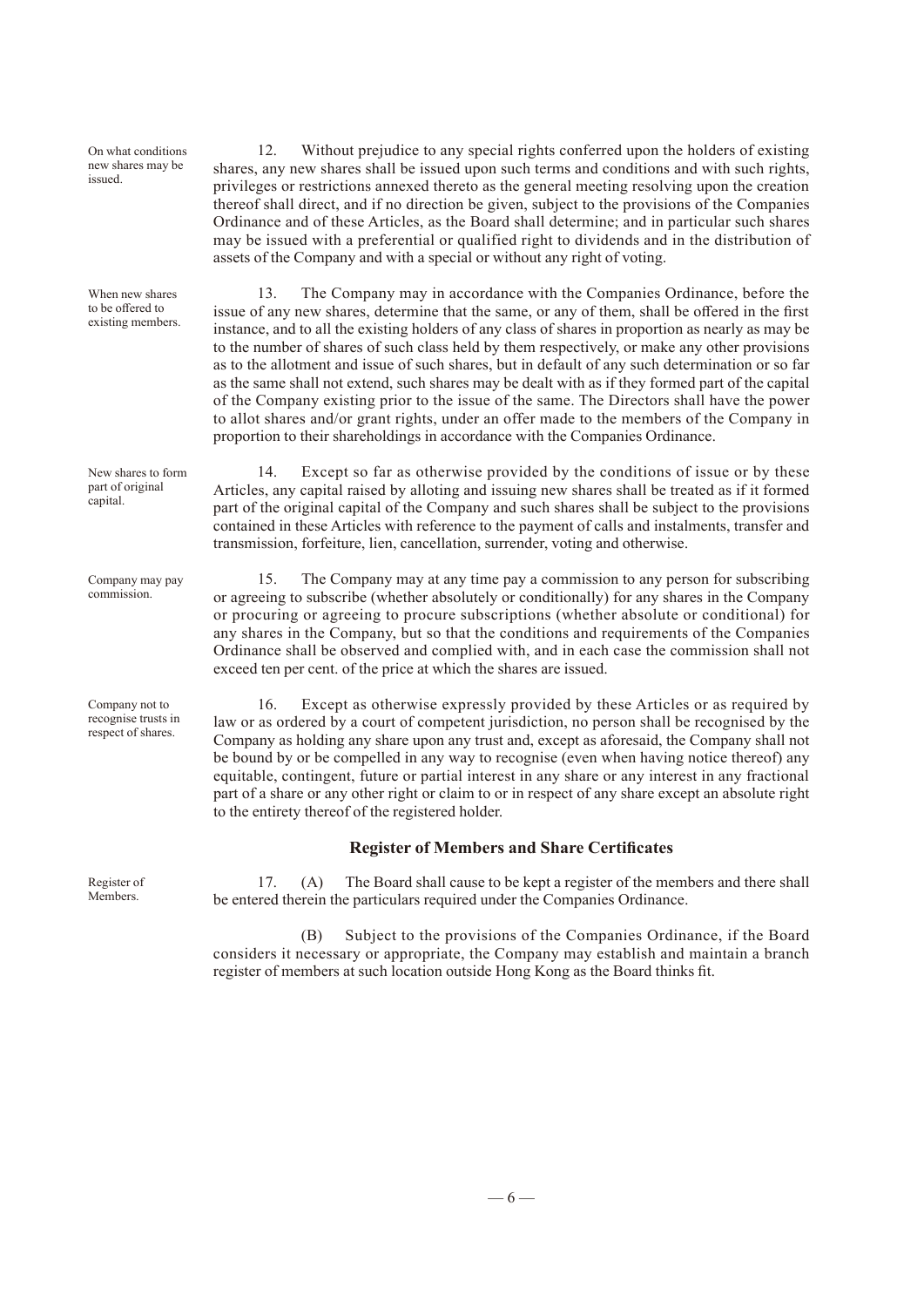18. Every person whose name is entered as a member in the register shall be entitled (except in relation to replacement share certificates) without payment to receive within such period of time as may be prescribed by the Companies Ordinance or the Listing Rules after allotment or lodgment of a transfer (or within such other period as the conditions of issue shall provide) one certificate for all his shares or, if he shall so request, in a case where the allotment or transfer is of a number of shares in excess of the number for the time being forming a stock exchange board lot, upon payment, in the case of a transfer, of such sum as the Board may from time to time determine provided that such fees shall not exceed the maximum fees as prescribed in the Companies Ordinance or as may from time to time be permitted under the rules prescribed by the Stock Exchange, for every certificate after the first, such number of certificates for shares in stock exchange board lots or multiples thereof as he shall request and one for the balance (if any) of the shares in question, provided that in respect of a share or shares held jointly by several persons the Company shall not be bound to issue a certificate or certificates to each such person, and the issue and delivery of a certificate or certificates to one of several joint holders shall be sufficient delivery to all such holders.

Every certificate for shares or warrants or debentures or representing any other form of securities of the Company shall be (A) issued under the seal of the Company, which for this purpose may be any official seal as permitted by section 126 of the Ordinance; or (B) otherwise executed in accordance with the Ordinance.

20. Every share certificate hereafter issued shall specify the number and class of shares in respect of which it is issued and may otherwise be in such form as the Board may from time to time prescribe. If at any time the share capital of the Company is divided into different classes of shares, every share certificate shall comply with section 179 of the Ordinance. A share certificate shall relate to only one class of shares.

21. (A) The Company shall not be bound to register more than four persons as joint holders of any share.

(B) If any share shall stand in the names of two or more persons, the person first named in the register shall be deemed the sole holder thereof as regards service of notices and, subject to the provisions of these Articles, all or any other matters connected with the Company, except the transfer of the share.

22. If a share certificate is defaced, lost or destroyed, it may be replaced on payment of such fee, if any, not exceeding such sum as the Board may from time to time determine provided that such fees shall not exceed the maximum fees as prescribed in the Companies Ordinance or as may from time to time be permitted under the rules prescribed by the Stock Exchange, and on such terms and conditions, if any, as to publication of notices, evidence and indemnity as the Board thinks fit and in the case of wearing out or defacement, after delivery up of the old certificate. In the case of destruction or loss, the person to whom such replacement certificate is given shall also bear and pay to the Company any exceptional costs and the reasonable out-of-pocket expenses incidental to the investigation by the Company of the evidence of such destruction or loss and of such indemnity.

How share certificates to be executed.

Share certificates.

Every certificate to specify number and class of shares.

Joint holders.

Replacement of share certificates.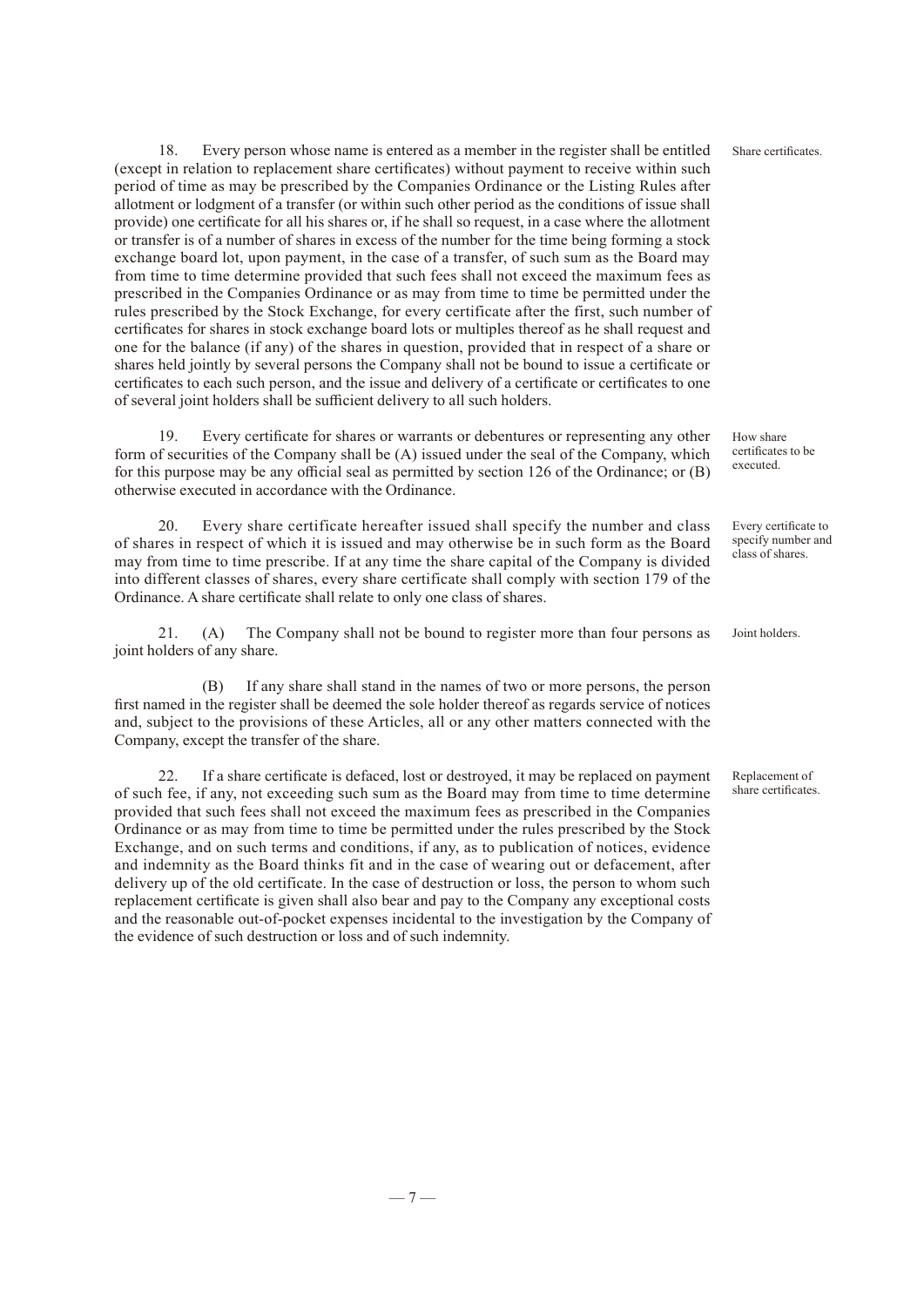### **Lien**

| Company's lien.<br>Lien extends to<br>dividends and<br>bonuses. | 23.<br>The Company shall have a first and paramount lien on every share (not being<br>a fully paid up share) for all moneys, whether presently payable or not, called or payable at<br>a fixed time in respect of such share; and the Company shall also have a first and paramount<br>lien and charge on all shares (other than fully paid up shares) standing registered in the name<br>of a member, whether singly or jointly with any other person or persons, for all the debts and<br>liabilities of such member or his estate to the Company and whether the same shall have been<br>incurred before or after notice to the Company of any equitable or other interest of any person<br>other than such member, and whether the period for the payment or discharge of the same shall<br>have actually arrived or not, and notwithstanding that the same are joint debts or liabilities of<br>such member or his estate and any other person, whether a member of the Company or not.<br>The Company's lien (if any) on a share shall extend to all dividends and bonuses declared in<br>respect thereof. The Board may at any time either generally or in any particular case waive any<br>lien that has arisen, or declare any share to be exempt wholly or partially from the provisions<br>of this Article. |  |  |  |
|-----------------------------------------------------------------|------------------------------------------------------------------------------------------------------------------------------------------------------------------------------------------------------------------------------------------------------------------------------------------------------------------------------------------------------------------------------------------------------------------------------------------------------------------------------------------------------------------------------------------------------------------------------------------------------------------------------------------------------------------------------------------------------------------------------------------------------------------------------------------------------------------------------------------------------------------------------------------------------------------------------------------------------------------------------------------------------------------------------------------------------------------------------------------------------------------------------------------------------------------------------------------------------------------------------------------------------------------------------------------------------------------------|--|--|--|
| Sale of shares<br>subject to lien.                              | 24.<br>The Company may sell, in such manner as the Board thinks fit, any shares on<br>which the Company has a lien, but no sale shall be made unless some sum in respect of which<br>the lien exists is presently payable or the liability or engagement in respect of which such<br>lien exists is liable to be presently fulfilled or discharged, nor until the expiration of fourteen<br>days after a notice in writing, stating and demanding payment of the sum presently payable<br>or specifying the liability or engagement and demanding fulfilment or discharge thereof and<br>giving notice of intention to sell in default, shall have been given to the registered holder for<br>the time being of the shares or the person entitled by reason of such holder's death, bankruptcy<br>or winding-up to the shares.                                                                                                                                                                                                                                                                                                                                                                                                                                                                                         |  |  |  |
| Application of<br>proceeds of such<br>sale.                     | 25.<br>The net proceeds of such sale after the payment of the costs of such sale shall be<br>applied in or towards payment or satisfaction of the debt or liability or engagement in respect<br>whereof the lien exists, so far as the same is presently payable, and any residue shall (subject<br>to a like lien for debts or liabilities not presently payable as existed upon the shares prior to the<br>sale) be paid to the person entitled to the shares at the time of the sale. For giving effect to any<br>such sale, the Board may authorise some person to transfer the shares sold to the purchaser<br>thereof and may enter the purchaser's name in the register as holder of the shares, and the<br>purchaser shall not be bound to see to the application of the purchase money, nor shall his title<br>to the shares be affected by any irregularity or invalidity in the proceedings in reference to the<br>sale.                                                                                                                                                                                                                                                                                                                                                                                    |  |  |  |
|                                                                 | <b>Calls on Shares</b>                                                                                                                                                                                                                                                                                                                                                                                                                                                                                                                                                                                                                                                                                                                                                                                                                                                                                                                                                                                                                                                                                                                                                                                                                                                                                                 |  |  |  |
| Calls.<br>Instalments.                                          | The Board may from time to time make such calls as it may think fit upon the<br>26.<br>members in respect of any monies unpaid on the shares held by them respectively and not by<br>the conditions of allotment thereof made payable at fixed times. A call may be made payable<br>either in one sum or by instalments.                                                                                                                                                                                                                                                                                                                                                                                                                                                                                                                                                                                                                                                                                                                                                                                                                                                                                                                                                                                               |  |  |  |
| Notice of call.                                                 | Fourteen days' notice at least of any call shall be given specifying the time and<br>27.<br>place of payment and to whom such call shall be paid.                                                                                                                                                                                                                                                                                                                                                                                                                                                                                                                                                                                                                                                                                                                                                                                                                                                                                                                                                                                                                                                                                                                                                                      |  |  |  |
| Copy of notice to be<br>sent to members.                        | 28.<br>A copy of the notice referred to in Article 27 shall be sent to members in the<br>manner in which notices may be sent to members by the Company as herein provided.                                                                                                                                                                                                                                                                                                                                                                                                                                                                                                                                                                                                                                                                                                                                                                                                                                                                                                                                                                                                                                                                                                                                             |  |  |  |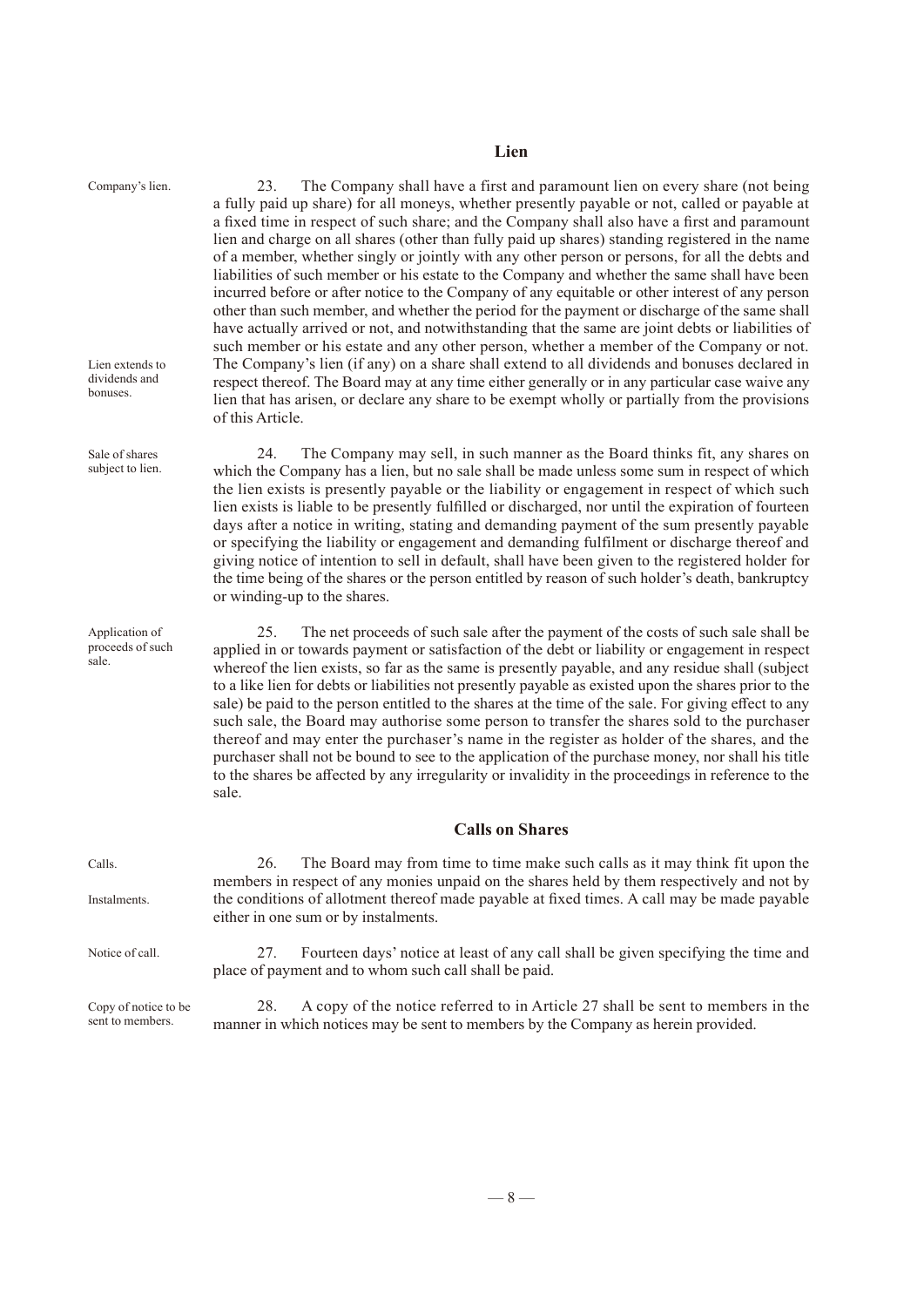29. In addition to the giving of notice in accordance with Article 28, notice of the person appointed to receive payment of every call and of the times and places appointed for payment may be given to the members by notice to be inserted once in the Hong Kong Government Gazette and published once at least in English in an English language newspaper and in Chinese in a Chinese language newspaper, or published by such other means and/ or such other form in accordance with the relevant requirements under the Companies Ordinance, all applicable laws, rules and regulations including, without limitation, the Listing Rules or any other rules prescribed by the Stock Exchange from time to time, if so required.

Every member upon whom a call is made shall pay the amount of every call so made on him to the person and at the time or times and place or places as the Board shall appoint.

31. A call shall be deemed to have been made at the time when the resolution of the Board authorising such call was passed.

32. The joint holders of a share shall be severally as well as jointly liable for the payment of all calls and instalments due in respect of such share or other moneys due in respect thereof.

33. The Board may from time to time at its discretion extend the time fixed for any call, and may extend such time as regards all or any of the members, whom from residence outside Hong Kong or other cause the Board may deem entitled to any such extension but no member shall be entitled to any such extension except as a matter of grace and favour.

34. If the sum payable in respect of any call or instalment is not paid on or before the day appointed for payment thereof, the person or persons from whom the sum is due shall pay interest for the same at such rate not exceeding twenty per cent. per annum as the Board shall fix from the day appointed for the payment thereof to the time of the actual payment, but the Board may waive payment of such interest wholly or in part.

35. No member shall be entitled to receive any dividend or bonus or to be present and vote (save as proxy for another member) at any general meeting, either personally, or (save as proxy for another member) by proxy, or be reckoned in a quorum, or to exercise any other privilege as a member until all calls or instalments due from him to the Company, whether alone or jointly with any other person, together with interest and expenses (if any) shall have been paid.

36. On the trial or hearing of any action or other proceedings for the recovery of any money due for any call, it shall be sufficient to prove that the name of the member sued is entered in the register as the holder, or one of the holders, of the shares in respect of which such debt accrued; that the resolution of the Board making the call is duly recorded in the minute book of Board meetings; and that notice of such call was duly given to the member sued, in pursuance of these Articles; and it shall not be necessary to prove the appointment of the Board who made such call, nor any other matters whatsoever, but the proof of the matters aforesaid shall be conclusive evidence of the debt.

37. Any sum which by the terms of allotment of a share is made payable upon allotment or at any fixed date, shall for all purposes of these Articles be deemed to be a call duly made, notified, and payable on the date fixed for payment, and in case of non-payment all the relevant provisions of these Articles as to payment of interest and expenses, forfeiture and the like, shall apply as if such sums had become payable by virtue of a call duly made and notified. The Board may on the issue of shares differentiate between the allottees or holders as to the amount of calls to be paid and the time of payment.

Notice of call may be advertised.

Every member liable to pay call at appointed time and place.

When call deemed to have been made.

Liability of joint holders.

Board may extend time fixed for call.

Interest on unpaid calls.

Suspension of privileges while call unpaid.

Evidence in action for call.

Sums payable on allotment deemed a call.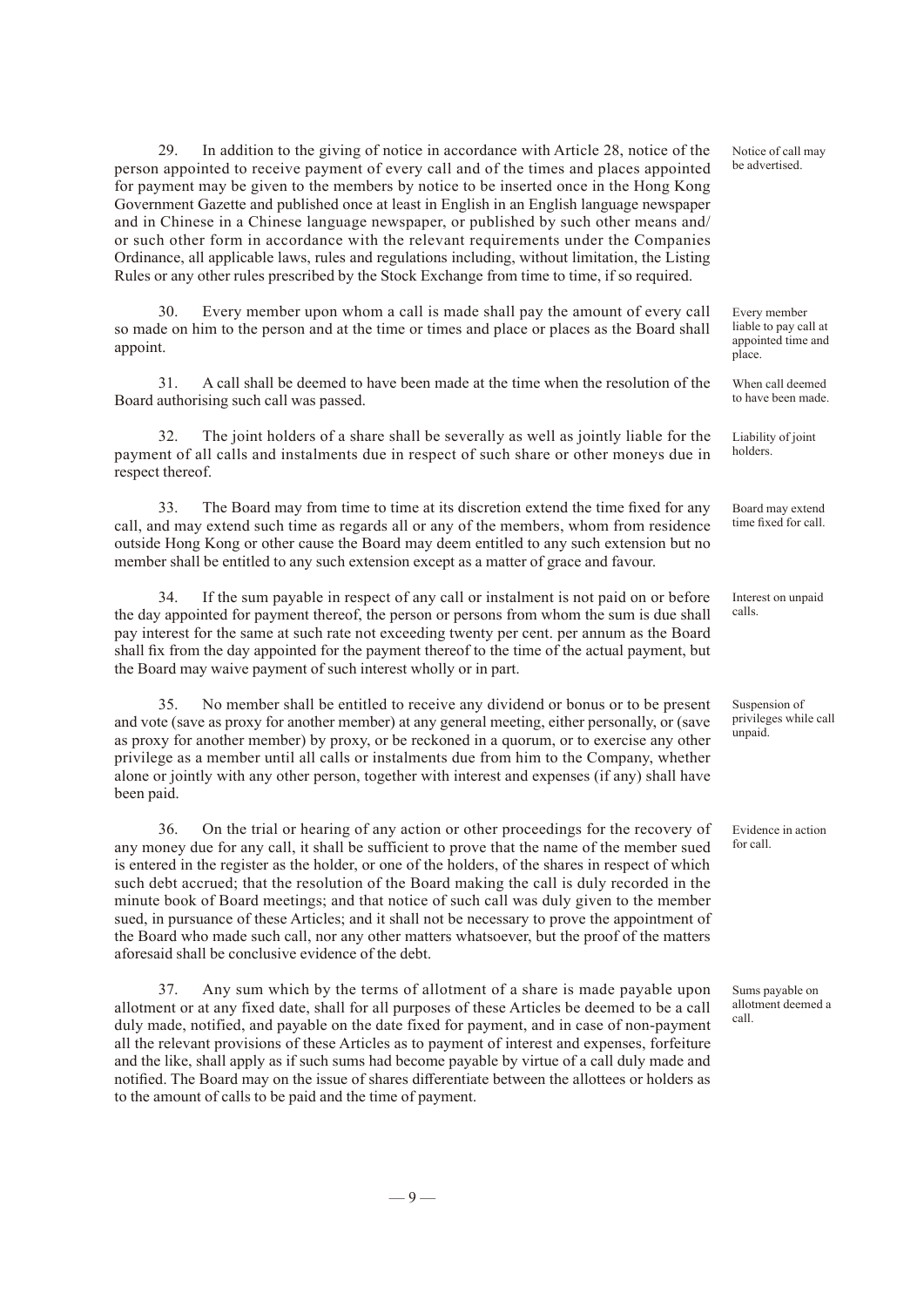| Payment of calls in<br>advance.             | 38.<br>was advanced.                                                                                                                                                                                                                                                                                                                                                                                                                                                                                                                                                                                                                                                                                                         |                                                                                                                                                                                                                                                                                                                                                                                                                                                                                                                      | The Board may, if it thinks fit, receive from any member willing to advance<br>the same, and either in money or money's worth, all or any part of the money uncalled and<br>unpaid or instalments payable upon any shares held by him, and upon all or any of the moneys<br>so advanced the Company may pay interest at such rate (if any) not exceeding twenty per<br>cent. per annum as the Board may decide provided that not until a call is made any payment<br>in advance of a call shall not entitle the member to receive any dividend or to exercise any<br>other rights or privileges as a member in respect of the shares or the due portion of the shares<br>upon which payment has been advanced by such member before it is called up. The Board<br>may at any time repay the amount so advanced upon giving to such member not less than one<br>month's notice in writing of its intention in that behalf, unless before the expiration of such<br>notice the amount so advanced shall have been called up on the shares in respect of which it |  |
|---------------------------------------------|------------------------------------------------------------------------------------------------------------------------------------------------------------------------------------------------------------------------------------------------------------------------------------------------------------------------------------------------------------------------------------------------------------------------------------------------------------------------------------------------------------------------------------------------------------------------------------------------------------------------------------------------------------------------------------------------------------------------------|----------------------------------------------------------------------------------------------------------------------------------------------------------------------------------------------------------------------------------------------------------------------------------------------------------------------------------------------------------------------------------------------------------------------------------------------------------------------------------------------------------------------|----------------------------------------------------------------------------------------------------------------------------------------------------------------------------------------------------------------------------------------------------------------------------------------------------------------------------------------------------------------------------------------------------------------------------------------------------------------------------------------------------------------------------------------------------------------------------------------------------------------------------------------------------------------------------------------------------------------------------------------------------------------------------------------------------------------------------------------------------------------------------------------------------------------------------------------------------------------------------------------------------------------------------------------------------------------|--|
|                                             |                                                                                                                                                                                                                                                                                                                                                                                                                                                                                                                                                                                                                                                                                                                              |                                                                                                                                                                                                                                                                                                                                                                                                                                                                                                                      | <b>Transfer of Shares</b>                                                                                                                                                                                                                                                                                                                                                                                                                                                                                                                                                                                                                                                                                                                                                                                                                                                                                                                                                                                                                                      |  |
| Form of transfer.                           | All transfers of shares may be effected by transfer in writing in the usual<br>39.<br>common form or in such other form as the Board may accept and subject to Article 40, may<br>be under hand or, if the transferor or transferee is a clearing house or its nominee(s), by hand<br>or by machine imprinted signature or by such other manner of execution as the Board may<br>approve from time to time. All instruments of transfer must be left at the registered office of<br>the Company or at such other place as the Board may appoint.                                                                                                                                                                             |                                                                                                                                                                                                                                                                                                                                                                                                                                                                                                                      |                                                                                                                                                                                                                                                                                                                                                                                                                                                                                                                                                                                                                                                                                                                                                                                                                                                                                                                                                                                                                                                                |  |
| Execution of<br>transfer.                   | 40.<br>The instrument of transfer of any share shall be executed by or on behalf of the<br>transferor and by or on behalf of the transferee, and the transferor shall be deemed to remain<br>the holder of the share until the name of the transferee is entered in the register in respect<br>thereof. The Board may resolve, either generally or in any particular case, upon request by<br>either the transferor or transferee, to accept either manual or machine imprinted signatures on<br>the instrument of transfer. Nothing in these Articles shall preclude the Board from recognising<br>a renunciation of the allotment or provisional allotment of any share by the allottee in favour<br>of some other person. |                                                                                                                                                                                                                                                                                                                                                                                                                                                                                                                      |                                                                                                                                                                                                                                                                                                                                                                                                                                                                                                                                                                                                                                                                                                                                                                                                                                                                                                                                                                                                                                                                |  |
| Board may refuse to<br>register a transfer. | 41.                                                                                                                                                                                                                                                                                                                                                                                                                                                                                                                                                                                                                                                                                                                          | The Board may, in its absolute discretion, refuse to register a transfer of any<br>share (not being a fully paid up share) to a person of whom it does not approve, or any share<br>issued under any share incentive scheme for employees upon which a restriction on transfer<br>imposed thereby still subsists, and it may also refuse to register any transfer of any share to<br>more than four joint holders or any transfer of any share (not being a fully paid up share) on<br>which the Company has a lien. |                                                                                                                                                                                                                                                                                                                                                                                                                                                                                                                                                                                                                                                                                                                                                                                                                                                                                                                                                                                                                                                                |  |
| Requirements as to<br>transfer.             | 42.                                                                                                                                                                                                                                                                                                                                                                                                                                                                                                                                                                                                                                                                                                                          |                                                                                                                                                                                                                                                                                                                                                                                                                                                                                                                      | The Board may also decline to recognise any instrument of transfer unless:                                                                                                                                                                                                                                                                                                                                                                                                                                                                                                                                                                                                                                                                                                                                                                                                                                                                                                                                                                                     |  |
|                                             |                                                                                                                                                                                                                                                                                                                                                                                                                                                                                                                                                                                                                                                                                                                              | (i)                                                                                                                                                                                                                                                                                                                                                                                                                                                                                                                  | a fee of such sum as the Board may from time to time determine provided<br>that such fees shall not exceed the maximum fees as prescribed in the<br>Companies Ordinance or as may from time to time be permitted by<br>the rules prescribed by the Stock Exchange, is paid to the Company in<br>respect thereof;                                                                                                                                                                                                                                                                                                                                                                                                                                                                                                                                                                                                                                                                                                                                               |  |
|                                             |                                                                                                                                                                                                                                                                                                                                                                                                                                                                                                                                                                                                                                                                                                                              | (ii)                                                                                                                                                                                                                                                                                                                                                                                                                                                                                                                 | the instrument of transfer is accompanied by the certificate of the shares<br>to which it relates, and such other evidence as the Board may reasonably<br>require to show the right of the transferor to make the transfer;                                                                                                                                                                                                                                                                                                                                                                                                                                                                                                                                                                                                                                                                                                                                                                                                                                    |  |
|                                             |                                                                                                                                                                                                                                                                                                                                                                                                                                                                                                                                                                                                                                                                                                                              | (iii)                                                                                                                                                                                                                                                                                                                                                                                                                                                                                                                | the instrument of transfer is in respect of only one class of share;                                                                                                                                                                                                                                                                                                                                                                                                                                                                                                                                                                                                                                                                                                                                                                                                                                                                                                                                                                                           |  |
|                                             |                                                                                                                                                                                                                                                                                                                                                                                                                                                                                                                                                                                                                                                                                                                              | (iv)                                                                                                                                                                                                                                                                                                                                                                                                                                                                                                                 | the shares concerned are free of any lien in favour of the Company; and                                                                                                                                                                                                                                                                                                                                                                                                                                                                                                                                                                                                                                                                                                                                                                                                                                                                                                                                                                                        |  |
|                                             |                                                                                                                                                                                                                                                                                                                                                                                                                                                                                                                                                                                                                                                                                                                              | (v)                                                                                                                                                                                                                                                                                                                                                                                                                                                                                                                  | the instrument of transfer is properly stamped.                                                                                                                                                                                                                                                                                                                                                                                                                                                                                                                                                                                                                                                                                                                                                                                                                                                                                                                                                                                                                |  |
|                                             |                                                                                                                                                                                                                                                                                                                                                                                                                                                                                                                                                                                                                                                                                                                              |                                                                                                                                                                                                                                                                                                                                                                                                                                                                                                                      |                                                                                                                                                                                                                                                                                                                                                                                                                                                                                                                                                                                                                                                                                                                                                                                                                                                                                                                                                                                                                                                                |  |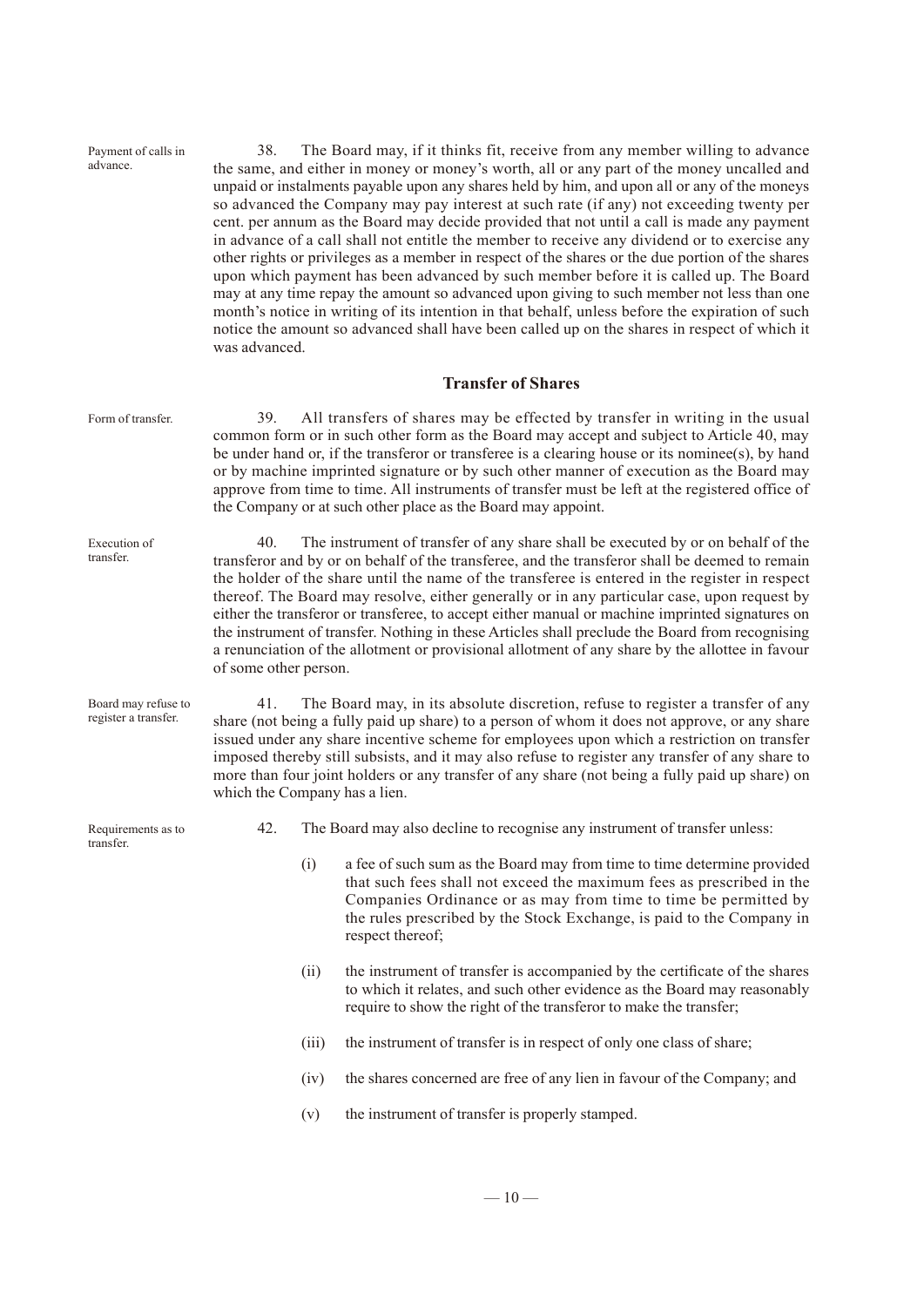43. No transfer of share shall be made to an infant or to a mentally incapacitated person or under other legal disability.

44. If the Board shall refuse to register a transfer of any share, it shall send to each of the transferor and the transferee a notice of such refusal within two months after the transfer is lodged with the Company. The transferor or transferee may also request a statement of the reasons for the refusal and the Board shall, within twenty-eight days after receiving such request, send to the transferor or transferee who made the request such statement or register the transfer.

45. Upon every transfer of shares the certificate held by the transferor shall be given up to be cancelled, and shall forthwith be cancelled accordingly, and a new certificate shall be issued without charge to the transferee in respect of the shares transferred to him, and if any of the shares included in the certificate so given up shall be retained by the transferor a new certificate in respect thereof shall be issued to him upon payment of such sum as the Board may from time to time determine provided that such fees shall not exceed the maximum fees as prescribed in the Companies Ordinance or as may from time to time be permitted under the rules prescribed by the Stock Exchange. The Company shall also retain the instrument of transfer.

46. The registration of transfers may be suspended and the register of members closed at such times and for such periods as the Board may from time to time determine and either generally or in respect of any class of shares, provided always that such registration shall not be suspended or the register of members closed for more than thirty days in any year or, with the approval of the Company in general meeting, sixty days in any year.

#### **Transmission of Shares**

47. In the case of the death of a member, the survivor or survivors where the deceased was a joint holder, and the legal personal representatives of the deceased where he was a sole or only surviving holder, shall be the only persons recognised by the Company as having any title to his interest in the shares; but nothing herein contained shall release the estate of a deceased holder (whether sole or joint) from any liability in respect of any share solely or jointly held by him.

48. Any person becoming entitled to a share in consequence of the death or bankruptcy or winding-up of a member may, upon such evidence as to his title being produced as may from time to time be required by the Board, and subject as hereinafter provided, elect either to be registered himself as holder of the share or to have some person nominated by him registered as the transferee thereof.

49. If the person so becoming entitled shall elect to be registered himself, he shall deliver or send to the Company a notice in writing signed by him stating that he so elects. If he shall elect to have his nominee registered, he shall testify his election by executing a transfer of such share to his nominee. All the limitations, restrictions and provisions of these presents relating to the right to transfer and the registration of transfers of shares shall be applicable to any such notice or transfer as aforesaid as if the death, bankruptcy or winding-up of the member had not occurred and the notice or transfer were a transfer executed by such member.

50. Within two months after receiving the notice as referred to in Article 49, the Board shall register the person as the holder of the share or send to the person a notice of refusal of registration if it shall refuse the registration. In the latter case, the person may request a statement of the reasons for the refusal. If such a request is made, the Board shall, within twenty-eight days after receiving the request send to the person such a statement or register the person as the holder of the share.

No transfer to an infant etc.

Notice of refusal.

Certificate to be given up on transfer.

When transfer books and register may be closed.

Death of registered holder or of joint holder of shares.

Registration of personal representatives and trustees in bankruptcy.

Notice of election to be registered.

Registration of nominee.

Notice of refusal.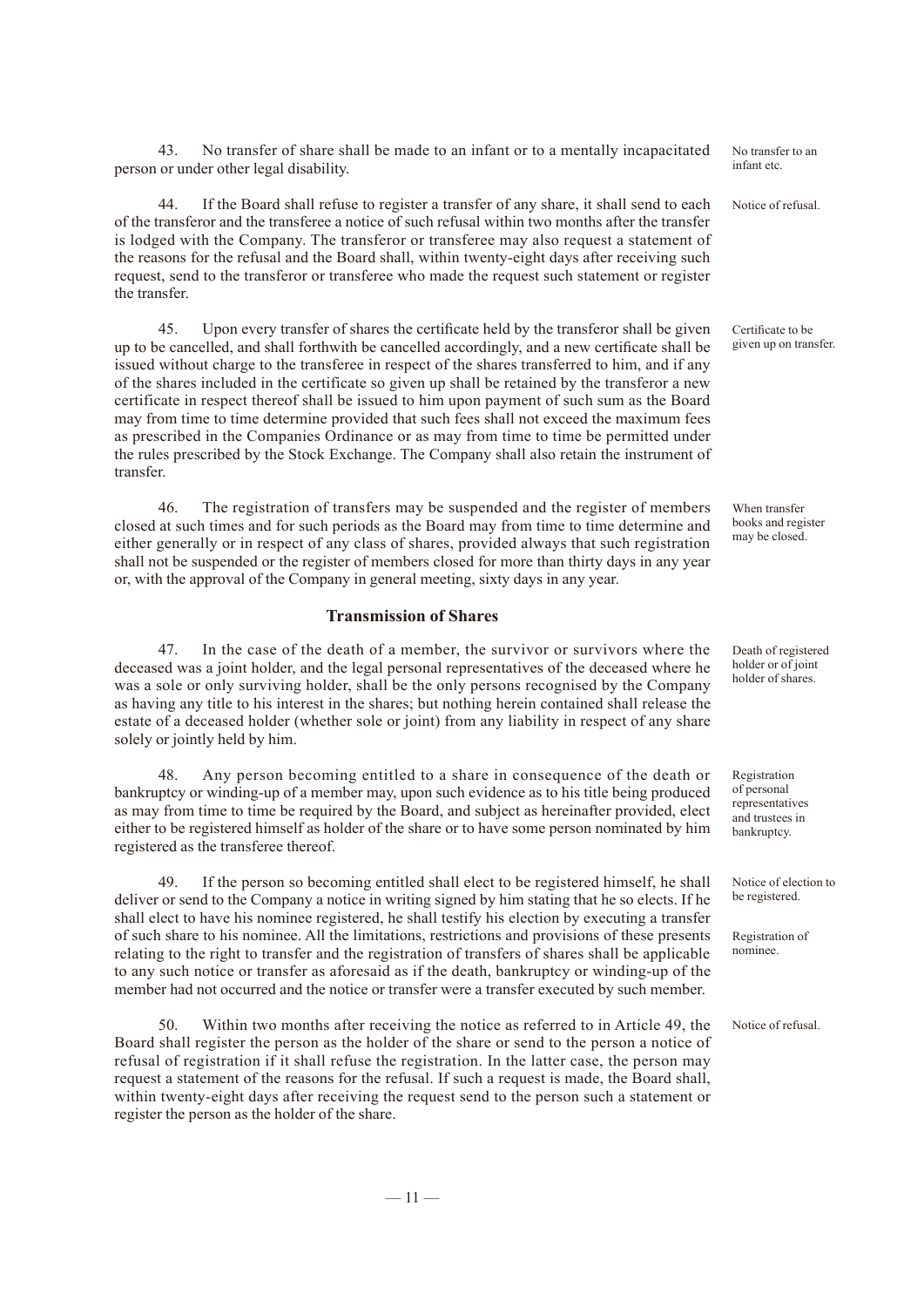Retention of dividends, etc., until transfer or transmission of shares of a deceased or bankrupt member.

If call or instalment not paid notice may be given.

Form of notice.

If notice not complied with shares may be forfeited.

Forfeited shares to become property of Company.

Arrears to be paid notwithstanding forfeiture.

51. A person becoming entitled to a share by reason of the death, bankruptcy or winding-up of the holder shall be entitled to the same dividends and other advantages to which he would be entitled if he were the registered holder of the share. However, the Board may, if it thinks fit, withhold the payment of any dividend payable or other advantages in respect of such share until such person shall become the registered holder of the share or shall have effectually transferred such share, but, subject to the requirements of Article 81 being met, such a person may vote at meetings.

#### **Forfeiture of Shares**

52. If a member fails to pay any call or instalment of a call on the day appointed for payment thereof, the Board may, at any time thereafter during such time as any part of the call or instalment remains unpaid, without prejudice to the provisions of Article 35, serve a notice on him requiring payment of so much of the call or instalment as is unpaid, together with any interest which may have accrued and which may still accrue up to the date of actual payment.

53. The notice shall name a further day (not earlier than the expiration of fourteen days from the date of the notice) on or before which the payment required by the notice is to be made, and it shall also name the place where payment is to be made, such place being either the registered office of the Company, or some other place at which calls of the Company are usually made payable. The notice shall also state that, in the event of non-payment at or before the time appointed, the shares in respect of which the call was made will be liable to be forfeited.

54. If the requirements of any such notice as aforesaid are not complied with, any share in respect of which the notice has been given may at any time thereafter, before the payment required by the notice has been made, be forfeited by a resolution of the Board to that effect. Such forfeiture shall include all dividends and bonuses declared in respect of the forfeited share and not actually paid before the forfeiture. The Directors may accept the surrender of any shares liable to be forfeited hereunder and in such cases references in these Articles to forfeiture shall include surrender.

55. Any share so forfeited shall be deemed to be the property of the Company, and may be sold, cancelled or otherwise disposed of on such terms and in such manner as the Board thinks fit and at any time before a sale or disposition. The forfeiture may be cancelled on such terms as the Board thinks fit.

56. A person whose shares have been forfeited shall cease to be a member in respect of the forfeited shares, but shall, notwithstanding, remain liable to pay to the Company all moneys which, at the date of forfeiture, were payable by him to the Company in respect of the shares, together with (if the Board shall in its discretion so require) interest thereon from the date of forfeiture until payment at such rate not exceeding twenty per cent. per annum as the Board may prescribe, and the Board may enforce the payment thereof if it thinks fit, and without any deduction or allowance for the value of the shares, at the date of forfeiture, but his liability shall cease if and when the Company shall have received payment in full of all such moneys in respect of the shares. For the purposes of this Article any sum which, by the terms of issue of a share, is payable thereon at a fixed time which is subsequent to the date of forfeiture, shall notwithstanding that that time has not yet arrived be deemed to be payable at the date of forfeiture, and the same shall become due and payable immediately upon the forfeiture, but interest thereon shall only be payable in respect of any period between the said fixed time and the date of actual payment.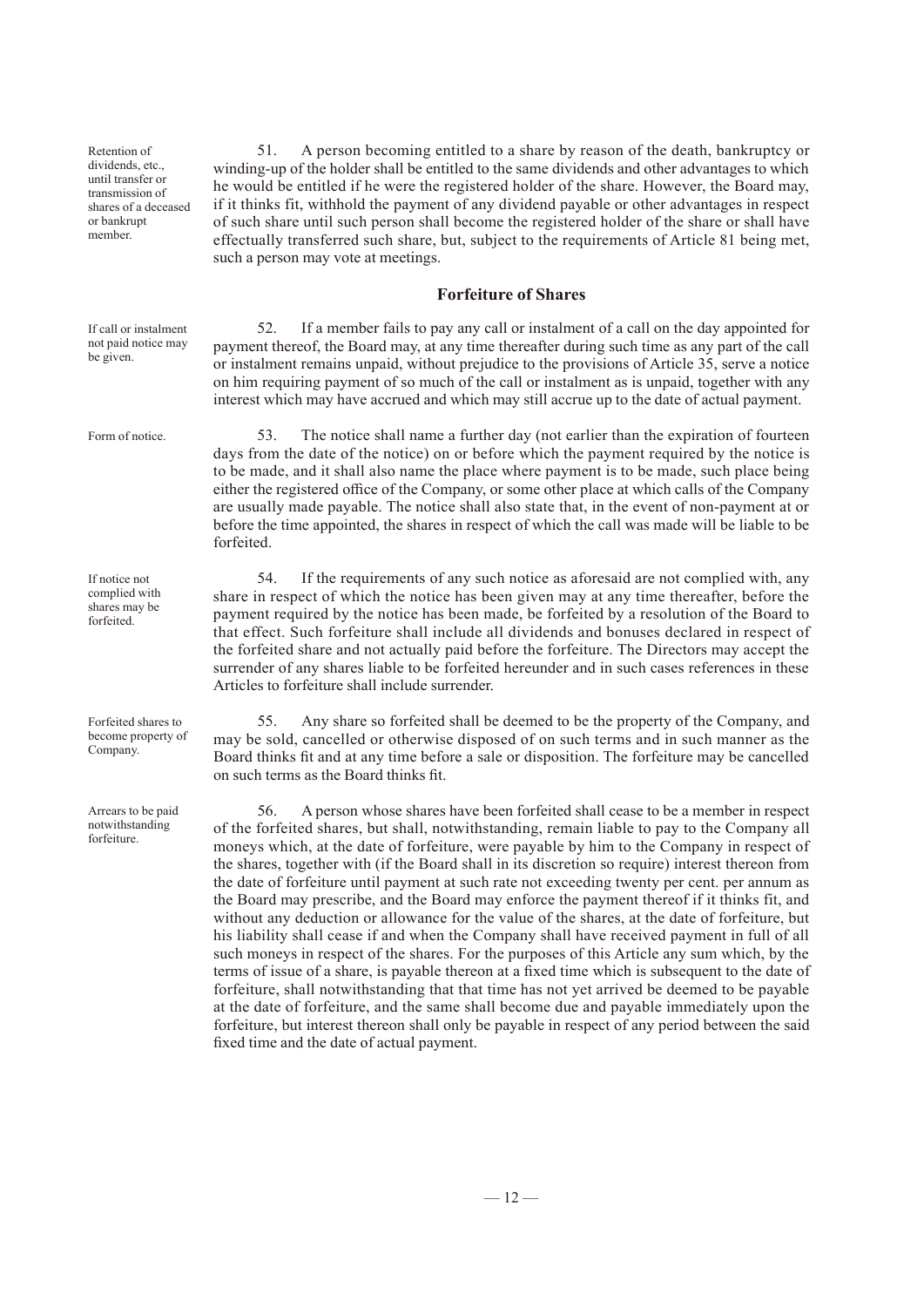57. A statutory declaration in writing that the declarant is a Director or the Company Secretary, and that a share in the Company has been duly forfeited or surrendered on a date stated in the declaration, shall be conclusive evidence of the facts therein stated as against all persons claiming to be entitled to the share. The Company may receive the consideration, if any, given for the share on any sale or disposition thereof and may execute a transfer of the share in favour of the person to whom the share is sold or disposed of and he shall thereupon be registered as the holder of the share, and shall not be bound to see to the application of the purchase money, if any, nor shall his title to the share be affected by any irregularity or invalidity in the proceedings in reference to the forfeiture, sale or disposal of the share.

58. When any share shall have been forfeited, notice of the resolution shall be given to the member in whose name it stood immediately prior to the forfeiture, and an entry of the forfeiture, with the date thereof, shall forthwith be made in the register, but no forfeiture shall be in any manner invalidated by any omission or neglect to give such notice or make any such entry.

59. Notwithstanding any such forfeiture as aforesaid the Board may at any time, before any shares so forfeited shall have been sold, cancelled, re-allotted or otherwise disposed of, cancel the forfeiture on such terms as the Board thinks fit or permit the shares so forfeited to be bought back or redeemed upon the terms of payment of all calls and interest due upon and expenses incurred in respect of the shares, and upon such further terms (if any) as it thinks fit.

60. The forfeiture of a share shall not prejudice the right of the Company to any call already made or instalment payable thereon.

61. The provisions of these Articles as to forfeiture shall apply in the case of nonpayment of any sum which, by the terms of issue of a share, becomes payable at a fixed time, as if the same had been payable by virtue of a call duly made and notified.

#### **Alteration of Share Capital**

62. The Company may alter its share capital in any one or more of the ways set out in section 170 of the Ordinance.

- 63. In particular, the Company may from time to time by ordinary resolution:
	- (i) consolidate or divide all or any of its shares into a smaller or larger number of shares respectively; the Board may settle any difficulty which may arise as it thinks expedient and in particular (but without prejudice to the generality of the foregoing) may as between the holders of shares to be consolidated determine which particular shares are to be consolidated into each consolidated share, and if it shall happen that any person shall become entitled to fractions of a consolidated share or shares, such fractions may be sold by some person appointed by the Board for that purpose and the person so appointed may transfer the shares so sold to the purchaser thereof and the validity of such transfer shall not be questioned, and so that the net proceeds of such sale (after deduction of the expenses of such sale) may either be distributed among the persons who would otherwise be entitled to a fraction or fractions of a consolidated share or shares rateably in accordance with their rights and interests or may be paid to the Company for the Company's benefit;
	- (ii) cancel any shares which at the date of the passing of the resolution have not been taken or agreed to be taken by any person or that have been forfeited; and

Evidence of forfeiture and transfer of forfeited share.

Notice after forfeiture.

Power to redeem forfeited shares.

Forfeiture not to prejudice Company's right to call or instalment.

Forfeiture for nonpayment of any sum due on shares.

Alteration of capital.

Consolidation, division, subdivision and cancellation of shares.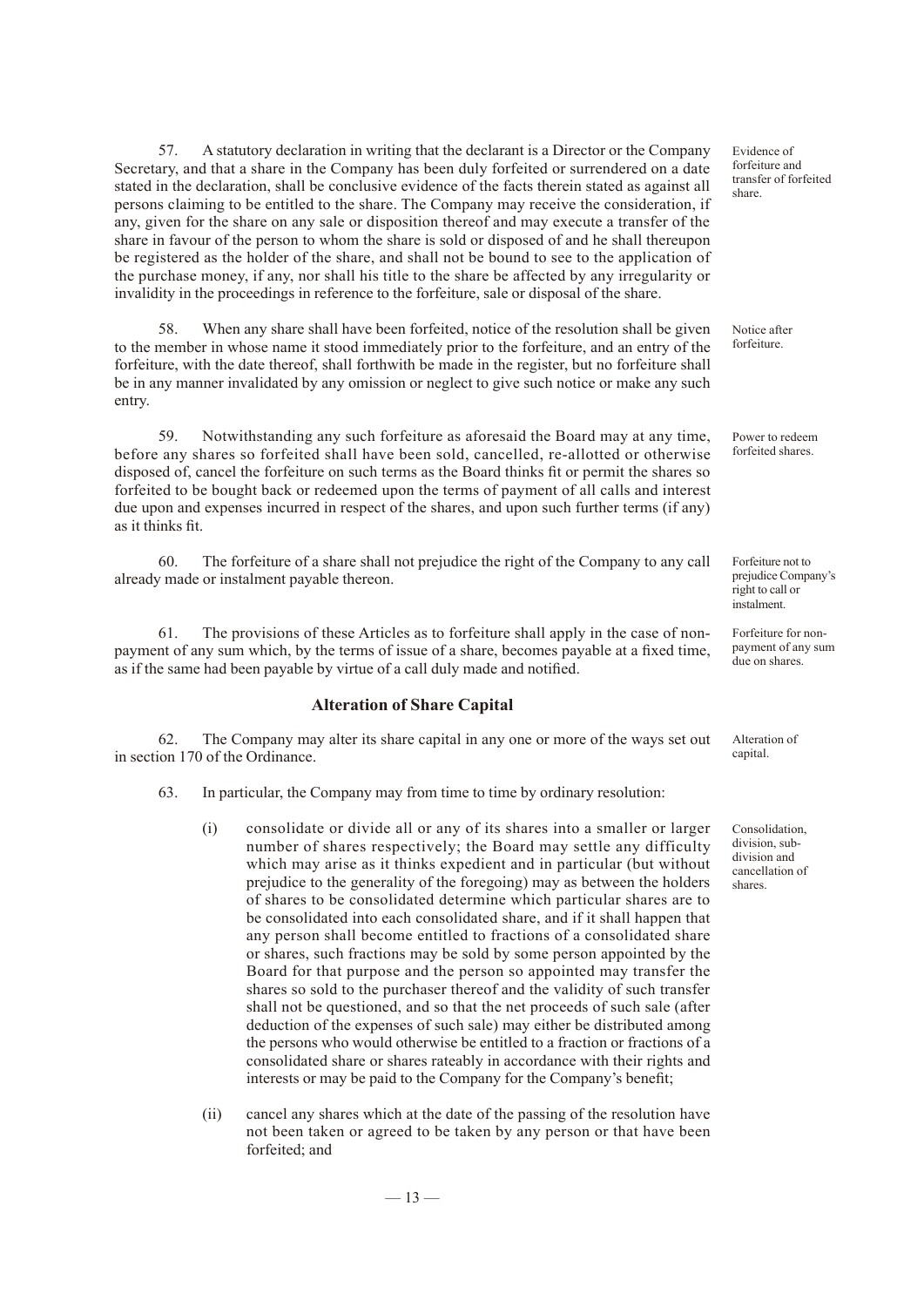(iii) sub-divide its shares or any of them into a larger number of shares, subject nevertheless to the provisions of the Companies Ordinance, and so that the resolution whereby any share is sub-divided may determine that, as between the holders of the shares resulting from such subdivision, one or more of the shares may have any such preferred or other special rights over, or may have such deferred rights or be subject to any such restrictions as compared with the others as the Company has power to attach to new shares.

#### **Reduction of Share Capital**

Reduction of capital.

64. The Company may by special resolution reduce its share capital in accordance with Division 3 of Part 5 of the Ordinance.

#### **General Meetings**

| When annual<br>general meeting to<br>be held. | 65.<br>and place as the Board shall appoint.                                                                                                                                                                                                                                                                                                                                                 | The Company shall in respect of each financial year, hold a general meeting as<br>its annual general meeting in addition to any other meeting in that year and shall specify the<br>meeting as such in the notice calling it. The annual general meeting shall be held at such time                                                    |  |  |
|-----------------------------------------------|----------------------------------------------------------------------------------------------------------------------------------------------------------------------------------------------------------------------------------------------------------------------------------------------------------------------------------------------------------------------------------------------|----------------------------------------------------------------------------------------------------------------------------------------------------------------------------------------------------------------------------------------------------------------------------------------------------------------------------------------|--|--|
| Convening of<br>general meeting.              | 66.                                                                                                                                                                                                                                                                                                                                                                                          | The Board may, whenever it thinks fit, convene a general meeting, and general<br>meetings shall also be convened by the Board on request by members, as provided by<br>the Companies Ordinance, or, in default, may be convened by the requesting members in<br>accordance with the relevant provisions under the Companies Ordinance. |  |  |
| Form of general<br>meetings.                  | 66A. All general meetings (including an annual general meeting, any adjourned<br>meeting or postponed meeting) may be held as a physical meeting in any part of the world<br>and at one or more locations as provided in Article 73A, or as a hybrid meeting as may be<br>determined by the Board in its absolute discretion.                                                                |                                                                                                                                                                                                                                                                                                                                        |  |  |
| Notice of general<br>meetings.                | An annual general meeting shall be called by twenty-one days' notice in writing<br>67.<br>at the least, and a general meeting of the Company other than an annual general meeting shall<br>be called by at least fourteen days' notice in writing. The notice shall be exclusive of the day<br>on which it is served or deemed to be served and of the day for which it is given, and shall: |                                                                                                                                                                                                                                                                                                                                        |  |  |
|                                               | (i)                                                                                                                                                                                                                                                                                                                                                                                          | specify the place of meeting (and if there is more than one Meeting<br>Location as determined by the Board pursuant to Article 73A, the<br>principal place of the meeting which shall be a location in Hong Kong<br>(the "Principal Meeting Place"));                                                                                  |  |  |
|                                               | (ii)                                                                                                                                                                                                                                                                                                                                                                                         | specify the date and time of meeting;                                                                                                                                                                                                                                                                                                  |  |  |
|                                               | (iii)                                                                                                                                                                                                                                                                                                                                                                                        | state the general nature of the business to be dealt with at the meeting;                                                                                                                                                                                                                                                              |  |  |
|                                               | (iv)                                                                                                                                                                                                                                                                                                                                                                                         | for a notice calling an annual general meeting, state that the meeting is an<br>annual general meeting;                                                                                                                                                                                                                                |  |  |
|                                               | (v)                                                                                                                                                                                                                                                                                                                                                                                          | if a resolution (whether or not a special resolution) is intended to be                                                                                                                                                                                                                                                                |  |  |

moved at the meeting:

- (a) include notice of the resolution; and
	- (b) include or be accompanied by a statement containing the information or explanation, if any, that is reasonably necessary to indicate the purpose of the resolution (if applicable);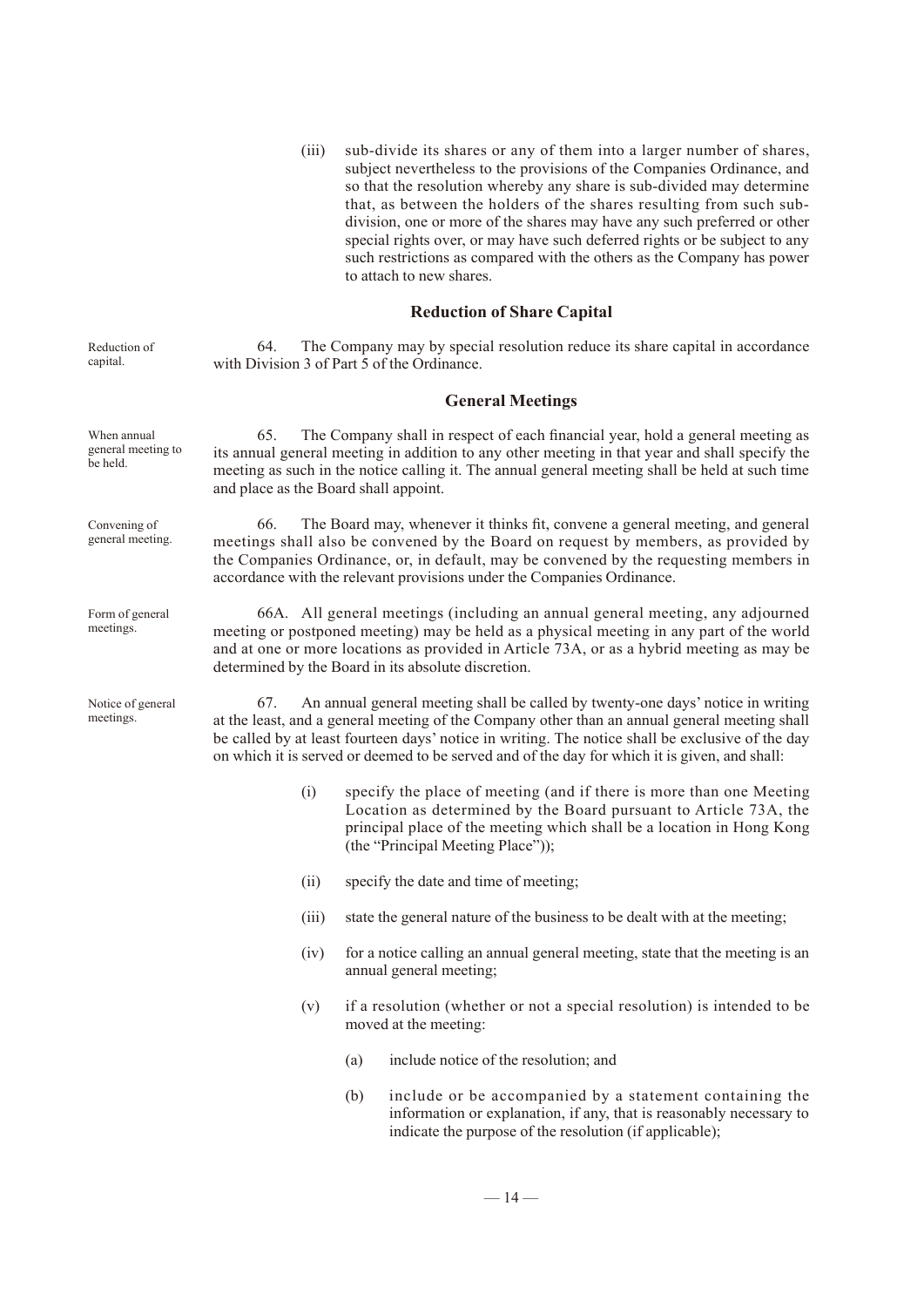- (vi) if a special resolution is intended to be moved at the meeting, specify the intention and include the text of the special resolution;
- (vii) contain a statement specifying a member's right to appoint a proxy under the Ordinance; and
- (viii) for a notice calling a general meeting which is to be a hybrid meeting, include a statement to the effect and with details of the electronic facilities for attendance and participation by electronic means at the meeting or where such details will be made available by the Company prior to the meeting,

and such content of notice shall be subject to any exceptions specified in the Companies Ordinance and such a notice shall be given, in the manner hereinafter mentioned or in such other manner, if any, as may be prescribed by the Company in general meeting, to such persons as are, under these Articles, entitled to receive such notices from the Company provided that subject to the provisions of the Companies Ordinance, a meeting of the Company shall notwithstanding that it is called by shorter notice than that specified in this Article be deemed to have been duly called if it is so agreed:

- (a) in the case of a meeting called as the annual general meeting, by all the members entitled to attend and vote thereat; and
- (b) in the case of any other general meeting, by a majority in number of the members having a right to attend and vote at the meeting, being a majority together holding not less than ninety-five per cent. of the total voting rights at the meeting of all the members.

68. (A) The accidental omission to give any notice to, or the non-receipt of any notice by, any person entitled to receive notice shall not invalidate any resolution passed or any proceeding at any such meeting.

(B) In cases where instruments of proxy are sent out with notices, the accidental omission to send such instrument of proxy to, or the non-receipt of such instrument of proxy by, any person entitled to receive notice shall not invalidate any resolution passed or any proceeding at any such meeting.

#### **Proceedings at General Meetings**

69. For all purposes the quorum for a general meeting shall be two members present in person or by proxy. No business other than the appointment of the Chairman of the meeting and adjournment of meeting shall be transacted at any general meeting unless the requisite quorum shall be present at the commencement of the business.

70. If within fifteen minutes from the time appointed for the meeting a quorum is not present, the meeting, if convened upon the request of members, shall be dissolved, but in any other case it shall stand adjourned to the same day in the next week and at such time and (where applicable) such place(s) and in such form and manner referred to in Article 66A as shall be decided by the Board, and if at such adjourned meeting a quorum is not present within fifteen minutes from the time appointed for holding the meeting, the member or members present in person or by proxy shall be a quorum and may transact the business for which the meeting was called.

Omission to give notice.

Omission to send instrument of proxy.

Quorum.

When if quorum not present meeting to be dissolved and when to be adjourned.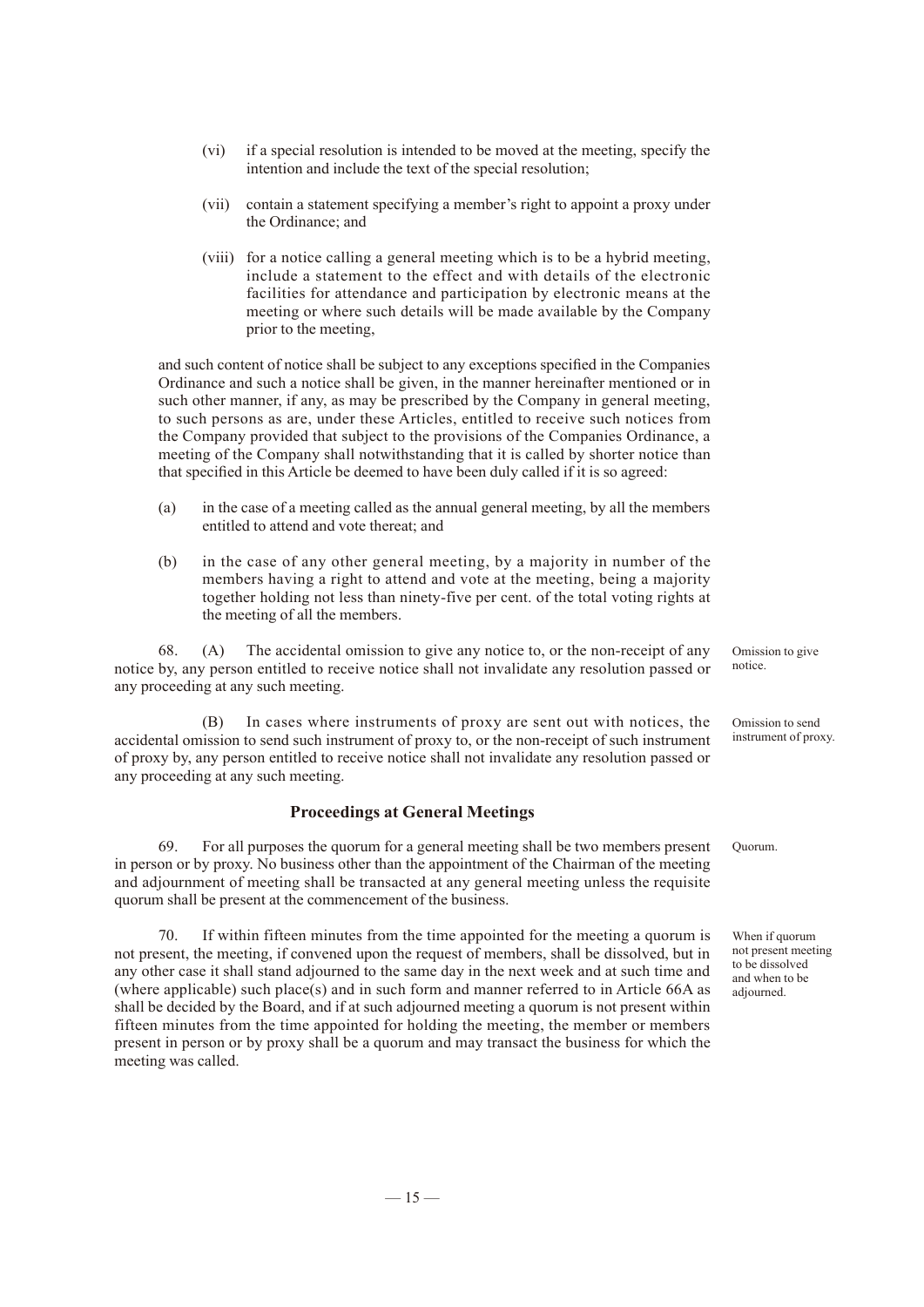Chairman of general meeting.

Power to adjourn general meeting, business of adjourned meeting.

71. The Chairman (if any) of the Board or, if he is absent or declines to take the chair at such meeting, the Deputy Chairman (if any) shall take the chair at every general meeting, or, if there is no such Chairman or Deputy Chairman, or, if at any general meeting neither of such Chairman or Deputy Chairman is present within fifteen minutes after the time appointed for holding such meeting, or both such persons decline to take the chair at such meeting, the members present shall choose another Director as Chairman, and if no Director is present within fifteen minutes after the time appointed for holding such meeting or if all the Directors present decline to take the chair or if the Chairman chosen shall retire from the chair, then the members present in person or by proxy shall choose one of their own number to be Chairman.

72. Subject to Article 73C, the Chairman may, with the consent of any general meeting at which a quorum is present, and shall, if so directed by the meeting, adjourn any meeting from time to time (or indefinitely) and/or from place to place(s) and/or from one form to another (a physical meeting or a hybrid meeting) as the meeting shall determine. Whenever a meeting is adjourned for fourteen days or more, at least seven clear days' notice, specifying the place, the date and the time of the adjourned meeting shall be given in the same manner as in the case of an original meeting but it shall not be necessary to specify in such notice the nature of the business to be transacted at the adjourned meeting. Save as aforesaid, no member shall be entitled to any notice of an adjournment or of the business to be transacted at any adjourned meeting. No business shall be transacted at any adjourned meeting other than the business which might have been transacted at the meeting from which the adjournment took place.

73A. (1) The Board may, at its absolute discretion, arrange for persons entitled to attend a general meeting to do so by simultaneous attendance and participation by means of electronic facilities at such location or locations ("Meeting Location(s)") determined by the Board at its absolute discretion. Any member or any proxy attending and participating in such way or any member or any proxy participating in a hybrid meeting by means of electronic facilities is deemed to be present at and shall be counted in the quorum of the meeting.

- (2) All general meetings are subject to the following:
	- (i) where a member is attending a Meeting Location and/or in the case of a hybrid meeting by means of electronic facilities, the meeting shall be treated as having commenced if it has commenced at the Principal Meeting Place;
	- (ii) members present in person or by proxy at a Meeting Location and/or members participating in a hybrid meeting by means of electronic facilities shall be counted in the quorum for and entitled to vote at the meeting in question, and that meeting shall be duly constituted and its proceedings valid provided that the Chairman of the meeting is satisfied that adequate electronic facilities are available throughout the meeting to ensure that members at all Meeting Locations and members participating in a hybrid meeting by means of electronic facilities are able to participate in the business for which the meeting has been convened;

Holding of meeting at two or more locations or as hybrid meeting.

Commencement of general meetings.

Participation by means of electronic facilities.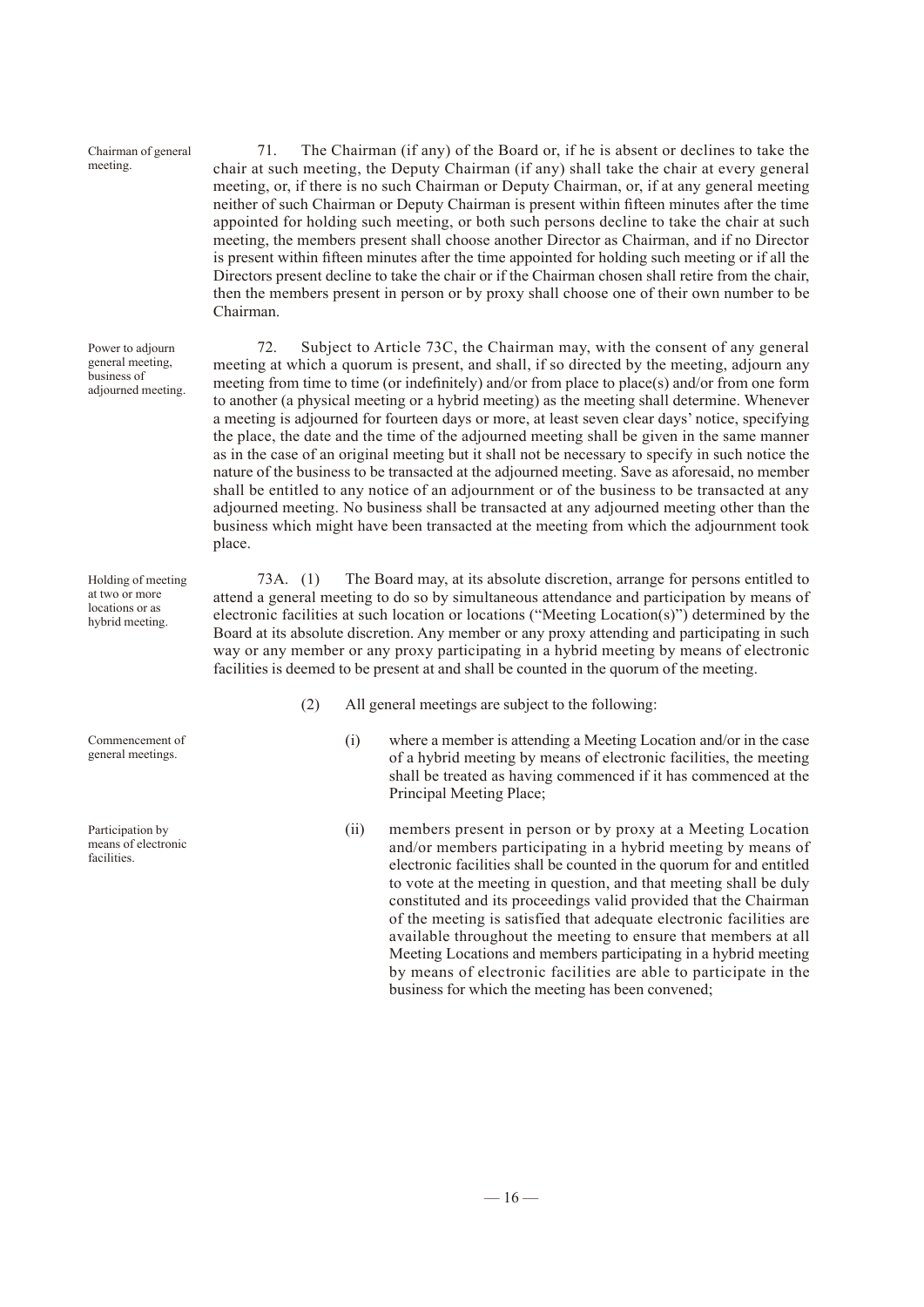- (iii) where members attend a meeting by being present at one of the Meeting Locations and/or where members participate in a hybrid meeting by means of electronic facilities, a failure (for any reason) of the electronic facilities or communication equipment, or any other failure in the arrangements for enabling those in a Meeting Location other than the Principal Meeting Place to participate in the business for which the meeting has been convened or in the case of a hybrid meeting, the inability of one or more members or proxies to access, or continue to access, the electronic facilities despite adequate electronic facilities having been made available by the Company, shall not affect the validity of the meeting or the resolutions passed, or any business conducted there or any action taken pursuant to such business provided that there is a quorum present throughout the meeting; and
- (iv) if any of the Meeting Locations is outside Hong Kong and/or in the case of a hybrid meeting by means of electronic facilities, the provisions of these Articles concerning the service and giving of notice for the meeting, and the time for lodging proxies, shall apply by reference to the Principal Meeting Place.

73B. The Board and, at any general meeting, the Chairman of the meeting may, from time to time make arrangements for managing attendance and/or participation and/or voting at the Principal Meeting Place and/or any Meeting Location(s) and/or participation and/or voting in a hybrid meeting by means of electronic facilities (whether involving the issue of tickets or some other means of identification, passcode, seat reservation, electronic voting or otherwise) as it/he shall in its/his absolute discretion consider appropriate, and may from time to time change any such arrangements, provided that a member who, pursuant to such arrangements, is not permitted to attend, in person or by proxy, at any Meeting Location shall be entitled so to attend at one of the other Meeting Locations or by electronic means; and the entitlement of any member so to attend the meeting or adjourned meeting or postponed meeting at such Meeting Location or Meeting Locations shall be subject to any such arrangement as may be for the time being in force and by the notice of meeting or adjourned meeting or postponed meeting stated to apply to the meeting.

73C. If it appears to the Chairman of the general meeting that:

- (i) the electronic facilities at the Principal Meeting Place or at such other Meeting Location(s) at which the meeting may be attended have become inadequate for the purposes referred to in Article 73A(1) or are otherwise not sufficient to allow the meeting to be conducted substantially in accordance with the provisions set out in the notice of the meeting; or
- (ii) in the case of a hybrid meeting, electronic facilities being made available by the Company have become inadequate; or
- (iii) it is not possible to ascertain the view of those present or to give all persons entitled to do so a reasonable opportunity to communicate and/or vote at the meeting; or
- (iv) there is violence or threat of violence, unruly behaviour or other disruption occurring at the meeting or it is not possible to secure the proper and orderly conduct of the meeting;

Inadequacy of electronic facilities and disruption at the meeting.

Failure of electronic facilities.

Service of notice for meeting reference to Principal Meeting Place.

The Board/ Chairman of the meeting to make arrangements for managing meeting.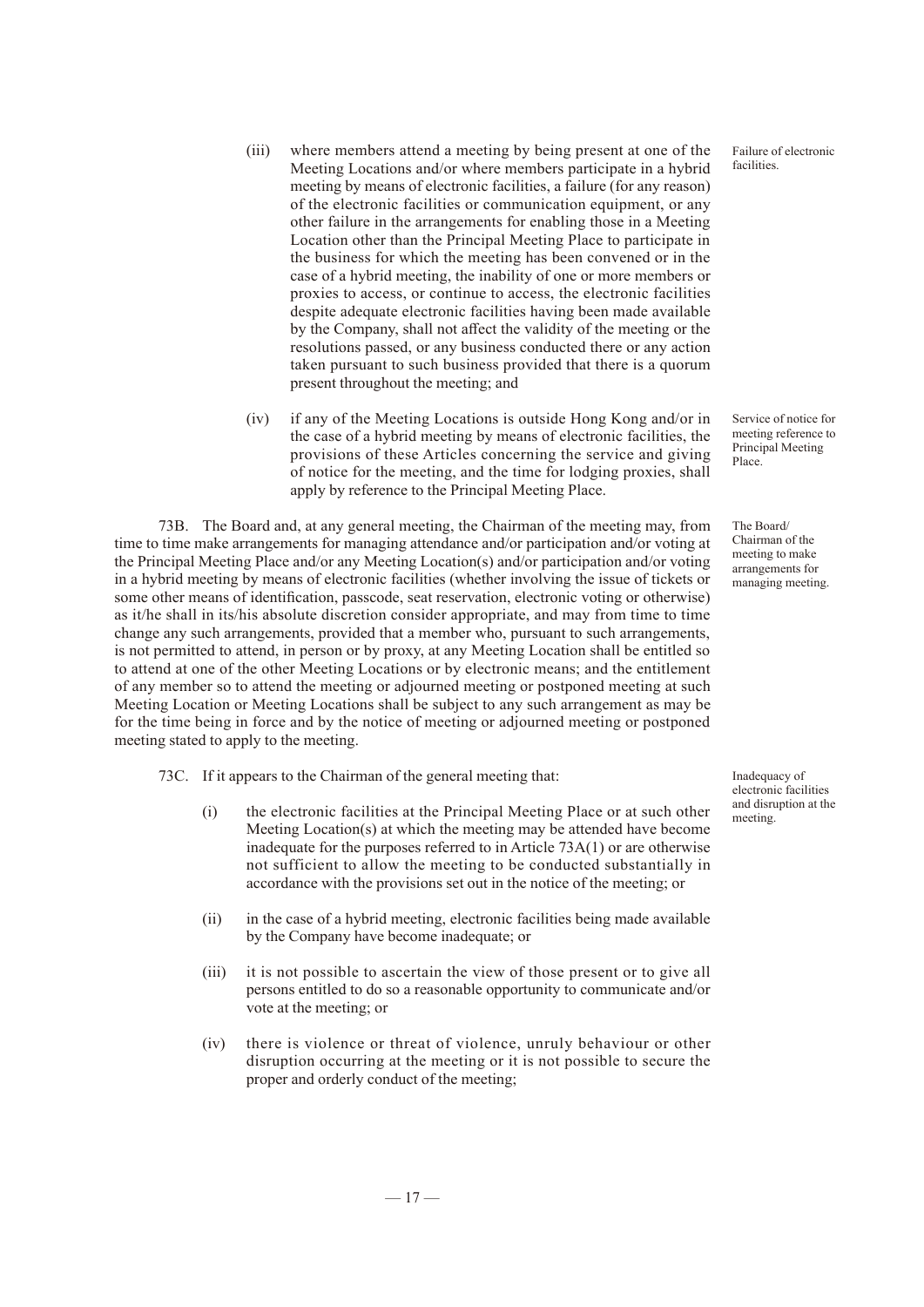then, without prejudice to any other power which the Chairman of the meeting may have under these Articles or at common law, the Chairman may, at his absolute discretion, without the consent of the meeting, and before or after the meeting has started and irrespective of whether a quorum is present, interrupt or adjourn the meeting (including adjournment for indefinite period). All business conducted at the meeting up to the time of such adjournment shall be valid.

73D. The Board and, at any general meeting, the Chairman of the meeting, may make any arrangement and impose any requirement or restriction the Board or the Chairman of the meeting, as the case may be, considers appropriate to ensure the safety, security and orderly conduct of a meeting (including, without limitation, requirements for evidence of identity to be produced by those attending the meeting, requirements for the conduct of necessary steps and/or the production of documentations required under relevant laws, rules or regulations for entry into the premises of the meeting place, the searching of their personal property and the restriction of items that may be taken into the meeting place, determining the number and frequency of and the time allowed for questions that may be raised at a meeting). Members shall also comply with all requirements or restrictions imposed by the owner of the premises at which the meeting is held. Any decision made under this Article shall be final and conclusive and a person who refuses to comply with any such arrangements, requirements or restrictions may be refused entry to the meeting or ejected (physically or electronically) from the meeting.

73E. If, after the sending of notice of a general meeting but before the meeting is held, or after the adjournment of a meeting but before the adjourned meeting is held (whether or not notice of the adjourned meeting is required), the Board, in its absolute discretion, considers that it is inappropriate, impracticable, unreasonable or undesirable for any reason to hold the general meeting on the date or at the time or place or by means of electronic facilities specified in the notice calling the meeting, it may (a) postpone the meeting to another date and/or time, and/or (b) change the place and/or electronic facilities and/or form of the meeting (including, without limitation, a physical meeting or a hybrid meeting), without approval from the members. Without prejudice to the generality of the foregoing, the Board shall have the power to provide in every notice calling a general meeting the circumstances in which such a change or postponement of the relevant general meeting may occur automatically without further notice, including without limitation where a black rainstorm warning or gale warning or other similar event is in force at any time on the day of the meeting. This Article shall be subject to the following:

> (i) when either  $(1)$  a meeting is postponed, or  $(2)$  there is a change in the place and/or electronic facilities and/or form of the meeting, the Company shall (a) endeavour to post a notice of such change or postponement on the Company's website as soon as reasonably practicable (provided that failure to post such a notice shall not affect the automatic change or automatic postponement of such meeting); and (b) subject to and without prejudice to Article 73, unless already specified in the original notice of the meeting or included in the notice posted on the Company's website above, the Board shall fix the date, time, place (if applicable) and electronic facilities (if applicable) for the changed or postponed meeting, specify the date and time by which proxies shall be submitted in order to be valid at such changed or postponed meeting (provided that any proxy submitted for the original meeting shall continue to be valid for the changed or postponed meeting unless revoked or replaced by a new proxy), and shall give the members reasonable notice (given the circumstances) of such details in such manner as the Board may determine; and

The Board/ Chairman to make arrangements to ensure security of meeting.

The Board to have discretion to postpone or change the meeting.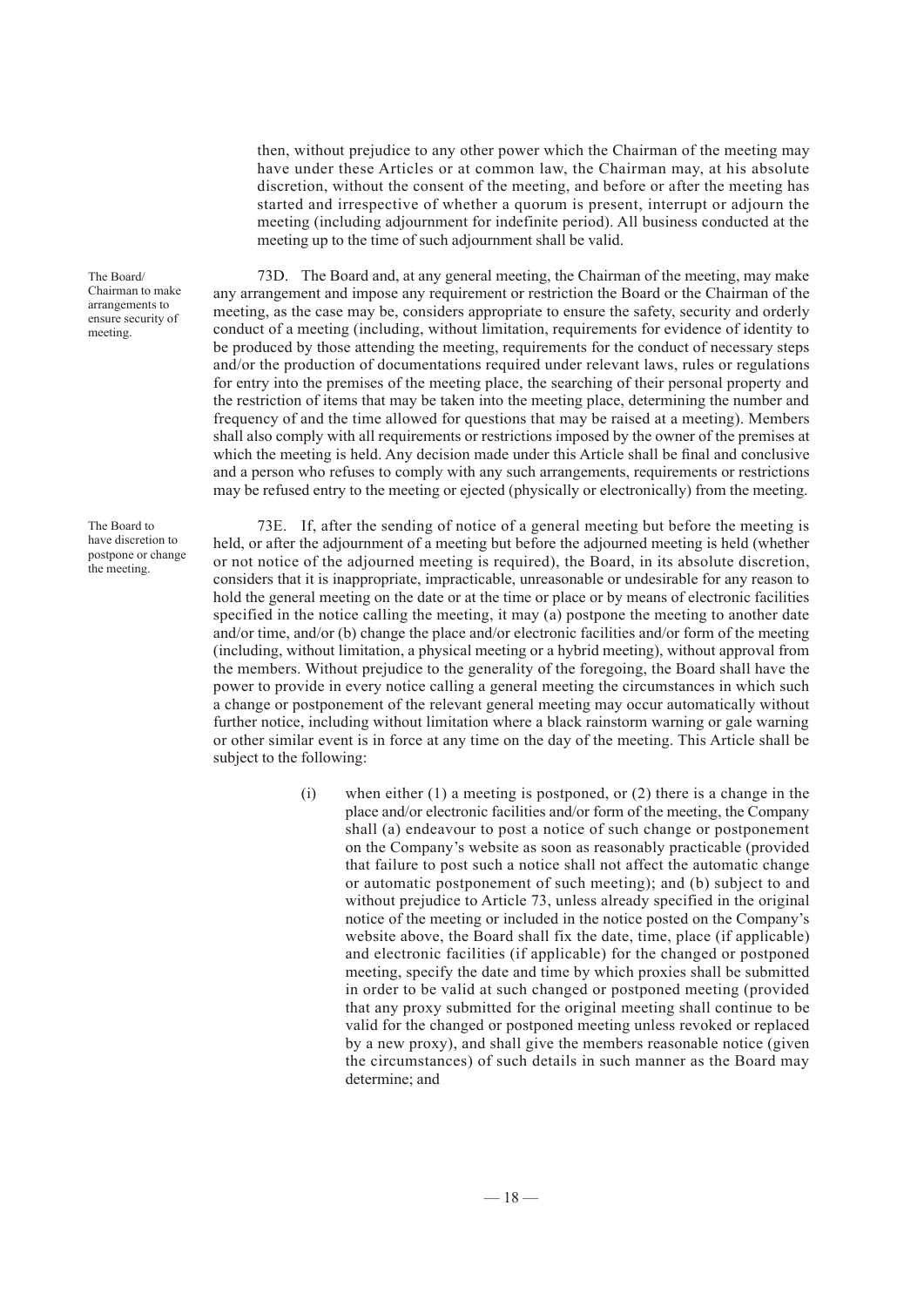(ii) notice of the business to be transacted at the changed or postponed meeting shall not be required, nor shall any accompanying documents be required to be recirculated, provided that the business to be transacted at the changed or postponed meeting is the same as that set out in the original notice of general meeting circulated to the members.

73F. All persons seeking to attend and participate in a hybrid meeting shall be responsible for maintaining adequate facilities to enable them to do so. Subject to Article 73C, any inability of a person or persons to attend or participate in a general meeting by way of electronic facilities shall not invalidate the proceedings of and/or resolutions passed at that meeting.

73G. Without prejudice to other provisions in Articles 73A to 73F, a physical meeting may also be held by means of such telephone, electronic or other communication facilities as permit all persons participating in the meeting to communicate with each other simultaneously and instantaneously, and participation in such a meeting shall constitute presence in person at such meeting.

74. At any general meeting a resolution put to the vote of the meeting shall be decided on a show of hands unless a poll is (before or on the declaration of the result of the show of hands or on the withdrawal of any other demand for a poll) demanded:

- (i) by the Chairman of the meeting; or
- (ii) by at least three members present in person or by proxy for the time being entitled to vote at the meeting; or
- (iii) by any member or members present in person or by proxy and representing not less than five per cent. of the total voting rights of all the members having the right to vote at the meeting.

Unless a poll be so demanded and not withdrawn, a declaration by the Chairman that a resolution has on a show of hands been carried or carried unanimously, or by a particular majority, or lost, and an entry to that effect in the book containing the minutes of the proceedings of the Company shall be conclusive evidence of the fact without proof of the number or proportion of the votes recorded in favour or against such resolution.

75. If a poll is demanded as aforesaid, it shall (subject as provided in Article 76) be taken in such manner (including the use of ballot or voting papers or tickets or through electronic voting platform) and at such time and place, not being more than thirty days from the date of the meeting or adjourned meeting or postponed meeting at which the poll was demanded, as the Chairman directs. No notice needs to be given of a poll not taken immediately. The Chairman may determine that the results of the poll, as recorded in the scrutineer's certificate and signed by the scrutineer, shall be published on the Company's website without the requirement for the results being declared at any meeting or adjourned meeting or postponed meeting. The publication on the Company's website of the results of the relevant poll which shows that a resolution has been carried or lost or has or has not been carried by any particular majority, and an entry to that effect in the minutes of the proceedings of the Company, shall, in the absence of manifest error, be conclusive evidence of such fact. The result of the poll shall be deemed to be the resolution of the meeting at which the poll was demanded. The demand for a poll may be withdrawn, with the consent of the Chairman, at any time before the close of the meeting or the taking of the poll, whichever is the earlier.

Any poll duly demanded on the election of a Chairman of a meeting or on any question of adjournment or postponement shall be taken at the meeting and without adjournment or postponement.

Responsibility for maintaining adequate facilities.

Holding and participating physical meeting.

What is to be evidence of the passing of a resolution where poll not demanded.

Poll.

In what case poll taken without adjournment.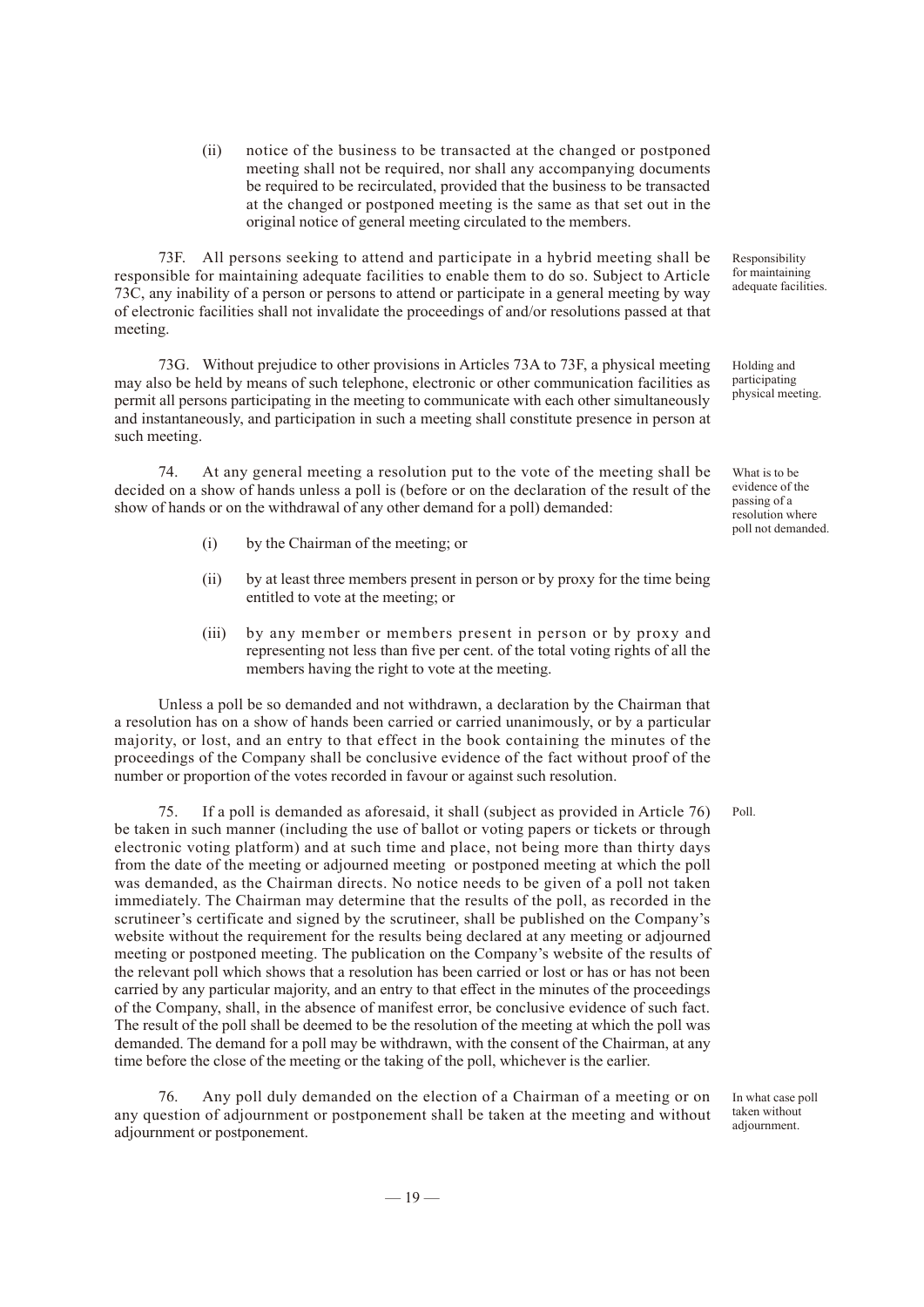Chairman to have casting vote.

Business may proceed notwithstanding demand for poll.

Written resolution.

77. In the case of an equality of votes, whether on a show of hands or on a poll, the Chairman of the meeting at which the show of hands takes place or at which the poll is demanded, shall be entitled to a second or casting vote. In case of any dispute as to the admission or rejection of any vote the Chairman shall determine the same, and such determination shall be final and conclusive.

78. The demand for a poll shall not prevent the continuance of a meeting for the transaction of any business other than the question on which a poll has been demanded.

79. A resolution in writing signed by all the members for the time being entitled to receive notice of and to attend and vote at general meetings shall be as valid and effective as if the same had been passed at a general meeting of the Company duly convened and held. A written notice of confirmation of such resolution in writing signed by or on behalf of a member shall be deemed to be his signature to such resolution in writing for the purposes of this Article. Such resolution in writing may consist of several documents each signed by or on behalf of one or more members.

#### **Votes of Members**

80. Subject to any special rights, privileges or restrictions as to voting for the time being attached to any class or classes of shares, at any general meeting on a show of hands every member who is present in person or by its duly authorised corporate representative(s) or by proxy shall have one vote, and on a poll every member present in person or by its duly authorised corporate representative(s) or by proxy shall have one vote for every share of which he is the holder which is fully paid up or credited as fully paid up (but so that no amount paid up or credited as paid up on a share in advance of calls or instalments shall be treated for the purposes of this Article as paid up on the share). Where more than one proxy is appointed by a member of the Company, the proxies so appointed are not entitled to vote on the resolution on a show of hands provided that where more than one proxy is appointed pursuant to Article 91(B), each such proxy shall have one vote on a show of hands. On a poll a member entitled to more than one vote need not use all his votes or cast all the votes he uses in the same way. Votes (whether on a show of hands or a poll) may be cast by such means, electronic or otherwise, as the Chairman of the meeting may determine.

81. Any person entitled under Article 48 to be registered as the holder of any shares may vote at any general meeting in respect thereof in the same manner as if he were the registered holder of such shares, provided that at least forty-eight hours before the time of the holding of the meeting or adjourned meeting or postponed meeting (as the case may be) at which he proposes to vote, he shall satisfy the Board of his right to be registered as the holder of such shares or the Board shall have previously admitted his right to vote at such meeting in respect thereof.

82. Where there are joint registered holders of any share, any one of such persons may vote at any meeting, either personally or by proxy, in respect of such share as if he were solely entitled thereto: but if more than one of such joint holders be present at any meeting personally or by proxy, that one of the said persons so present whose name stands first on the register in respect of such share shall alone be entitled to vote in respect thereof. Several executors or administrators of a deceased member in whose name any share stands shall for the purposes of this Article be deemed joint holders thereof.

Votes of members/ proxies.

Votes in respect of deceased and bankrupt members.

Joint holders.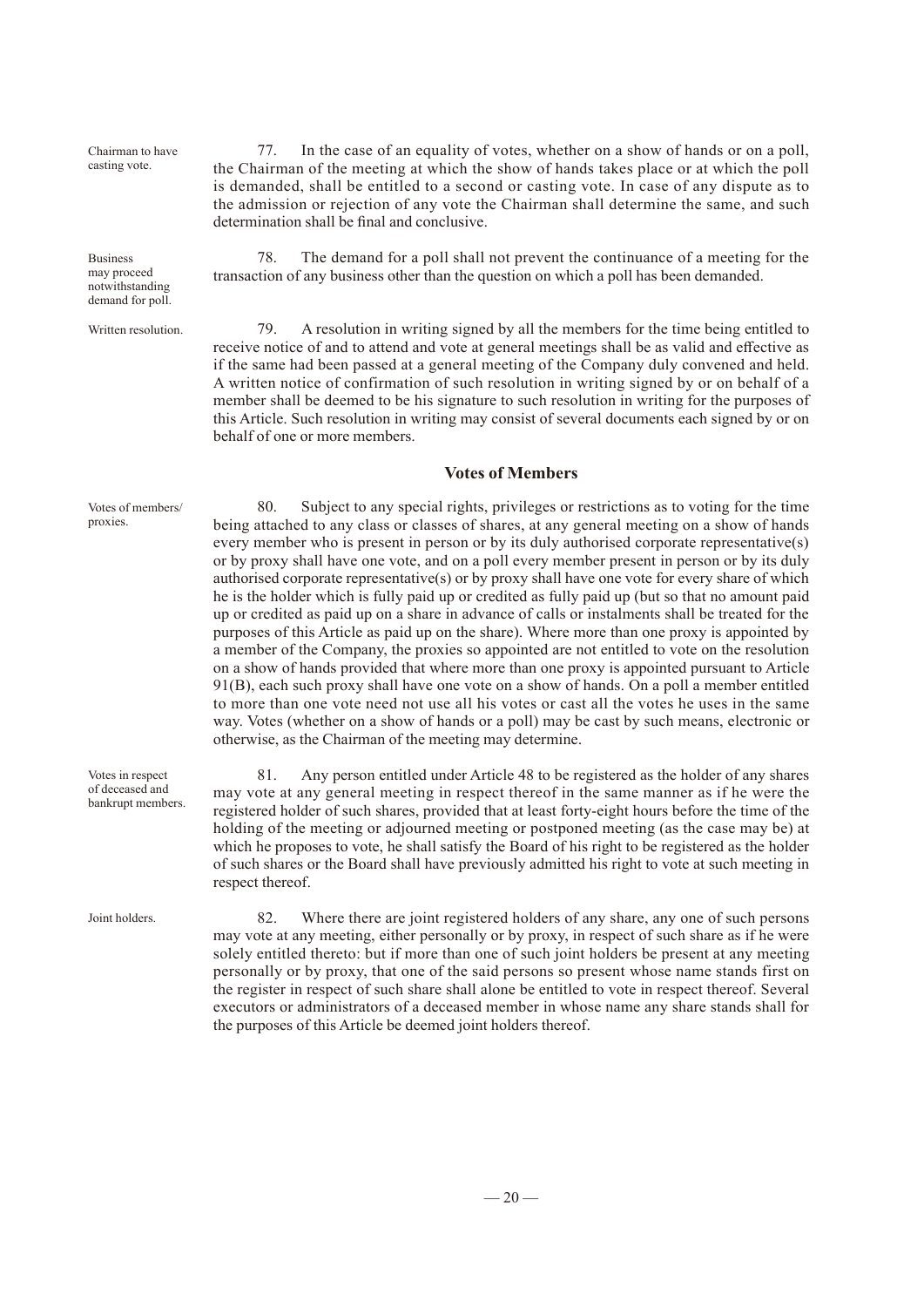83. A member who is a mentally incapacitated person or in respect of whom an order has been made by any court having jurisdiction in lunacy may vote, whether on a show of hands or on a poll, by his committee, receiver, guardian or other person in the nature of a committee, receiver or guardian appointed by that court, and any such committee, receiver, guardian or other person may on a poll vote by proxy. Evidence to the satisfaction of the Board of the authority of the person claiming to exercise the right to vote shall be delivered to the registered office of the Company, or to such other place or by such other means as determined by the Board as permitted under the Companies Ordinance.

84. (A) Save as expressly provided in these Articles, no person other than a member duly registered and who shall have paid everything for the time being due from him payable to the Company in respect of his shares shall be entitled to be present or to vote (save as proxy for another member) either personally or by proxy, or to be reckoned in a quorum, at any general meeting. Qualification for voting.

(B) No objection shall be raised to the qualification of any voter except at the meeting or adjourned meeting or postponed meeting at which the vote objected to is given or tendered, and every vote not disallowed at such meeting shall be valid for all purposes. Any such objection made in due time shall be referred to the Chairman, whose decision shall be final and conclusive. Objections to votes.

(C) If any member is, under the Listing Rules, required to abstain from voting on any particular resolution or restricted to voting only for or only against any particular resolution, any vote cast by or on behalf of such member in contravention of such requirement or restriction shall not be counted.

85. Any member of the Company entitled to attend and vote at a meeting of the Company or a meeting of the holders of any class of shares in the Company shall be entitled to appoint another person as his proxy to attend and vote instead of him. Votes may be given either personally or by duly authorised corporate representative(s) or by proxy. A member who is the holder of two or more shares may appoint more than one proxy to attend on the same occasion. A proxy need not be a member. Proxies.

86. The instrument appointing a proxy shall be in writing and if the Board in its absolute discretion determines, may be contained in an electronic communication, and (i) if in writing but not contained in an electronic communication, under the hand of the appointor or of his attorney duly authorised in writing, or if the appointor is a corporation, either under seal or under the hand of an officer or attorney duly authorised; or (ii) in the case of an appointment contained in an electronic communication, submitted by or on behalf of the appointor, subject to such terms and conditions and authenticated in such manner as the Board may in its absolute discretion determine.

Instrument appointing proxy to be in writing.

Voting restrictions.

Votes of mentally incapacitated members.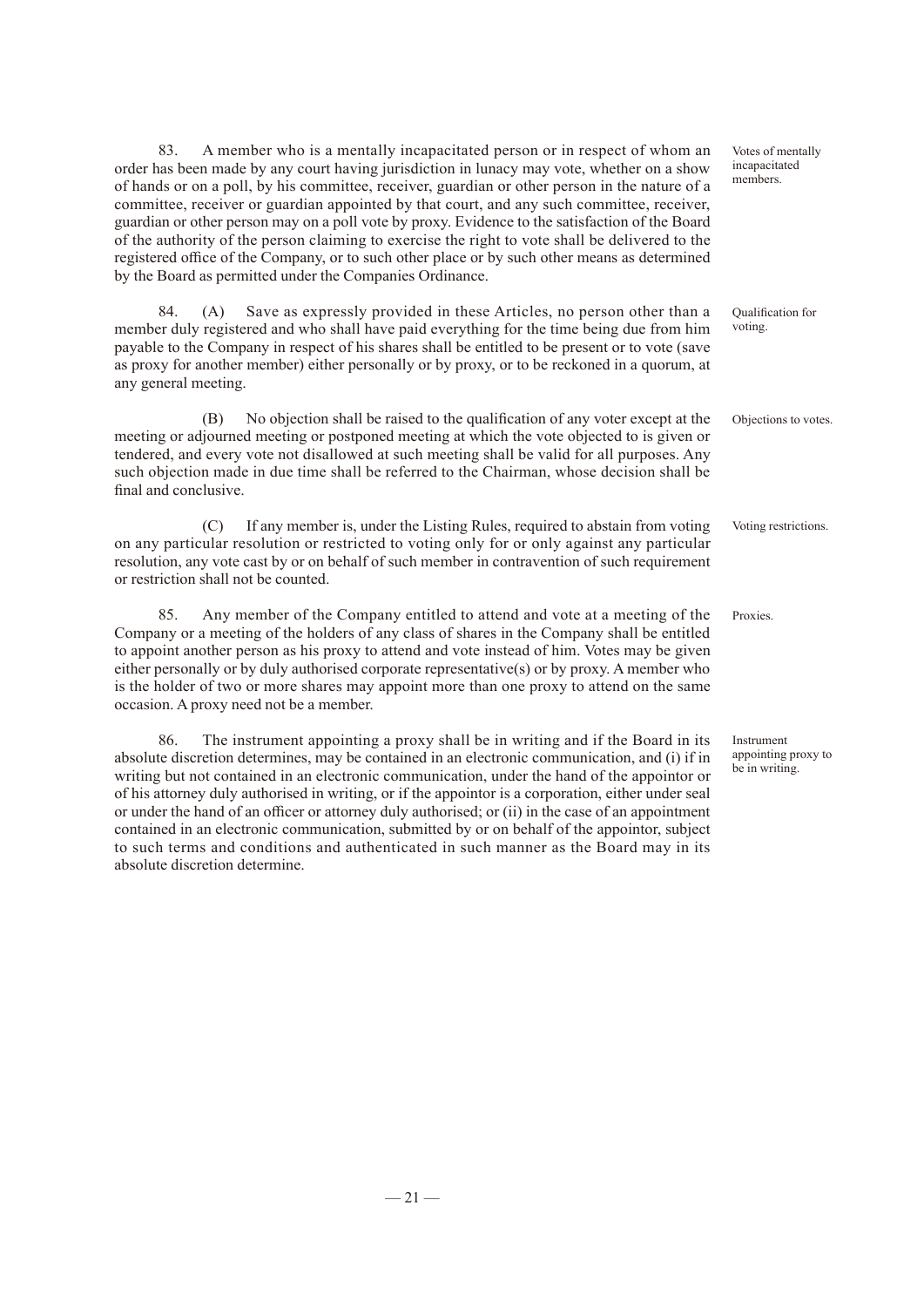Delivery or deposit of appointment of proxy by electronic means.

Appointment of proxy must be deposited.

86A. The Company may, at its absolute discretion, designate from time to time an electronic address or an electronic means of submission for the receipt of any document or information relating to proxies for a general meeting (including any instrument of proxy or invitation to appoint a proxy, any document necessary to show the validity of, or otherwise relating to, an appointment of proxy (whether or not required under these Articles) and notice of termination of the authority of a proxy). If such an electronic address or electronic means of submission is provided, the Company shall be deemed to have agreed that any such document or information (relating to proxies as aforesaid) may be sent by electronic means to that address or by such electronic means of submission, subject as hereafter provided and subject to any other limitations or conditions or requirements specified by the Company when providing the electronic address or electronic means of submission. Without limitation, the Company may from time to time determine that any such electronic address or electronic means of submission may be used generally for such matters or specifically for particular meetings or purposes and, if so, the Company may provide different electronic addresses or electronic means of submission for different purposes. If any document or information required to be sent to the Company under this Article is sent to the Company by electronic means, such document or information is not treated as validly delivered to or deposited with the Company if the same is not received by the Company at its designated electronic address or via its designated electronic means of submission provided in accordance with this Article or if no electronic address or electronic means of submission is so designated by the Company for the receipt of such document or information.

87. The instrument appointing a proxy and the power of attorney or other authority, if any, under which it is signed or a notarially certified copy of that power or authority shall be (i) deposited at the registered office of the Company or at such other place as is specified in the notice of meeting or in the instrument of proxy issued by the Company or by such other means as the Board may determine as permitted under the Companies Ordinance, or (ii) if an electronic address or electronic means of submission in accordance with Article 86A is specified by the Company in the notice of meeting or in the instrument of proxy issued by the Company, specifically for the purpose of receiving such instruments and the aforesaid authorities and documents for that meeting, sent or transmitted by electronic means to such electronic address or via the electronic means of submission so specified subject to any conditions or limitations imposed by the Company, in each case not less than forty-eight hours before the time for holding the meeting or adjourned meeting or postponed meeting (as the case may be) (or, in the case of a poll to be taken more than forty-eight hours after it is demanded, at least twenty-four hours before the time appointed for the taking of the poll) at which the person named in such instrument proposes to vote, and in default the instrument of proxy shall not be treated as valid. In calculating the periods mentioned in this Article, no account is to be taken of any part of a day that is a public holiday. No instrument appointing a proxy shall be valid after expiration of twelve months from the date of its execution, except at an adjourned meeting or postponed meeting or on a poll demanded at a meeting or an adjourned meeting or postponed meeting in cases where the meeting was originally held within twelve months from such date. Delivery of an instrument appointing a proxy shall not preclude a member from attending and voting in person at the meeting or poll concerned and, in such event, the instrument appointing a proxy shall be deemed to be revoked.

Form of proxy.

88. Every instrument of proxy, whether for a specified meeting or otherwise, shall be in such form as the Board may from time to time approve.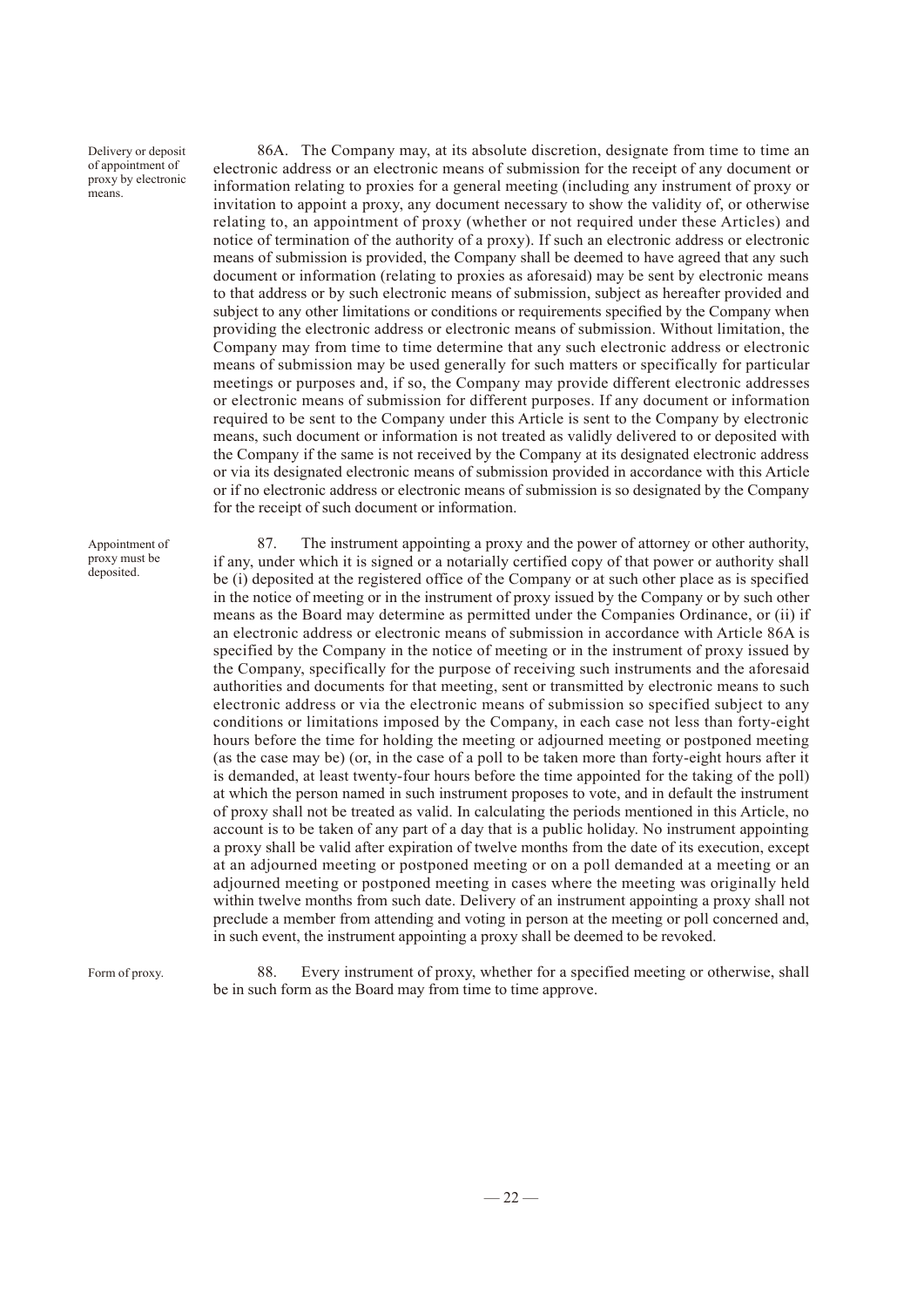89. The instrument appointing a proxy to vote at a general meeting shall: (i) be deemed to confer authority upon the proxy to demand or join in demanding a poll and to vote on any resolution (or amendment thereto) put to the meeting for which it is given as the proxy thinks fit provided that any form issued to a member for use by him for appointing a proxy to attend and vote at a general meeting (including an annual general meeting) at which any business is to be transacted shall be such as to enable the member, according to his intention, to instruct the proxy to vote in favour of or against (or, in default of instructions, to exercise his discretion in respect of) each resolution dealing with any business; and (ii) unless the contrary is stated therein, be valid as well for any adjournment or postponement of the meeting as for the meeting to which it relates.

90. A vote given in accordance with the terms of an instrument of proxy or power of attorney or by duly authorised corporate representative shall be valid notwithstanding the previous death or mental incapacity of the principal or revocation of the proxy or power of attorney or other authority under which the proxy was executed or the transfer of the share in respect of which the proxy is given, provided that no intimation in writing of such death, mental incapacity, revocation or transfer as aforesaid shall have been received by the Company at least two hours before the commencement of the meeting or adjourned meeting or postponed meeting at which the proxy is used.

91. (A) Any corporation which is a member of the Company may, by resolution of its directors or other governing body or by power of attorney, authorise such person as it thinks fit to act as its representative at any meeting of the Company or of any class of members of the Company, and the person so authorised shall be entitled to exercise the same powers on behalf of the corporation which he represents as that corporation could exercise as if it were an individual member of the Company. References in these Articles to a member present in person at a meeting shall, unless the context otherwise requires, include a corporation which is a member represented at the meeting by such duly authorised representative or by one or more proxies. Nothing in these Articles shall prevent a corporation which is a member of the Company from appointing one or more proxies to represent it pursuant to Article 85.

If the member and/or warrantholder is a recognised clearing house within the meaning of the Securities and Futures Ordinance (Chapter 571 of the laws of Hong Kong) or its nominee, it may authorise such person or persons as it thinks fit to act as its representative (or representatives) or proxy at any general meeting or any meeting of any class of members and/or warrantholders' meeting provided that, if more than one person is so authorised or appointed, the authorisation or instrument of proxy shall specify the number and class of shares and/or warrants in respect of which each such person is so authorised or appointed. The person so authorised or appointed shall be entitled to exercise the same power on behalf of the recognised clearing house as that clearing house (or its nominees) could exercise as if it were an individual member and/or warrantholder of the Company.

#### **Registered Office**

92. The registered office of the Company shall be at such place in Hong Kong as the Board shall from time to time appoint.

#### **Board of Directors**

93. The number of Directors shall not be less than two. The Board shall cause to be kept a register of the Directors and Secretaries, and there shall be entered therein the particulars required by the Companies Ordinance.

Authority under instrument appointing proxy.

When vote by proxy valid though authority revoked.

Corporation acting by representatives at meetings.

Recognised clearing house acting by representative at meetings.

Registered office.

Constitution of Board.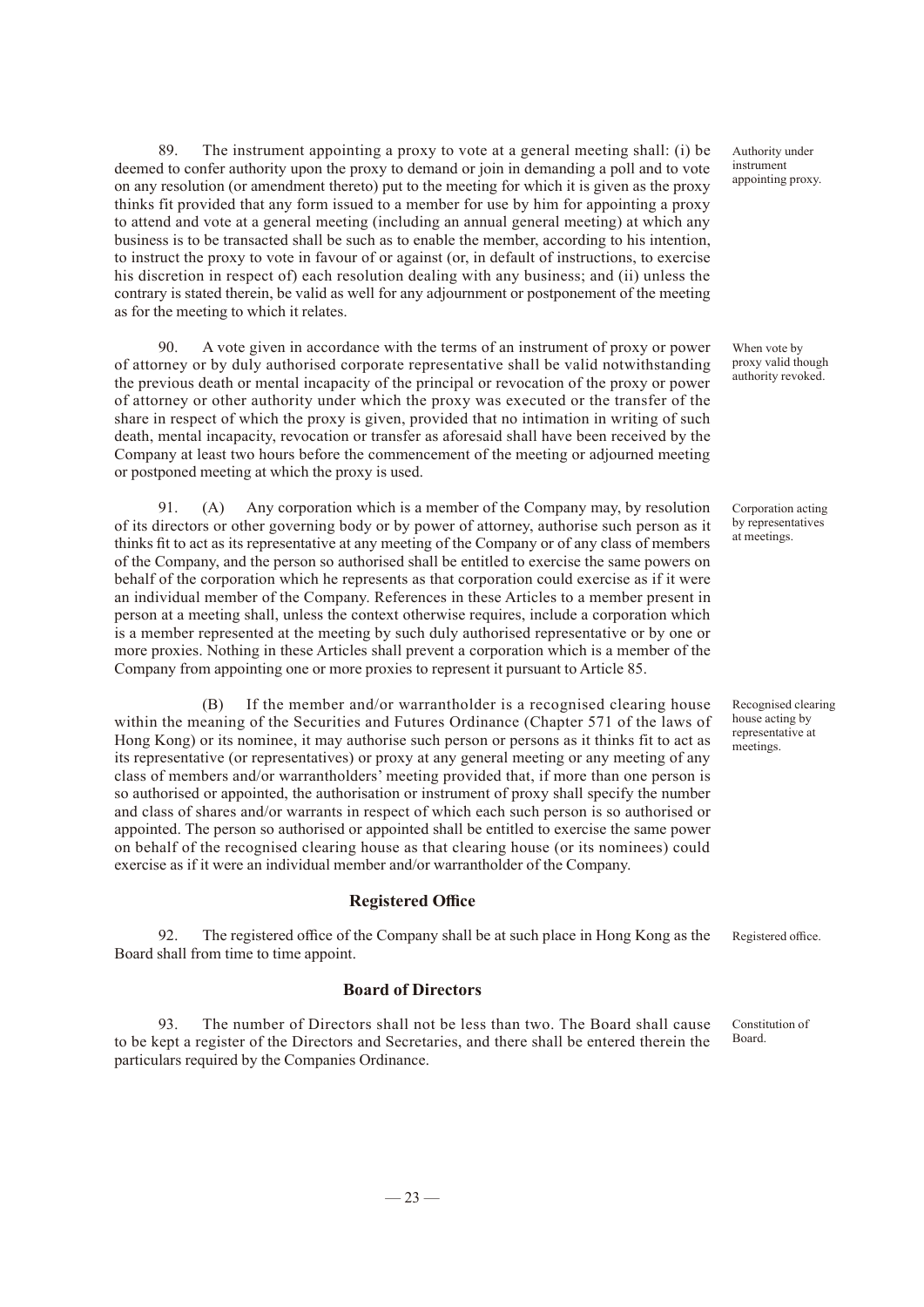Board may fill vacancies.

Alternate Directors.

94. The Board shall have power from time to time and at any time to appoint any person as a Director either to fill a casual vacancy or as an addition to the Board. Any Director so appointed shall hold office only until the next following general meeting of the Company and shall then be eligible for re-election, but where such next following general meeting is an annual general meeting, such Director shall not be taken into account in determining the Directors who are to retire by rotation at such meeting for the purpose of Article 103(A).

95. (A) A Director may at any time, by notice in writing signed by him delivered to the Company or at a meeting of the Board, appoint any person (including another Director) to act as alternate Director in his place during his absence and may in like manner at any time determine such appointment. If such person is not another Director, such appointment, unless previously approved by the Board, shall have effect only upon and subject to being so approved.

(B) The appointment of an alternate Director shall determine on the happening of any event which, were he a Director, would cause him to vacate such office or if his appointor ceases to be a Director.

(C) An alternate Director shall (except when absent from Hong Kong) be entitled to receive notices of meetings of the Board and shall be entitled to attend and vote as a Director at any such meeting at which the Director appointing him is not personally present and generally at such meeting to perform all the functions of his appointor as a Director and for the purposes of the proceedings at such meeting the provisions of these presents shall apply as if he (instead of his appointor) were a Director. If he shall be himself a Director or shall attend any such meeting as an alternate for more than one Director his voting rights shall be cumulative. If his appointor is for the time being absent from Hong Kong or otherwise not available or unable to act, his signature to any resolution in writing of the Directors shall be as effective as the signature of his appointor. To such extent as the Board may from time to time determine in relation to any committee of the Board, the foregoing provisions of this paragraph shall also apply *mutatis mutandis* to any meeting of any such committee of which his appointor is a member. An alternate Director shall not, save as aforesaid, have power to act as a Director nor shall he be deemed to be a Director for the purposes of these Articles. Section 478(1) of the Companies Ordinance shall not apply to an alternate director appointed pursuant to these Articles.

(D) An alternate Director shall be entitled to contract and be interested in and benefit from contracts or arrangements or transactions and to be repaid expenses and to be indemnified to the same extent *mutatis mutandis* as if he were a Director, but he shall not be entitled to receive from the Company in respect of his appointment as alternate Director any remuneration except only such part (if any) of the remuneration otherwise payable to his appointor as such appointor may by notice in writing to the Company from time to time direct.

No qualification shares for Directors.

96. A Director shall not be required to hold any qualification shares but shall nevertheless be entitled to attend and speak at all general meetings of the Company and of any class of members of the Company.

97. The Directors shall be entitled to receive by way of remuneration for their services such sum as shall from time to time be determined by the Company in general meeting, such sum (unless otherwise directed by the resolution by which it is voted) to be divided amongst the Directors in such proportions and in such manner as the Board may agree, or failing agreement, equally, except that in such event any Director holding office for less than the whole of the relevant period in respect of which the remuneration is paid shall only rank in such division in proportion to the time during such period for which he has held office. The foregoing provisions shall not apply to a Director who holds any salaried employment or office in the Company except in the case of sums paid in respect of Directors' fees.

Directors' remuneration.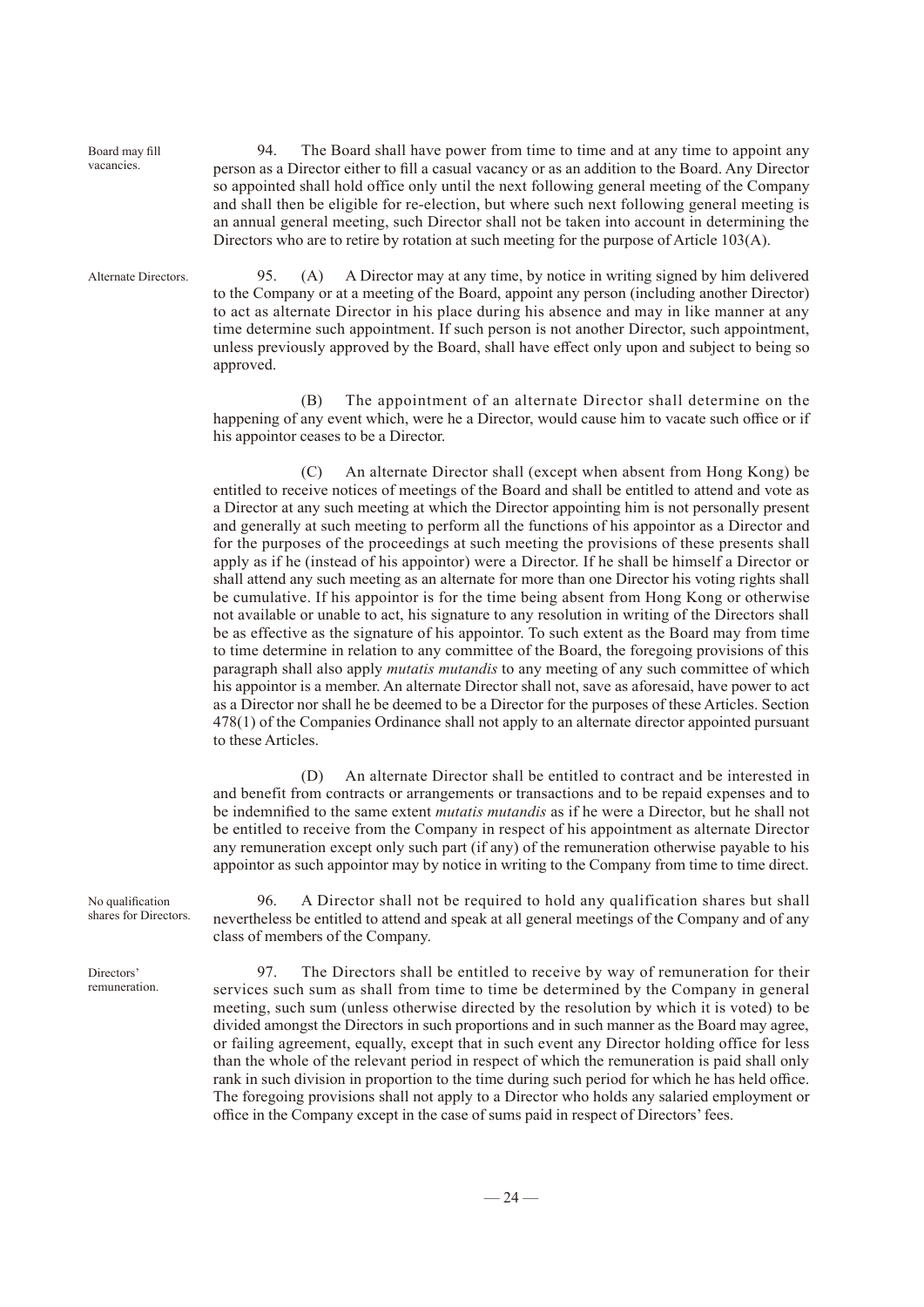98. The Directors shall also be entitled to be repaid all travelling, hotel and other expenses reasonably incurred by them respectively in or about the performance of their duties as Directors, including their expenses of travelling to and from board meetings, committee meetings or general meetings or otherwise incurred whilst engaged on the business of the Company or in the discharge of their duties as Directors.

99. The Board may grant special remuneration to any Director who, being called upon, shall perform any special or extra services to or at the request of the Company. Such special remuneration may be made payable to such Director in addition to or in substitution for his ordinary remuneration as a Director, and may be made payable by way of salary, commission or participation in profits or otherwise as may be arranged.

100. Notwithstanding Articles 97, 98 and 99, the remuneration of a Managing Director, Joint Managing Director, Deputy Managing Director or other Executive Director or a Director appointed to any other office in the management of the Company shall from time to time be fixed by the Board and may be by way of salary, commission or participation in profits or otherwise or by all or any of those modes and with such other benefits (including pension and/or gratuity and/or other benefits on retirement) and allowances as the Board may from time to time decide. Such remuneration shall be in addition to his remuneration as a Director.

- 101. (A) A Director shall vacate his office:
	- (i) if he becomes bankrupt or has a receiving order made against him or suspends payment or compounds with his creditors generally;
	- (ii) if he becomes a mentally incapacitated person;
	- (iii) if he absents himself from the meetings of the Board during a continuous period of six months, without special leave of absence from the Board, and his alternate Director (if any) shall not during such period have attended in his stead, and the Board passes a resolution that he has by reason of such absence vacated his office;
	- (iv) if he becomes prohibited from being a Director by reason of any order made under any provision of the Companies Ordinance or by law;
	- (v) if by notice in writing delivered to the Company he resigns his office;
	- (vi) if he shall be removed from office by notice in writing served upon him signed by all his co-Directors; or
	- (vii) if he shall be removed from office by an ordinary resolution of the Company under Article 109.

(B) No Director shall be required to vacate office or be ineligible for reelection or re-appointment as a Director, and no person shall be ineligible for appointment as a Director by reason only of his having attained any particular age. However, no person shall be capable of being appointed as a Director unless at the time of his appointment he has attained the age of eighteen years.

Directors' expenses.

Special remuneration.

Remuneration of Managing Directors, etc.

When office of Director to be vacated.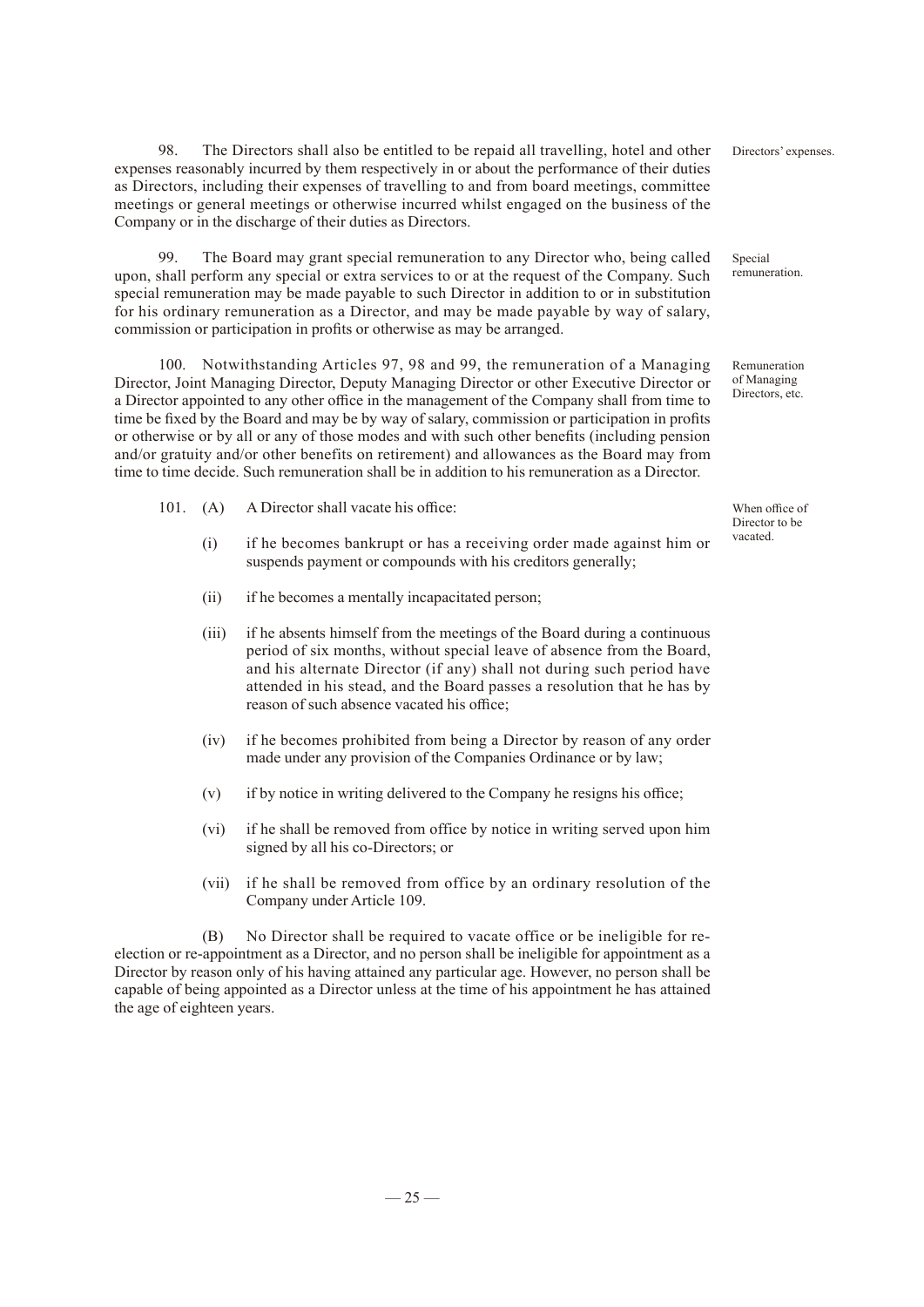Director's interest.

102. (A) A Director may hold any other office or place of profit with the Company (except that of Auditor) in conjunction with his office of Director for such period and upon such terms as the Board may determine subject to the declaration of the nature and extent of his relevant interest to other Directors in accordance with section 536 of the Companies Ordinance.

(B) A Director may act by himself or his firm in a professional capacity for the Company (otherwise than as Auditor) and he or his firm shall be entitled to remuneration for professional services as if he were not a Director.

(C) A Director may be or become a director or other officer of, or otherwise interested in, any company promoted by the Company or any other company in which the Company may be interested, and shall not be liable to account to the Company or the members for any remuneration, profit or other benefit received by him as a director or officer of or from his interest in such other company. The Board may also cause the voting power conferred by the shares in any other company held or owned by the Company to be exercised in such manner in all respects as it thinks fit, including the exercise thereof in favour of any resolution appointing the Directors or any of them to be directors or officers of such other company, or voting or providing for the payment of remuneration to the directors or officers of such other company.

(D) A Director shall not vote or be counted in the quorum on any resolution of the Board concerning his own appointment as the holder of any office or place of profit with the Company or any other company in which the Company is interested (including the arrangement or variation of the terms thereof, or the termination thereof).

(E) Where arrangements are under consideration concerning the appointment (including the arrangement or variation of the terms thereof, or the termination thereof) of two or more Directors to offices or places of profit with the Company or any other company in which the Company is interested, a separate resolution may be put in relation to each Director and in such case each of the Directors concerned shall be entitled to vote (and be counted in the quorum) in respect of each resolution except that concerning his own appointment (or the arrangement or variation of the terms thereof, or the termination thereof).

(F) Subject to the Companies Ordinance and to the next paragraph of this Article, no Director or proposed or intending Director shall be disqualified by his office from contracting with the Company, either with regard to his tenure of any office or place of profit or as vendor, purchaser or in any other manner whatever, nor shall any such contract or any other transaction, contract or arrangement in which any Director is in any way interested be liable to be avoided, nor shall any Director so contracting or being so interested be liable to account to the Company or the members for any remuneration, profit or other benefits realised by any such transaction, contract or arrangement by reason of such Director holding that office or of the fiduciary relationship thereby established.

(G) A Director who to his knowledge is in any way, whether directly or indirectly, interested in a transaction, contract or arrangement or proposed transaction, contract or arrangement with the Company that is significant in relation to the Company's business shall declare the nature and extent of his interest in any transaction, contract or arrangement in which he is interested in accordance with section 536 of the Companies Ordinance.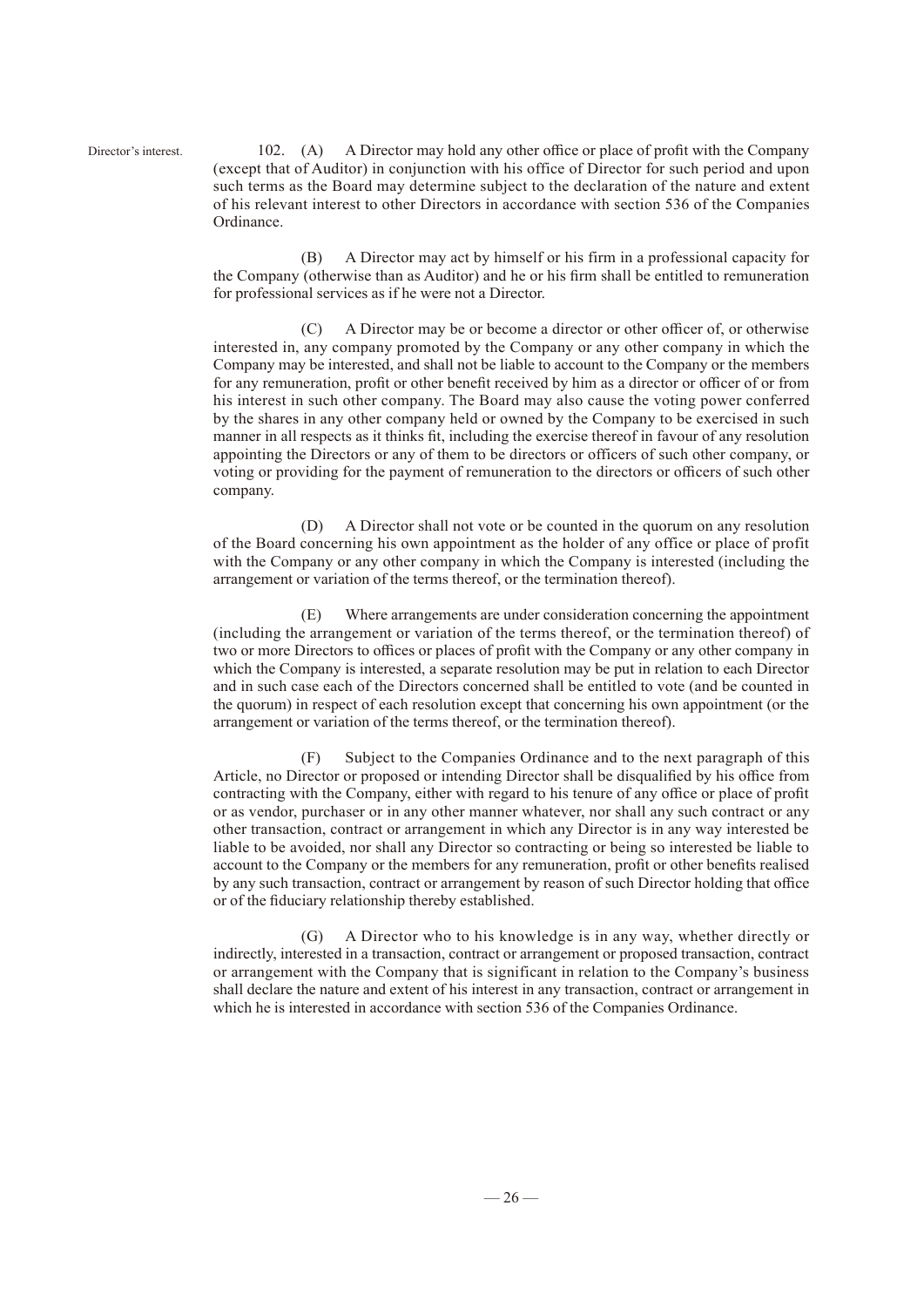(H) Save as otherwise provided by the Articles, a Director shall not vote (nor be counted in the quorum) on any resolution of the Board in respect of any transaction, contract or arrangement in which he or any of his associates or any entity connected with him is to his knowledge materially interested, but this prohibition shall not apply to any of the following matters namely:

- (i) any transaction, contract or arrangement for the giving to such Director or any of his associates or any entity connected with him any security or indemnity in respect of money lent by him or any of them or obligations undertaken by him or any of them for the benefit of the Company or any of its subsidiaries;
- (ii) any transaction, contract or arrangement for the giving by the Company of any security to a third party in respect of a debt or obligation of the Company or any of its subsidiaries which the Director or any of his associates or any entity connected with him has himself guaranteed or secured in whole or in part;
- (iii) any transaction, contract or arrangement by a Director or any of his associates or any entity connected with him to subscribe for shares, debentures or other securities of the Company issued or to be issued pursuant to any offer or invitation to members or debenture holders of the Company or any class thereof or to the public or any section thereof and does not provide in respect of any Director or any of his associates or any entity connected with him as such any privilege or advantage not accorded to any other members or debenture holders of the Company or any class thereof or to the public or any section thereof;
- (iv) any transaction, contract or arrangement concerning an offer of the shares or debentures or other securities of or by the Company for subscription or purchase where the Director or any of his associates or any entity connected with him is or is to be interested as a participant in the underwriting or sub-underwriting of the offer;
- (v) any transaction, contract or arrangement in which the Director or any of his associates or any entity connected with him is interested in the same manner as other holders of shares or debentures or other securities of the Company by virtue only of his interest in shares or debentures or other securities of the Company;
- (vi) any proposal or arrangement concerning the benefit of employees of the Company or its subsidiaries including the adoption, modification or operation of a pension fund or retirement, death or disability benefits scheme which relates both to Directors, his associates or any entity connected with him and employees of the Company or of any of its subsidiaries and does not provide in respect of any Director or any of his associates or any entity connected with him as such any privilege or advantage not accorded to the employees to which such scheme or fund relates; or
- (vii) any proposal concerning the adoption, modification or operation of any share scheme involving the issue or grant of options over shares or other securities by the Company to, or for the benefit of the employees of the Company or its subsidiaries under which the Director or any of his associates or any entity connected with him may benefit.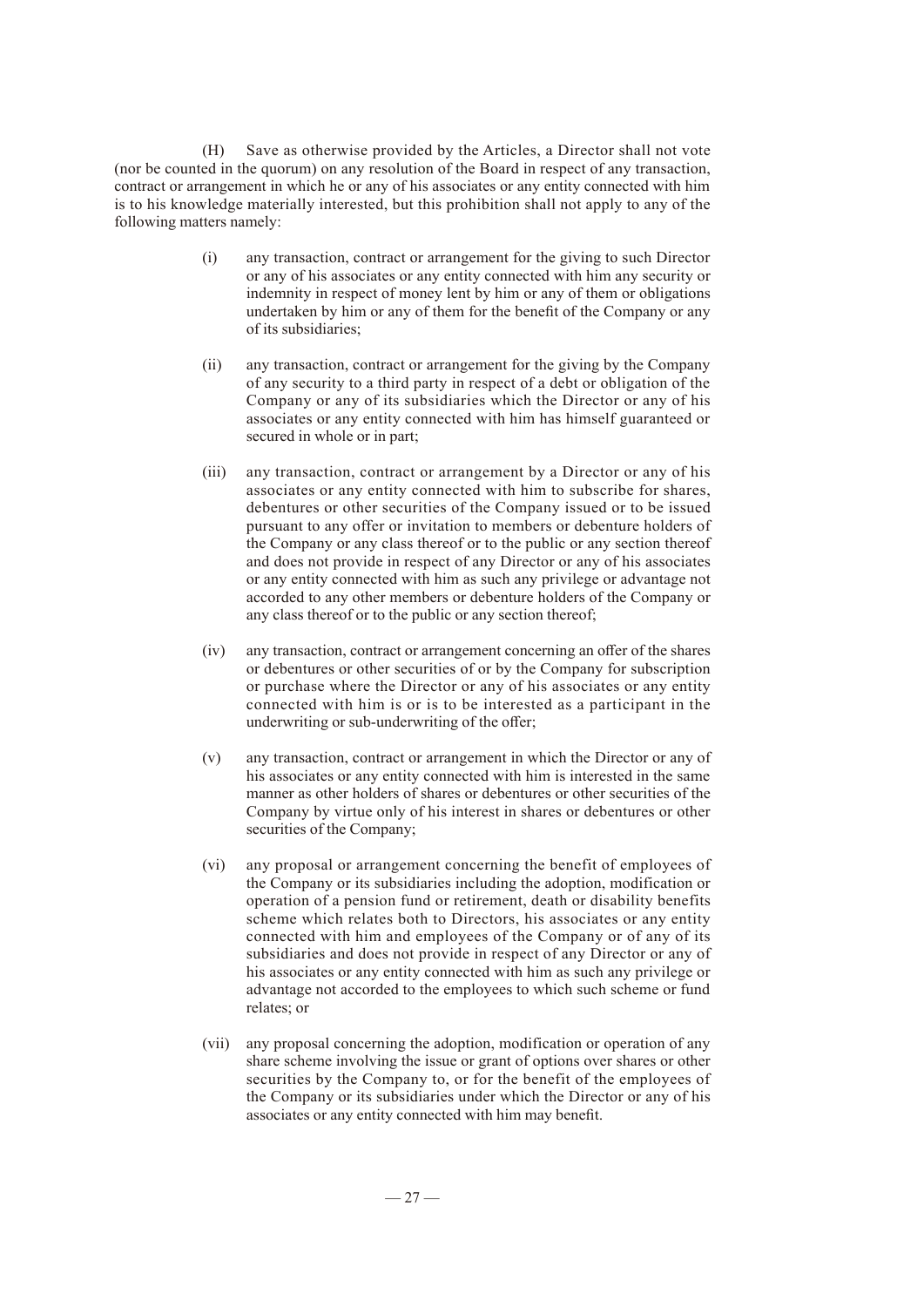(I) If any question shall arise at any meeting of the Board as to the materiality of the interest of a Director (other than the Chairman of the meeting) or any of his associates or any entity connected with him or as to the entitlement of any Director (other than such Chairman) to vote or be counted in the quorum and such question is not resolved by his voluntarily agreeing to abstain from voting or not to be counted in the quorum, such question shall be referred to the Chairman of the meeting and his ruling in relation to such other Director or any of his associates or any entity connected with him shall be final and conclusive except in a case where the nature and extent of the interest of the Director or any of his associates or any entity connected with him concerned as known to such Director has not been fairly disclosed to the Board. If any question as aforesaid shall arise in respect of the Chairman of the meeting or any of his associates or any entity connected with him such question shall be decided by a resolution of the Board (for which purpose such Chairman shall not be counted in the quorum and shall not vote thereon) and such resolution shall be final and conclusive except in case where the nature and extent of the interest of such Chairman or any of his associates or any entity connected with him as known to such Chairman has not been fairly disclosed to the Board.

(J) The Company may by ordinary resolution ratify any transaction, contract or arrangement not duly authorised by reason of a contravention of this Article provided that no Director who is materially interested in such transaction, contract or arrangement, together with any of his associates or any entity connected with him, shall vote upon such ordinary resolution in respect of any shares in the Company in which he is interested.

#### **Rotation of Directors**

103. (A) At each annual general meeting one-third of the Directors for the time being, (or, if their number is not three or a multiple of three, then the number nearest one-third) or a number determined by such other manner of rotation as may be prescribed by the Listing Rules from time to time, shall retire from office. The Directors to retire in every year shall be those who have been longest in office since their last election but as between persons who became Directors on the same day those to retire shall (unless they otherwise agree between themselves) be determined by lot. The retiring Directors shall be eligible for re-election.

(B) The Company at any general meeting at which any Directors retire in the manner aforesaid may fill the vacated office by electing a like number of persons to be Directors.

104. If at any general meeting at which an election of Directors ought to take place, the places of the retiring Directors are not filled, the retiring Directors or such of them as have not had their places filled shall be deemed to have been re-elected and shall, if willing, continue in office until the next annual general meeting and so on from year to year until their places are filled, unless:

- (i) it shall be determined at such meeting to reduce the number of Directors; or
- (ii) it is expressly resolved at such meeting not to fill up such vacated offices; or
- (iii) in any such case the resolution for re-election of a Director is put to the meeting and lost.

105. The Company may from time to time in general meeting by ordinary resolution fix, increase or reduce the maximum and minimum number of Directors but so that the number of Directors shall never be less than two.

Rotation and retirement of **Directors** 

Meeting to fill up vacancies.

Retiring Directors to remain in office till successors appointed.

Power of general meeting to increase or reduce number of Directors.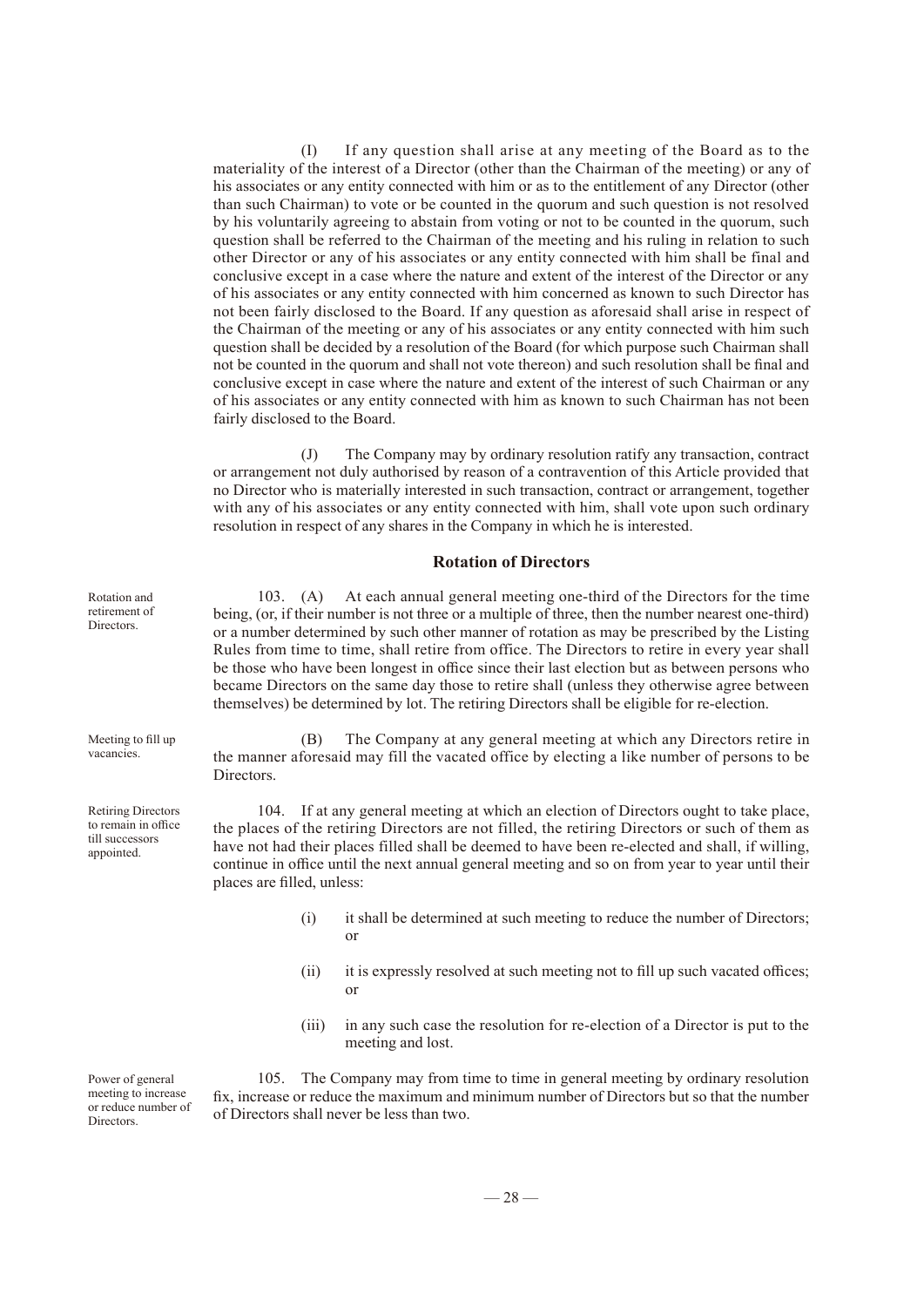106. The Company may from time to time in general meeting by ordinary resolution elect any person to be a Director either to fill a casual vacancy or as an addition to the Board.

107. No person, other than a retiring Director, shall, unless recommended by the Board for election, be eligible for election to the office of Director at any general meeting, unless notice in writing (given by any member or members representing not less than ten per cent. of the total voting rights of all the members having the right to attend and vote at general meetings of the Company) of the intention to propose that person for election as a Director and notice in writing by that person of his willingness to be elected shall have been given to the Company. The period for lodgement of the notice referred to above (being a period of at least seven days) shall commence no earlier than the day after the despatch of the notice of the meeting appointed for such election and end no later than seven days prior to the date of such meeting.

108. The Company shall keep in accordance with the Companies Ordinance a register containing the names and addresses and occupations of its Directors and shall from time to time notify to the Registrar of Companies any change that takes place in such Directors as required by the Companies Ordinance.

109. The Company may by ordinary resolution remove any Director (including a Managing or other Executive Director) before the expiration of his period of office notwithstanding anything in these Articles or in any agreement between the Company and such Director (but without prejudice to any claim which such Director may have for damages for any breach of any contract of service between him and the Company) and may elect another person in his stead. In accordance with the Companies Ordinance, special notice is required of a resolution to remove a director or to appoint somebody in place of a director so removed at the meeting at which he is removed.

#### **Borrowing Powers**

110. The Board may from time to time at its discretion exercise all the powers of the Company to raise or borrow or to secure the payment of any sum or sums of money for the purposes of the Company and to mortgage or charge its undertaking, property and uncalled capital or any part thereof. Power to borrow.

111. The Board may raise or secure the payment or repayment of such sum or sums in such manner and upon such terms and conditions in all respects as it thinks fit and, in particular by the issue of debentures, debenture stock, bonds or other securities of the Company, whether outright or as collateral security for any debt, liability or obligation of the Company or of any third party.

112. Debentures, debenture stock, bonds and other securities may be made assignable free from any equities between the Company and the person to whom the same may be issued.

113. Any debentures, debenture stock, bonds or other securities may be issued at a discount, premium or otherwise (if applicable) and with any special privileges as to redemption, surrender, drawings, allotment of shares, attending and voting at general meetings of the Company, appointment of Directors and otherwise.

Appointment of Directors.

Notice to be given when person proposed for election.

Register of Directors and notification of changes to Registrar.

Power to remove Director by ordinary resolution.

Conditions on which money may be borrowed.

Assignment.

Special privileges.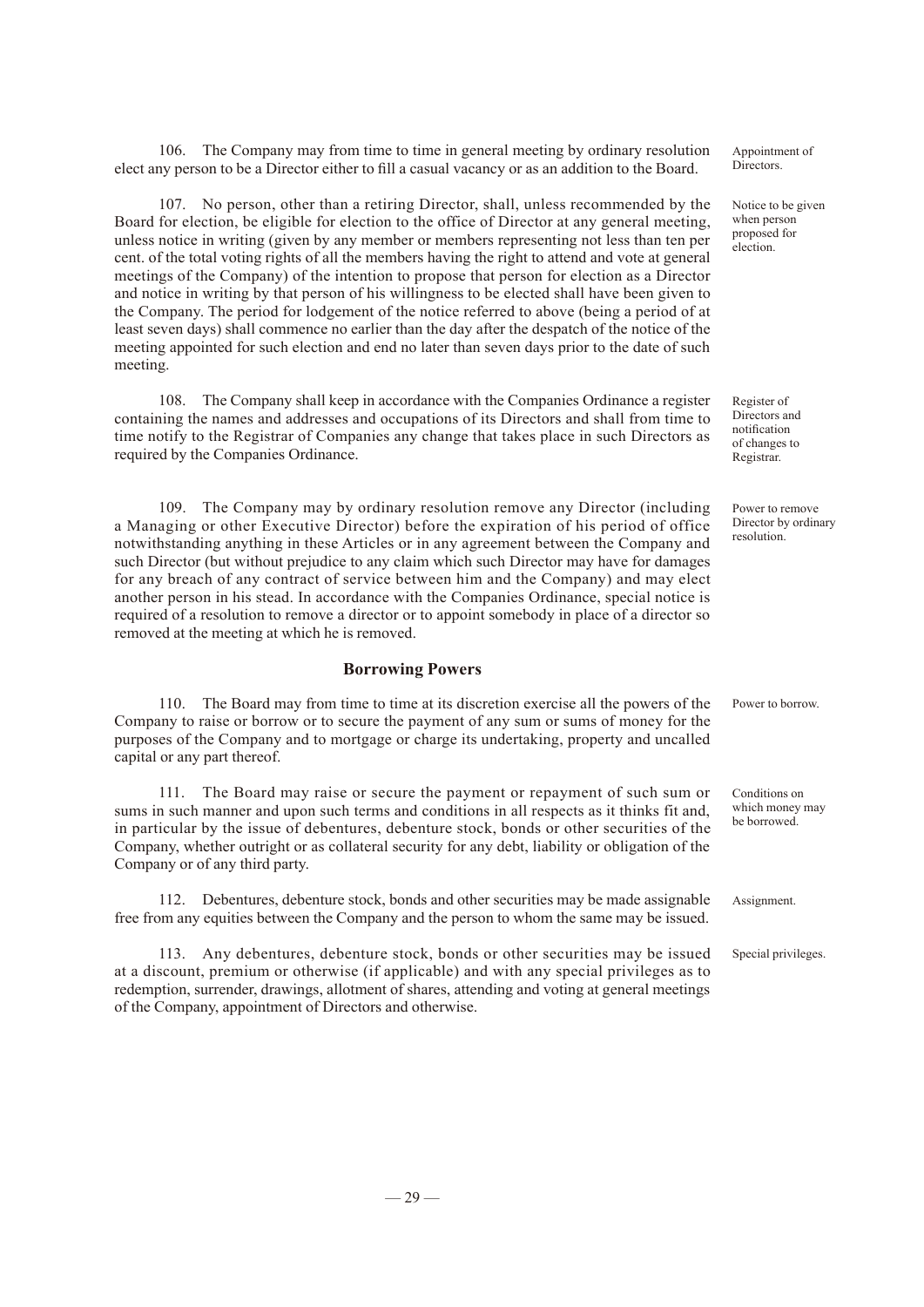Register of charges to be kept.

otherwise.

Register of debentures or debenture stock.

Mortgage of uncalled capital.

115. Where any uncalled capital of the Company is charged, all persons taking any subsequent charge thereon shall take the same subject to such prior charge, and shall not be entitled, by notice to the members or otherwise, to obtain priority over such prior charge.

transferable by delivery, the Board shall cause a proper register to be kept of the holders of

such debentures in accordance with the provisions of the Companies Ordinance.

114. (A) The Board shall cause a proper register to be kept, in accordance with the provisions of the Companies Ordinance, of all mortgages and charges specifically affecting the property of the Company and shall duly comply with the requirements of the Companies Ordinance in regard to the registration of mortgages and charges therein specified and

(B) If the Company issues a series of debentures or debenture stock not

#### **Managing Directors, etc.**

116. The Board may from time to time appoint any one or more of its body to the office of Managing Director, Joint Managing Director, Deputy Managing Director or other Executive Director and/or such other office in the management of the business of the Company as it may decide for such period and upon such terms as it thinks fit and upon such terms as to remuneration as it may decide in accordance with Article 100.

117. Every Director appointed to an office under Article 116 hereof shall, but without prejudice to any claim for damages for breach of any contract of service between himself and the Company be liable to be dismissed or removed therefrom by the Board.

118. A Director appointed to an office under Article 116 shall be subject to the same provisions as to rotation, resignation and removal as the other Directors of the Company, and he shall *ipso facto* and immediately cease to hold such office if he shall cease to hold the office of Director for any cause.

119. The Board may from time to time entrust to and confer upon a Managing Director, Joint Managing Director, Deputy Managing Director or Executive Director all or any of the powers of the Board that it may think fit provided that the exercise of all powers by such Director shall be subject to such regulations and restrictions as the Board may from time to time make and impose, and the said powers may at any time be withdrawn, revoked or varied by the Board, but no person dealing in good faith and without notice of such withdrawal, revocation or variation shall be affected thereby.

#### **Management**

120. (A) The management of the business of the Company shall be vested in the Board who, in addition to the powers and authorities by these Articles expressly conferred upon it, may exercise all such powers and do all such acts and things as may be exercised or done or approved by the Company and are not hereby or by the Companies Ordinance expressly directed or required to be exercised or done by the Company in general meeting, but subject nevertheless to the provisions of the Companies Ordinance and of these Articles and to any regulations from time to time made by the Company in general meeting not being inconsistent with such provisions or these Articles, provided that no regulation so made shall invalidate any prior act of the Board which would have been valid if such regulation had not been made.

Managing Directors, etc.

Power to appoint

Removal of Managing Director, etc.

Cessation of appointment.

Powers may be delegated.

General powers of Company vested in Board.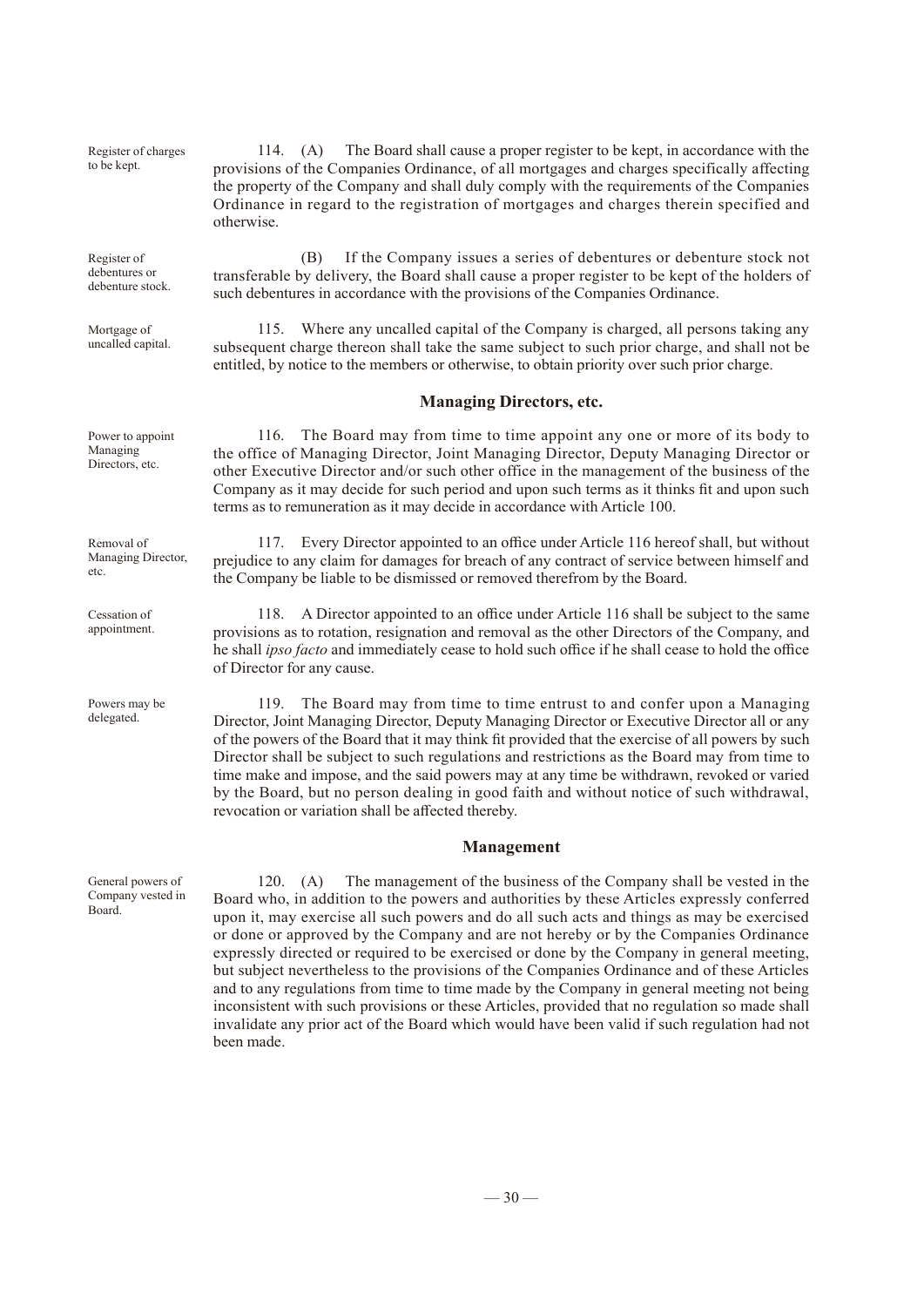(B) Without prejudice to the general powers conferred by these Articles, it is hereby expressly declared that the Board shall have the following powers:

- (i) to give to any person the right or option of requiring at a future date that an allotment shall be made to him of any share; and
- (ii) to give to any Directors, officers or servants of the Company an interest in any particular business or transaction or participation in the profits thereof or in the general profits of the Company either in addition to or in substitution for a salary or other remuneration.

#### **Managers**

121. The Board may from time to time appoint a general manager, manager or managers of the business of the Company and may fix his or their remuneration either by way of salary or commission or by conferring the right to participation in the profits of the Company or by a combination of two or more of these modes and pay the working expenses of any of the staff of the general manager, manager or managers who may be employed by him or them upon the business of the Company.

122. The appointment of such general manager, manager or managers may be for such period as the Board may decide and the Board may confer upon him or them all or any of the powers of the Board and such title or titles as it may think fit.

123. The Board may enter into such agreement or agreements with any such general manager, manager or managers upon such terms and conditions in all respects as the Board may in its absolute discretion think fit, including a power for such general manager, manager or managers to appoint an assistant manager or managers or other employees whatsoever under them for the purpose of carrying on the business of the Company.

#### **Chairman**

124. The Board may from time to time elect or otherwise appoint a Director to be Chairman or Deputy Chairman and determine the period for which each of them is to hold office. The Chairman or, in his absence, the Deputy Chairman shall preside at meetings of the Board, but if no such Chairman or Deputy Chairman be elected or appointed, or if at any meeting the Chairman or Deputy Chairman is not present within five minutes after the time appointed for holding the same, the Directors present shall choose one of their number to be Chairman of such meeting.

#### **Proceedings of the Directors**

125. The Board may meet together for the despatch of business, adjourn and otherwise regulate its meetings and proceedings as it thinks fit and may determine the quorum necessary for the transaction of business. Unless otherwise determined two Directors shall be a quorum. For the purpose of this Article an alternate Director shall be counted in a quorum but, notwithstanding that an alternate Director is also a Director or is an alternate for more than one Director, he shall for quorum purposes count as only one Director. The Board or any committee of the Board may participate in a meeting of the Board or such committee by means of a conference telephone or similar communications equipment by means of which all persons participating in the meeting are capable of hearing each other.

Appointment and remuneration of managers.

Tenure of office and powers.

Terms and conditions of appointment.

Chairman.

Meeting of the Board quorum, etc.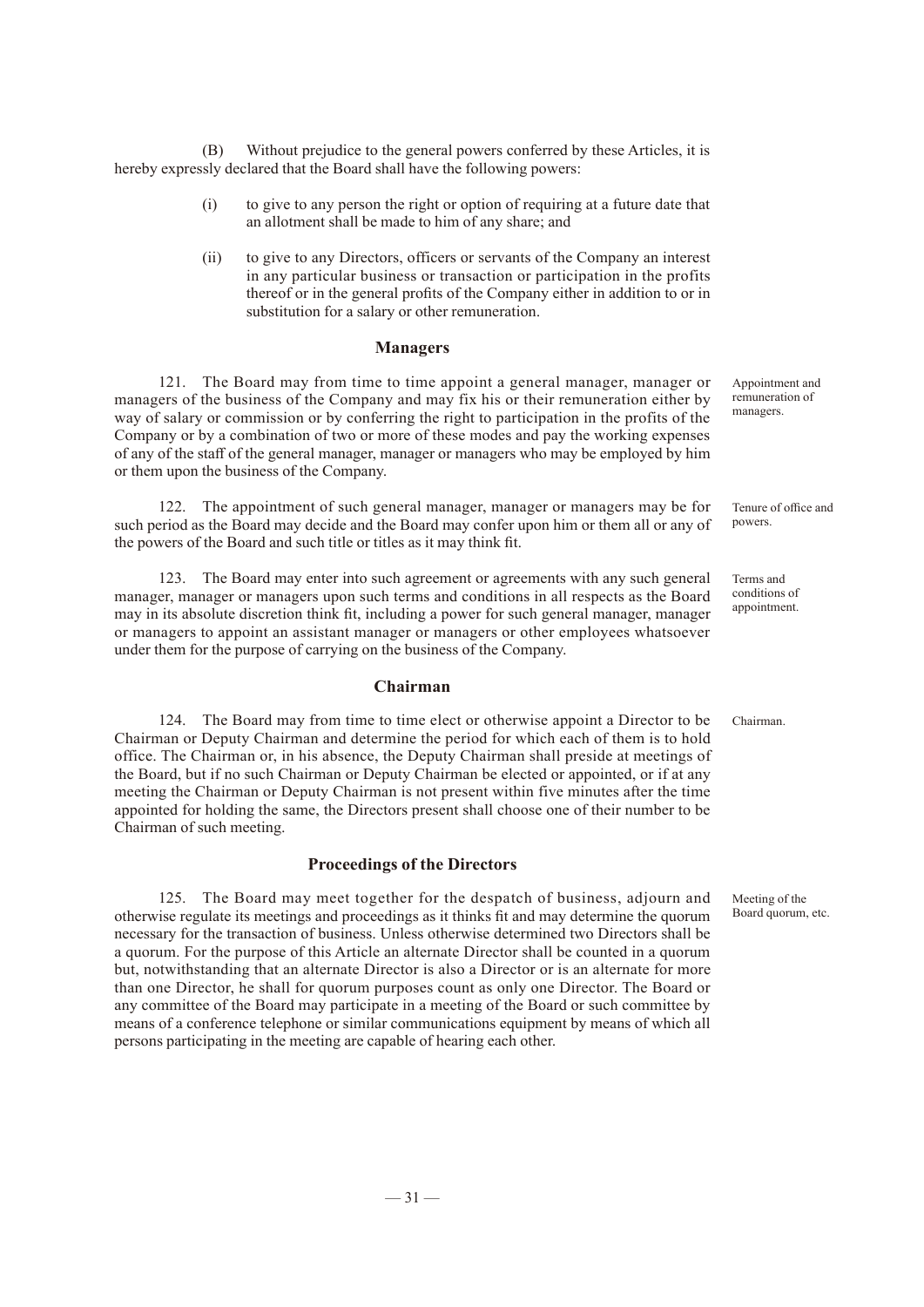| Convening of Board<br>meeting.                                                   | 126. A Director may, and on request of a Director, the Company Secretary shall, at<br>any time summon a meeting of the Board. Notice thereof shall be given to each Director and<br>alternate Director either in writing or by telephone or by telex or telegram or facsimile or other<br>forms of electronic communication at the address from time to time notified to the Company<br>by such Director or in such other manner as the Board may from time to time determine,<br>provided that notice need not be given to any Director or alternate Director for the time being<br>absent from Hong Kong. A Director may waive notice of any meeting and any such waiver<br>may be prospective or retrospective.                                                         |
|----------------------------------------------------------------------------------|----------------------------------------------------------------------------------------------------------------------------------------------------------------------------------------------------------------------------------------------------------------------------------------------------------------------------------------------------------------------------------------------------------------------------------------------------------------------------------------------------------------------------------------------------------------------------------------------------------------------------------------------------------------------------------------------------------------------------------------------------------------------------|
| How questions to be<br>decided.                                                  | Questions arising at any meeting of the Board shall be decided by a majority of<br>127.<br>votes, and in case of an equality of votes, the Chairman shall have a second or casting vote.                                                                                                                                                                                                                                                                                                                                                                                                                                                                                                                                                                                   |
| Powers of meeting.                                                               | 128. A meeting of the Board for the time being at which a quorum is present shall be<br>competent to exercise all or any of the authorities, powers and discretions by or under these<br>Articles for the time being vested in or exercisable by the Board generally.                                                                                                                                                                                                                                                                                                                                                                                                                                                                                                      |
| Power to appoint<br>committee and to<br>delegate.                                | 129. The Board may delegate any of its powers to committees consisting of such<br>member or members of its body and such other persons, as the Board thinks fit, and it may<br>from time to time revoke such delegation or revoke the appointment of and discharge any such<br>committees either wholly or in part, and either as to persons or purposes, but every committee<br>so formed shall in the exercise of the powers so delegated conform to any regulations that may<br>from time to time be imposed upon it by the Board.                                                                                                                                                                                                                                      |
| Acts of committee<br>to be of same effect<br>as acts of Board.                   | All acts done by any such committee in conformity with such regulations and<br>130.<br>in fulfilment of the purposes for which it is appointed, but not otherwise, shall have the like<br>force and effect as if done by the Board, and the Board shall have power, with the consent of<br>the Company in general meeting, to remunerate the members of any special committee, and<br>charge such remuneration to the current expenses of the Company.                                                                                                                                                                                                                                                                                                                     |
| Proceedings of<br>committee.                                                     | 131. The meetings and proceedings of any such committee consisting of two or more<br>members shall be governed by the provisions herein contained for regulating the meetings and<br>proceedings of the Board so far as the same are applicable thereto and are not replaced by any<br>regulations imposed by the Board pursuant to Article 129.                                                                                                                                                                                                                                                                                                                                                                                                                           |
| When acts of Board<br>or committee<br>to be valid<br>notwithstanding<br>defects. | 132. All acts bona fide done by any meeting of the Board or by any such committee<br>or by any person acting as a Director shall be valid, notwithstanding that it shall be afterwards<br>discovered that there was some defects in the appointment of such Director or persons acting<br>as a foresaid or that they or any of them were not qualified to hold or disqualified from holding<br>or had ceased to hold office as a Director or persons acting as aforesaid or that they or any of<br>them were not entitled to vote on the matter in question.                                                                                                                                                                                                               |
| Directors' powers<br>when vacancies<br>exist.                                    | The continuing Directors may act notwithstanding any vacancy in their body,<br>133.<br>but, if and so long as their number is reduced below the number fixed by or pursuant to these<br>Articles as the necessary quorum of Directors, the continuing Director or Directors may act<br>for the purpose of increasing the number of Directors to that number or of summoning a<br>general meeting of the Company but for no other purpose.                                                                                                                                                                                                                                                                                                                                  |
| Resolution in<br>writing of Directors.                                           | 134. A resolution in writing signed by all the Directors except such as are absent<br>from Hong Kong or temporarily unable to act through ill-health or disability (or their alternate<br>Directors) shall (so long as they constitute a quorum as provided in Article 125) be as valid<br>and effectual as if it had been passed at a meeting of the Board duly convened and held subject<br>to due compliance with the Companies Ordinance, all applicable laws, rules and regulations<br>including, without limitation, the Listing Rules or any other rules prescribed by the Stock<br>Exchange from time to time. Any such resolution in writing may consist of several documents<br>in like form each signed by one or more of the Directors or alternate Directors. |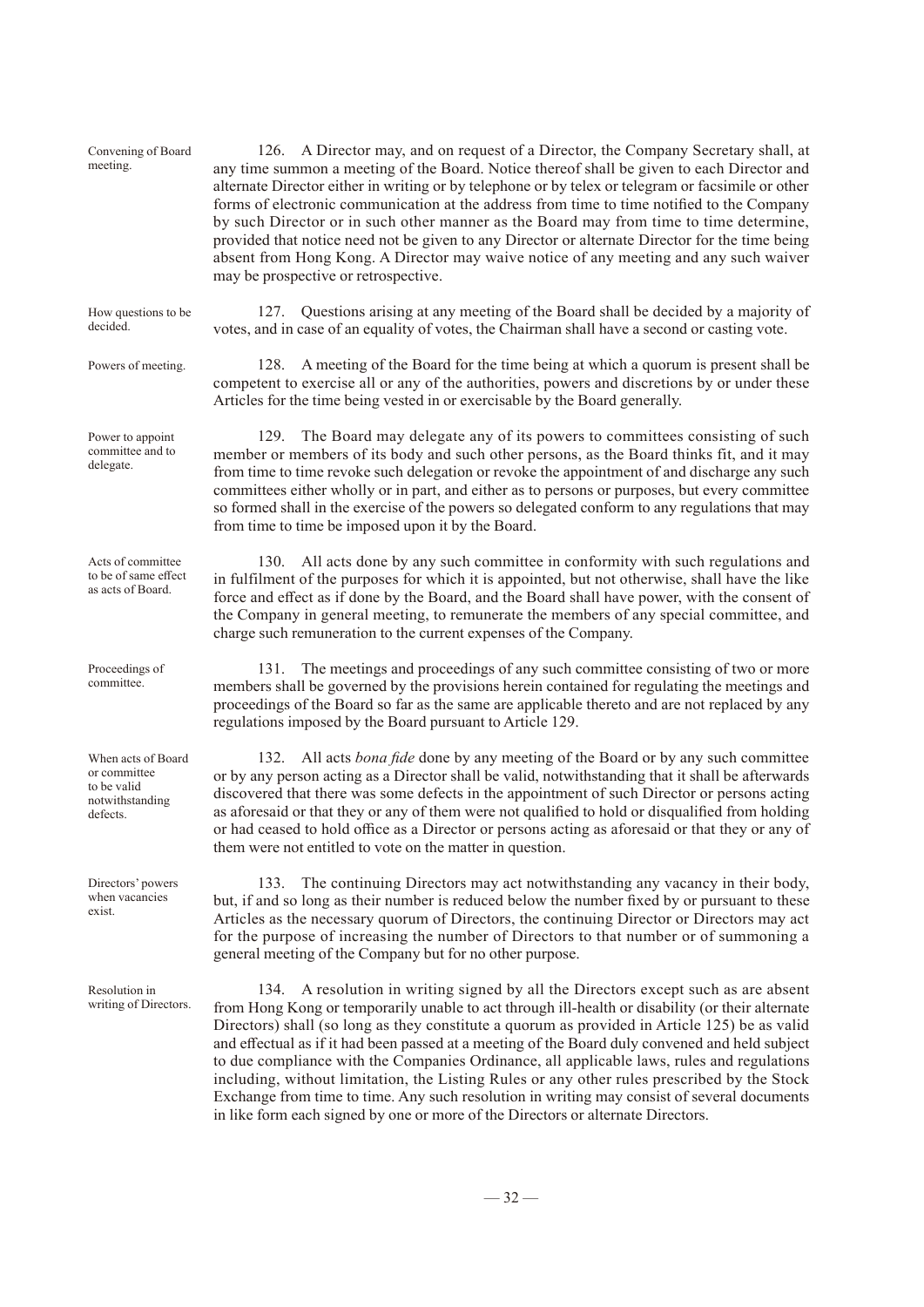#### **Minutes**

- (i) all appointments of officers made by the Board;
- (ii) the names of the Directors present at each meeting of the Board and of committees appointed pursuant to Article 129; and
- (iii) all resolutions and proceedings at all meetings of the Company and of the Board and of such committees.

(B) Any such minutes shall be conclusive evidence of any such proceedings if they purport to be signed by the Chairman of the meeting at which the proceedings were held or by the Chairman of the next succeeding meeting.

#### **Company Secretary**

136. The Company Secretary shall be appointed by the Board for such term, at such remuneration and upon such conditions as it may think fit, and any Company Secretary so appointed may be removed by the Board. Anything by the Companies Ordinance or these Articles required or authorised to be done by or to the Company Secretary, if the office is vacant or there is for any other reason no Company Secretary capable of acting, may be done by or to any assistant or deputy Company Secretary, or if there is no assistant or deputy Company Secretary capable of acting, by or to any officer of the Company authorised generally or specially in that behalf by the Board. If the Company Secretary appointed is a corporation or other body, it may act and sign by the hand of any one or more of its directors or officers duly authorised.

137. The Company Secretary shall, if an individual, ordinarily reside in Hong Kong and, if a body corporate, have its registered office or a place of business in Hong Kong.

138. A provision of the Companies Ordinance or of these Articles requiring or authorising a thing to be done by or to a Director and the Company Secretary shall not be satisfied by its being done by or to the same person acting both as Director and as, or in place of, the Company Secretary.

#### **General Management and Use of the Seal**

139. (A) The Board shall provide for the safe custody of the seal which shall only be used by the authority of the Board or of a committee of the Board authorised by the Board in that behalf, and every instrument to which the seal shall be affixed shall be signed by any two directors or any two persons appointed by the Board for the purpose, provided that the Board may either generally or in any particular case or cases resolve (subject to such restrictions as to the manner in which the seal may be affixed as the Board may determine) that such signatures or any of them may be affixed to certificates for shares or debentures or warrants or representing any other form of securities by some mechanical means other than autographic to be specified in such resolution or that such certificates need not be signed by any person. Every instrument executed in manner provided by this Article shall be deemed to be sealed and executed with the authority of the Directors previously given.

Minutes of proceedings of meetings and Directors.

Appointment of Company Secretary.

Residence.

Same person not to act in two capacities at once.

Custody of seal.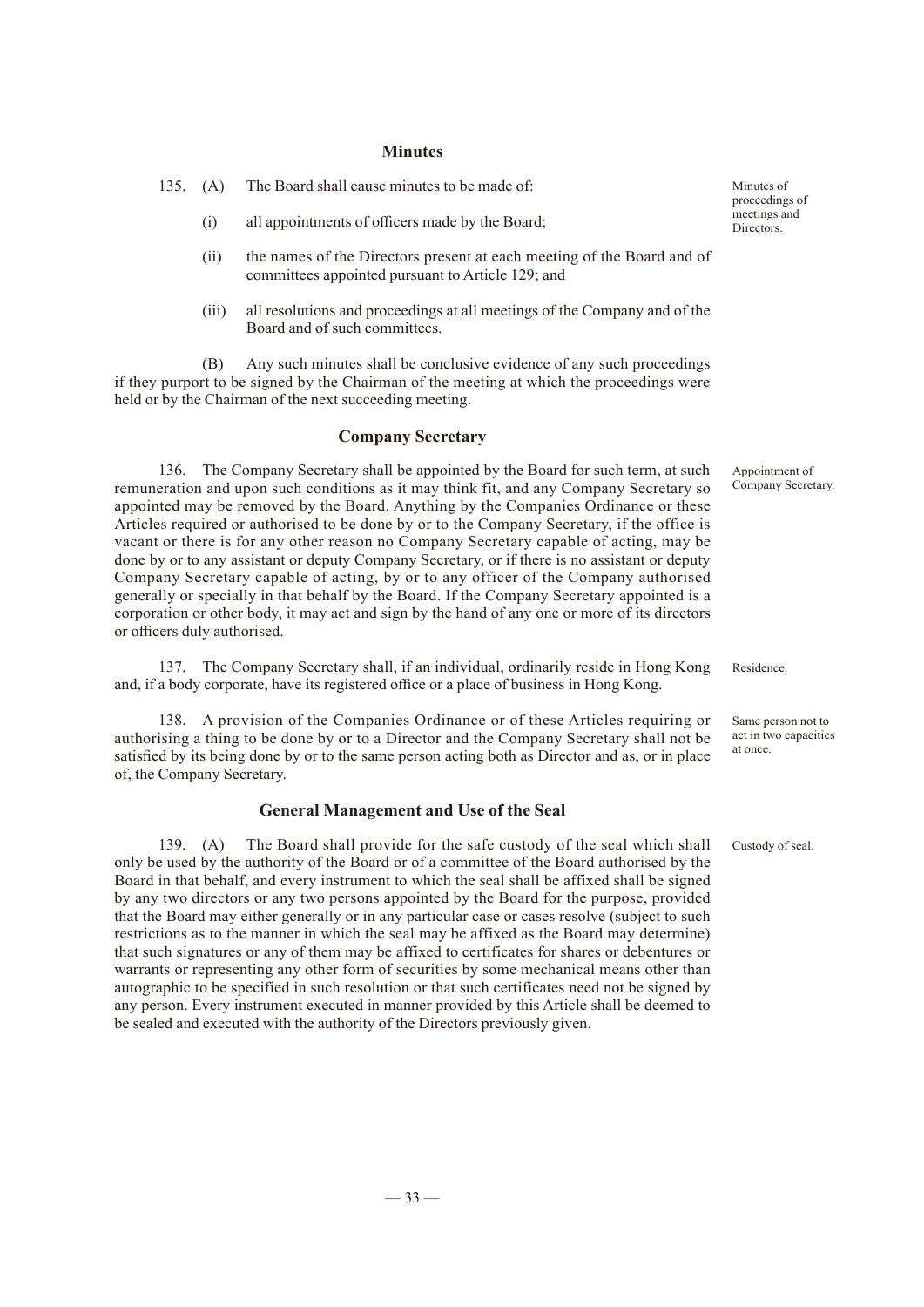Official seal.

(B) The Company may have an official seal for use for sealing certificates for shares or other securities issued by the Company as permitted by section 126 of the Companies Ordinance (and no signature of any Director, officer or other person and no mechanical reproduction thereof shall be required on any such certificates or other document and any such certificates or other document to which such official seal is affixed shall be valid and deemed to have been sealed and executed with the authority of the Board notwithstanding the absence of any such signature or mechanical reproduction as aforesaid) and an official seal for use abroad under the provisions of the Companies Ordinance where and as the Board shall determine, and the Company may by writing under the seal appoint any agents or agent, committees or committee abroad to be the duly authorised agents of the Company for the purpose of affixing and using such official seal and they may impose such restrictions on the use thereof as may be thought fit. Wherever in these Articles reference is made to the seal, the reference shall, when and so far as may be applicable, be deemed to include any such official seal as aforesaid.

(C) Any document executed in accordance with section 127(3) of the Companies Ordinance and expressed (in whatever words) to be executed by the Company shall have the same effect as if it has been executed under seal.

140. All cheques, promissory notes, drafts, bills of exchange and other negotiable instruments, and all receipts for moneys paid to the Company shall be signed, drawn, accepted, indorsed or otherwise executed, as the case may be, in such manner as the Board shall from time to time by resolution determine. The Company's banking accounts shall be kept with such banker or bankers as the Board shall from time to time determine.

141. (A) The Board may from time to time and at any time, by power of attorney under the seal, appoint any company, firm or person or any fluctuating body of persons, whether nominated directly or indirectly by the Board, to be the attorney or attorneys of the Company for such purposes and with such powers, authorities and discretions (not exceeding those vested in or exercisable by the Board under these Articles) and for such period and subject to such conditions as it may think fit, and any such power of attorney may contain such provisions for the protection and convenience of persons dealing with any such attorney as the Board may think fit, and may also authorise any such attorney to sub-delegate all or any of the powers, authorities and discretions vested in him.

(B) The Company may, by writing under its seal, empower any person, either generally or in respect of any specified matter, as its attorney to execute deeds and instruments on its behalf and to enter into contracts and sign the same on its behalf and every deed signed by such attorney on behalf of the Company and under his seal shall bind the Company and have the same effect as if it were executed under the seal of the Company.

142. The Board may establish any committees, local boards or agencies for managing any of the affairs of the Company, either in Hong Kong or elsewhere, and may appoint any persons to be members of such committees, local boards or agencies and may fix their remuneration, and may delegate to any committee, local board or agent any of the powers, authorities and discretions vested in the Board (other than its powers to make calls and forfeit shares), with power to sub-delegate, and may authorise the members of any local board or any of them to fill any vacancies therein and to act notwithstanding vacancies, and any such appointment or delegation may be upon such terms and subject to such conditions as the Board may think fit, and the Board may remove any person so appointed and may annul or vary any such delegation, but no person dealing in good faith and without notice of any such annulment or variation shall be affected thereby.

Cheques and banking arrangements.

Power to appoint attorney.

Local boards.

Execution of deeds by attorney.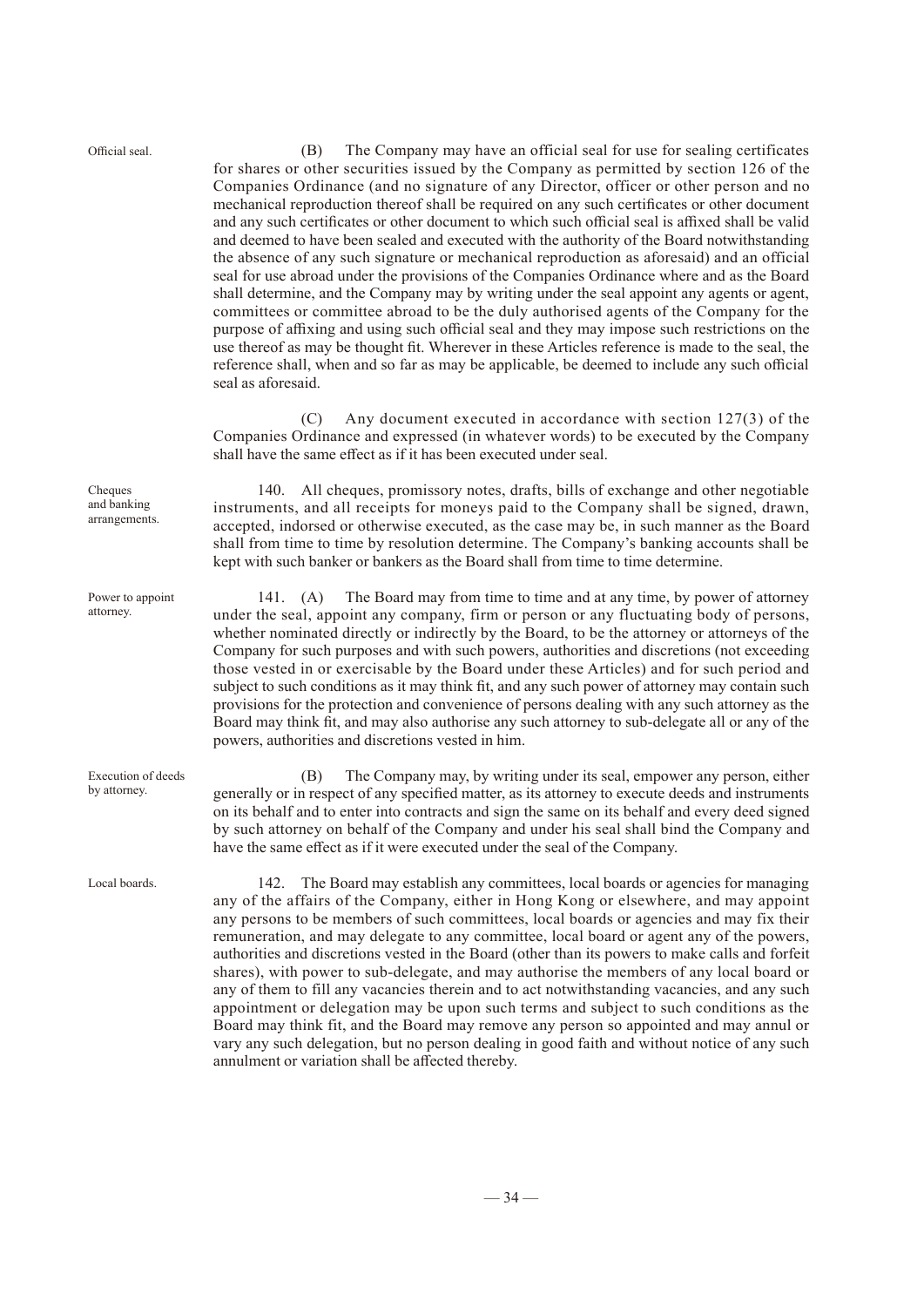143. The Board may establish and maintain or procure the establishment and maintenance of any contributory or non-contributory retirement benefits or superannuation funds for the benefit of, or give or procure the giving of donations, gratuities, retirement benefits, allowances or emoluments to any persons who are or were at any time in the employment or service of the Company, or of any company which is a subsidiary of the Company, or is allied or associated with the Company or with any such subsidiary company, or who are or were at any time directors or officers of the Company or of any such other company as aforesaid, and holding or who have held any salaried employment or office in the Company or such other company, and the spouses, widows or widowers, families and dependants of any such persons. The Board may also establish and subsidise or subscribe to any institutions, associations, clubs or funds calculated to be for the benefit of or to advance the interests and well-being of the Company or of any such other company as aforesaid or of any such persons as aforesaid, and may make payments for or towards the insurance of any such persons as aforesaid, and subscribe or guarantee money for charitable or benevolent objects or for any exhibition or for any public, general or useful object. The Board may do any of the matters aforesaid, either alone or in conjunction with any such other company as aforesaid. Any Director holding any such employment or office shall be entitled to participate in and retain for his own benefit any such donation, gratuity, retirement benefit, allowance or emolument.

#### **Capitalisation of Reserves**

144. (A) To the extent as permitted under the Companies Ordinance, the Company in general meeting may, upon the recommendation of the Board, resolve to capitalise any part of the Company's reserves or undivided profits not required for the payment or provision of the dividend on any shares with a preferential right to dividend, and accordingly that such part be sub-divided amongst the members who would have been entitled thereto if distributed by way of dividend and in the same proportions, on the condition that the same will not be paid in cash but will be applied either in or towards paying up any amounts for the time being unpaid on any shares held by such members respectively or paying up in full shares or debentures or other securities of the Company to be allotted and distributed credited as fully paid or otherwise to and amongst such members in the proportion aforesaid, or partly in one way and partly in the other.

(B) Whenever such a resolution as aforesaid shall have been passed the Board shall make all appropriations and applications of the reserves or profits and undivided profits resolved to be capitalised thereby, and all allotments and issues of fully paid shares, debentures, or other securities and generally shall do all acts and things required to give effect thereto. For the purpose of giving effect to any resolution under this Article, the Board may settle any difficulty which may arise in regard to a capitalisation issue as it thinks fit, and in particular may determine that cash payments shall be made to any members in respect of fractional entitlements or that fractions of such value (as the Board may determine) may be disregarded in order to adjust the rights of all parties or that fractional entitlements shall be aggregated and sold and the benefit shall accrue to the Company rather than to the members concerned. The provisions of the Companies Ordinance in relation to any filing requirements shall be observed and the Board may appoint any person to sign any contracts of allotment on behalf of the persons entitled to share in a capitalisation issue and such appointment shall be effective and binding upon all concerned, and the contract may provide for the acceptance by such persons of the shares, debentures or other securities to be allotted and distributed to them respectively in satisfaction of their claims in respect of the sum so capitalised.

#### **Dividends and Reserves**

145. The Company in general meeting may declare dividends in any currency but no dividends shall exceed the amount recommended by the Board.

Power to establish retirement benefits, superannuation  $finds$ , etc.

Power to capitalise.

Effect of resolution to capitalise.

Power to declare dividends.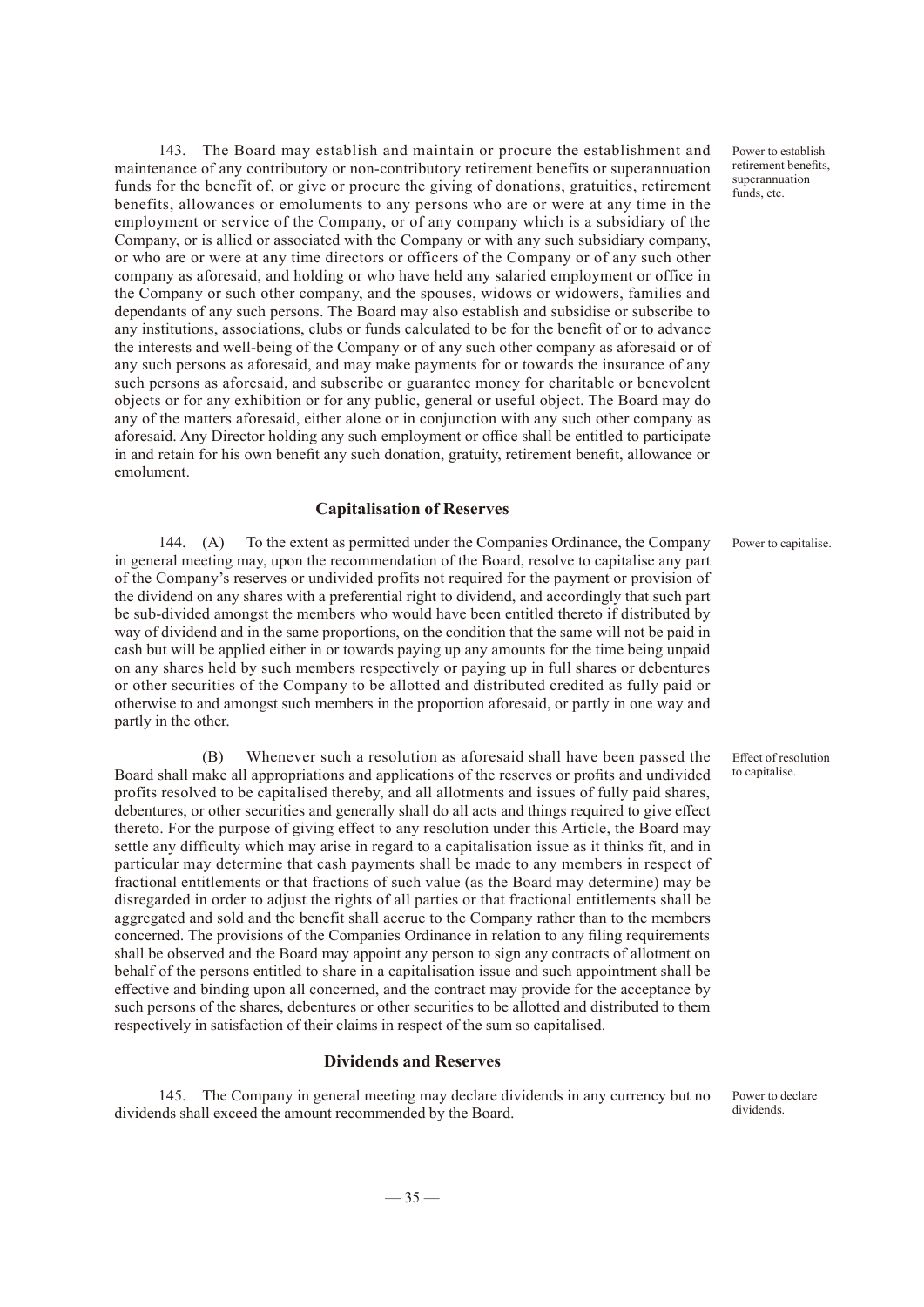Board's power to pay interim dividends.

Dividends not to be paid out of capital.

Dividend in specie.

146. (A) The Board may from time to time pay to the members such interim dividends as appear to the Board to be justified by the position of the Company and, in particular (but without prejudice to the generality of the foregoing), if at any time the share capital of the Company is divided into different classes, the Board may pay such interim dividends in respect of those shares in the capital of the Company which confer on the holders thereof deferred or non-preferential rights as well as in respect of those shares which confer on the holders thereof preferential rights with regard to dividend and provided that the Board acts *bona fide* the Board shall not incur any responsibility to the holders of shares conferring any preference for any damage that they may suffer by reason of the payment of an interim dividend on any shares having deferred or non-preferential rights.

(B) The Board may also pay half-yearly or at other suitable intervals to be settled by it any dividend which may be payable at a fixed rate if the Board is of the opinion that the profits justify the payment.

147. No dividend shall be payable except out of the profits of the Company. No dividend shall carry interest.

148. Whenever the Board or the Company in general meeting have resolved that a dividend be paid or declared, the Board may further resolve that such dividend be satisfied wholly or in part by the distribution of specific assets of any kind and in particular of paid up shares, debentures or warrants to subscribe securities of the Company or any other company, or in any one or more of such ways, with or without offering any rights to shareholders to elect to receive such dividend in cash, and where any difficulty arises in regard to the distribution the Board may settle the same as it thinks expedient, and in particular may disregard fractional entitlements or round the same up or down, and may fix the value for distribution of such specific assets, or any part thereof, and may determine that cash payments shall be made to any members upon the footing of the value so fixed in order to adjust the rights of all parties, and may determine that fractional entitlements shall be aggregated and sold and the benefit shall accrue to the Company rather than to the members concerned, and may vest any such specific assets in trustees as may seem expedient to the Board and may appoint any person to sign any requisite instruments of transfer and other documents on behalf of the persons entitled to the dividend and such appointment shall be effective. The Board may appoint any person to sign any necessary contracts on behalf of the persons entitled to the dividend and such appointment shall be effective.

Scrip dividends.

149. (A) Whenever the Board or the Company in general meeting have resolved that a dividend be paid or declared, the Board may further resolve:

- *either* (i) that such dividend be satisfied wholly or in part in the form of an allotment of shares credited as fully paid up (or otherwise as permitted under the Companies Ordinance) on the basis that the shares so allotted shall be of the same class or classes as the class or classes already held by the allottee, provided that the shareholders entitled thereto will be entitled to elect to receive such dividend (or part thereof) in cash in lieu of such allotment. In such case, the following provisions shall apply:
	- *(a)* the basis of any such allotment shall be determined by the Board;
	- *(b)* the Board, after determining the basis of allotment, shall give not less than two weeks' notice in writing to the shareholders of the right of election accorded to them and shall send with such notice forms of election and specify the procedure to be followed and the place at which and the latest date and time by which duly completed forms of election must be lodged in order to be effective;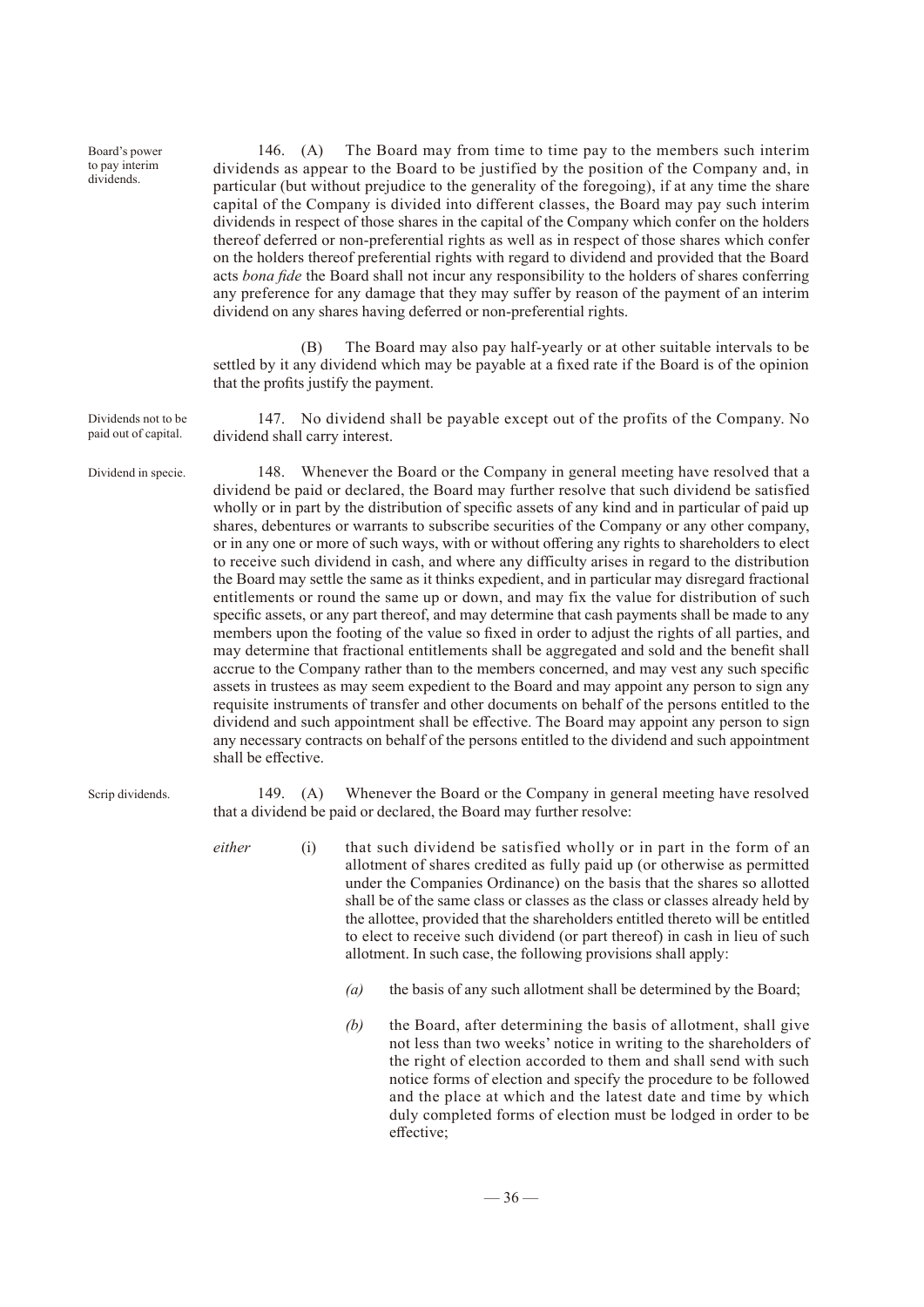- *(c)* the right of election may be exercised in respect of the whole or part of that portion of the dividend in respect of which the right of election has been accorded; and
- *(d)* the dividend (or that part of the dividend to be satisfied by the allotment of shares as aforesaid) shall not be payable in cash on shares in respect whereof the cash election has not been duly exercised ("the non-elected shares") and in lieu and in satisfaction thereof shares shall be allotted credited as fully paid up (or otherwise as permitted under the Companies Ordinance) to the holders of the non-elected shares on the basis of allotment determined as aforesaid and for such purpose the Board may determine to capitalise and apply out of any part of the undivided profits of the Company or any part of any of the Company's reserve accounts (including any special account) as the Board may determine, a sum equal to the cash otherwise payable on the nonelected shares (or such other amount as the Board may determine as permitted under the Companies Ordinance) on such basis and apply the same in paying up in full the appropriate number of shares for allotment and distribution to and amongst the holders of the non-elected shares on such basis.
- *or* (ii) that shareholders entitled to such dividend shall be entitled to elect to receive an allotment of shares credited as fully paid up in lieu of the whole or such part of the dividend as the Board may think fit on the basis that the shares so allotted shall be of the same class or classes as the class or classes of shares already held by the allottee. In such case, the following provisions shall apply:
	- *(a)* the basis of any such allotment shall be determined by the Board;
	- *(b)* the Board, after determining the basis of allotment, shall give not less than two weeks' notice in writing to the shareholders of the right of election accorded to them and shall send with such notice forms of election and specify the procedure to be followed and the place at which and the latest date and time by which duly completed forms of election must be lodged in order to be effective;
	- *(c)* the right of election may be exercised in respect of the whole or part of that portion of the dividend in respect of which the right of election has been accorded; and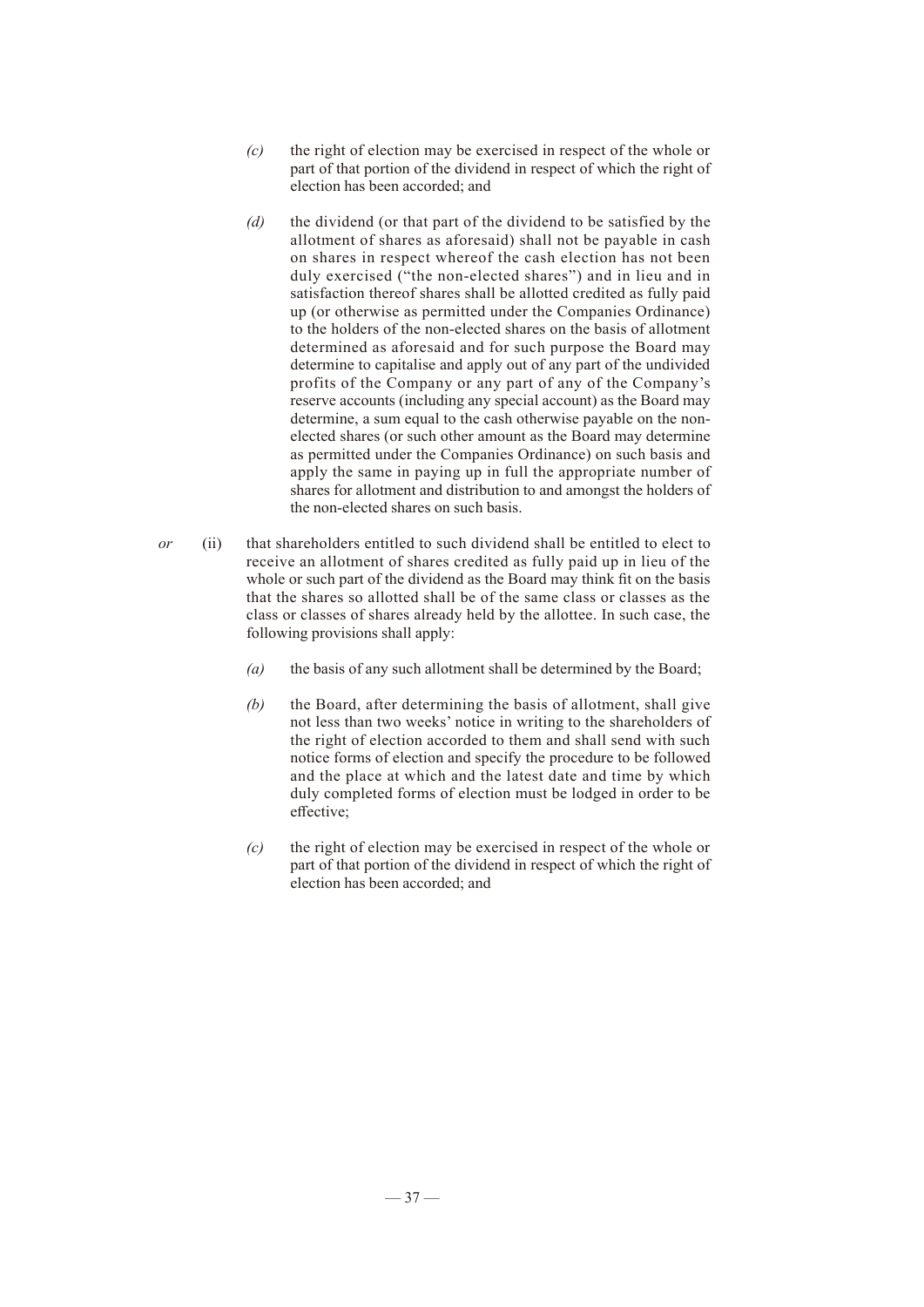*(d)* the dividend (or that part of the dividend in respect of which a right of election has been accorded) shall not be payable in cash on shares in respect whereof the share election has been duly exercised ("the elected shares") and in lieu thereof shares shall be allotted credited as fully paid up (or otherwise permitted under the Companies Ordinance) to the holders of the elected shares on the basis of allotment determined as aforesaid and for such purpose the Board may determine to capitalise and apply out of any part of the undivided profits of the Company or any part of any of the Company's reserve accounts (including any special account) as the Board may determine, a sum equal to the cash otherwise payable on the elected shares (or such other amount as the Board may determine as permitted under the Companies Ordinance) on such basis and apply the same in paying up in full the appropriate number of shares for allotment and distribution to and amongst the holders of the elected shares on such basis.

(B) The shares allotted pursuant to the provisions of paragraph (A) of this Article shall rank *pari passu* in all respects with the shares then in issue save only as regards participation:

- (i) in the relevant dividend (or the right to receive or to elect to receive an allotment of shares in lieu thereof as aforesaid); or
- (ii) in any other distributions, bonuses or rights paid, made, declared or announced prior to or contemporaneously with the payment or declaration of the relevant dividend

unless, contemporaneously with the announcement by the Board of its proposal to apply the provisions of sub-paragraph (i) or (ii) of paragraph (A) of this Article in relation to the relevant dividend or contemporaneously with its announcement of the distribution, bonus or rights in question, the Board shall specify that the shares to be allotted pursuant to the provisions of paragraph (A) of this Article shall rank for participation in such distribution, bonus or rights.

(C) The Board may do all acts and things considered necessary or expedient to give effect to any capitalisation pursuant to the provisions of paragraph (A) of this Article with full power to the Board to make such provisions as it thinks fit in the case of shares becoming distributable in fractions (including provisions whereby, in whole or in part, fractional entitlements are aggregated and sold and the net proceeds distributed to those entitled, or are disregarded or rounded up or down or whereby the benefit of fractional entitlements accrues to the Company rather than to the members concerned). The Board may authorise any person to enter into on behalf of all members interested, an agreement with the Company providing for such capitalisation and matters incidental thereto and any agreement made pursuant to such authority shall be effective and binding on all concerned.

(D) The Company may upon the recommendation of the Board by special resolution resolve in respect of any one particular dividend of the Company that notwithstanding the provisions of paragraph (A) of this Article a dividend may be satisfied wholly in the form of an allotment of shares credited as fully paid up (or otherwise as permitted under the Companies Ordinance) without offering any right to shareholders to elect to receive such dividend in cash in lieu of such allotment.

(E) The Board may on any occasion determine that rights of election and the allotment of shares under paragraph (A) of this Article shall not be made available or made to any shareholders with registered addresses in any territory where in the absence of a registration statement or other special formalities the circulation of an offer of such rights of election or the allotment of shares would or might be unlawful, and in such event the provisions aforesaid shall be read and construed subject to such determination.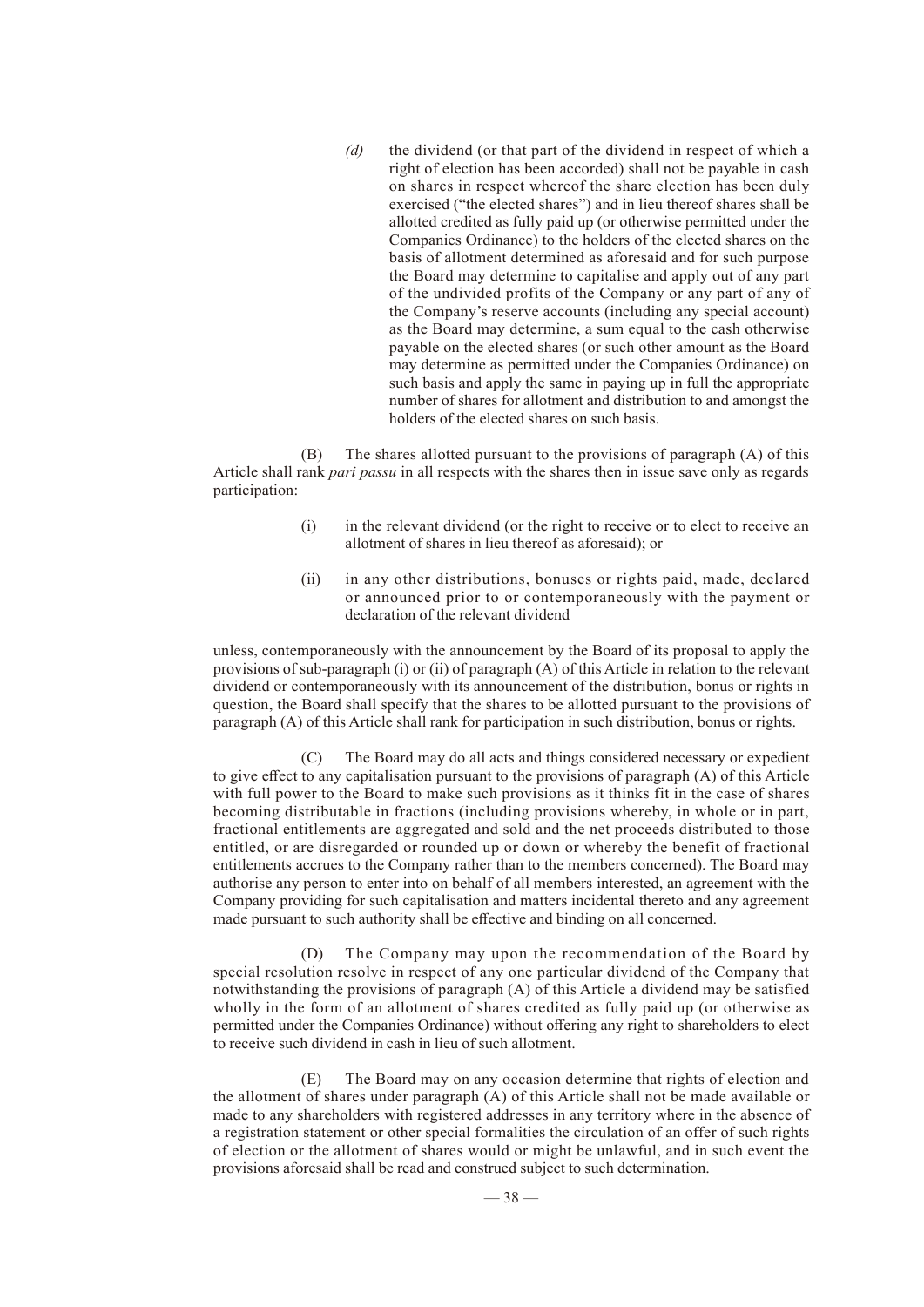150. The Board may, before recommending any dividend, set aside out of the profits of the Company such sums as it thinks fit as a reserve or reserves which shall, at the discretion of the Board, be applicable for meeting claims on or liabilities of the Company or contingencies or for paying off any loan capital or for equalising dividends or for any other purpose to which the profits of the Company may be properly applied, and pending such application may, at the like discretion, either be employed in the business of the Company or be invested in such investments (other than shares of the Company) as the Board may from time to time think fit, and so that it shall not be necessary to keep any investments constituting the reserve or reserves separate or distinct from any other investments of the Company. The Board may also without placing the same to reserve carry forward any profits which it may think prudent not to distribute by way of dividend. Reserves.

151. Subject to the rights of persons, if any, entitled to shares with special rights as to dividend, all dividends shall be declared and paid according to the amounts paid or credited as paid up on the shares in respect whereof the dividend is paid, but no amount paid up or credited as paid up on a share in advance of calls shall be treated for the purposes of this Article as paid up on the share.

152. (A) The Board may retain any dividends or other moneys payable on or in respect of a share upon which the Company has a lien, and may apply the same in or towards satisfaction of the debts, liabilities or engagements in respect of which the lien exists.

(B) The Board may deduct from any dividend or bonus payable to any member all sums of money (if any) presently payable by him to the Company on account of calls, instalments or otherwise.

153. Any general meeting sanctioning a dividend may make a call on the members of such amount as the meeting fixes, but so that the call on each member shall not exceed the dividend payable to him, and so that the call shall be made payable at the same time as the dividend, and the dividend may, if so arranged between the Company and the member, be set off against the call.

154. A transfer of shares shall not pass the right to any dividend or bonus declared thereon before the registration of the transfer.

155. If two or more persons are registered as joint holders of any share, any one of such persons may give effectual receipts for any dividends, interim dividends or bonuses and other moneys payable in respect of such shares.

156. Unless otherwise directed by the Board, any dividend or bonus may be paid by cheque or warrant sent by post to the registered address of the member entitled, or, in case of joint holders, to the registered address of that one whose name stands first in the register in respect of the joint holding or to such person and to such address as the holder or joint holders may in writing direct. Every cheque or warrant so sent shall be made payable to the order of the person to whom it is sent, and the payment of any such cheque or warrant shall operate as a good discharge to the Company in respect of the dividend and/or bonus represented thereby, notwithstanding that it may subsequently appear that the same has been stolen or that any endorsement thereon has been forged.

157. All dividends or bonuses unclaimed for one year after having been declared may be invested or otherwise made use of by the Board for the benefit of the Company until claimed and the Company shall not be constituted a trustee in respect thereof. All dividends or bonuses unclaimed for six years after having been declared may be forfeited by the Board and shall revert to the Company.

Deduction of debts.

Retention of dividends, etc.

Dividends to be paid in proportion to paid up capital.

Dividend and call together.

Effect of transfer.

Receipt for dividends by joint holders of share.

Payment by post.

Unclaimed dividend.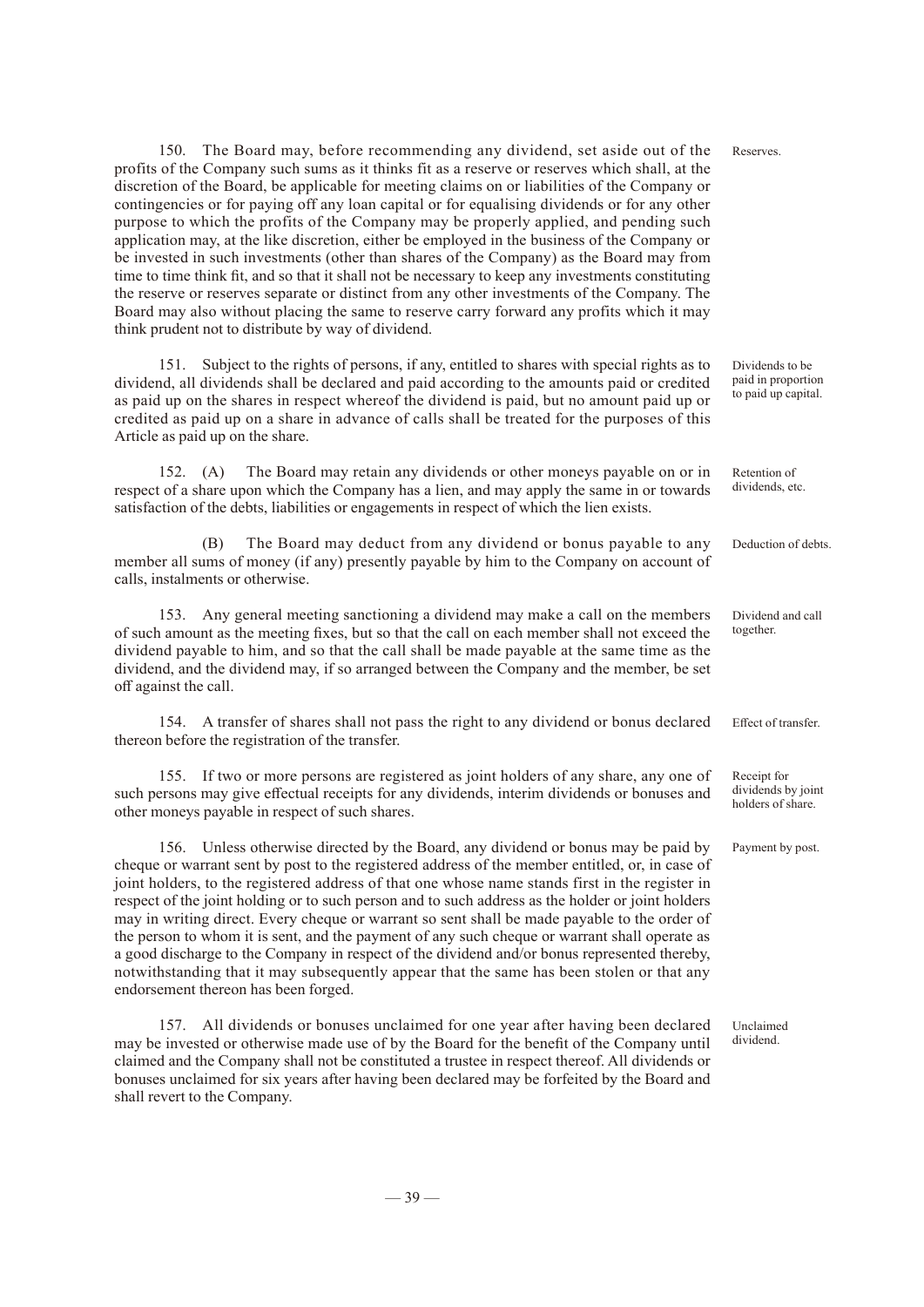Record dates.

Company may cease sending dividend warrants.

Company may sell shares of untraceable members.

158. Any resolution declaring a dividend on shares of any class, whether a resolution of the Company in general meeting or a resolution of the Board, may specify that the same shall be payable or distributable to the persons registered as the holders of such shares on a particular date or at a point of time on a particular date, notwithstanding that it may be a date prior to that on which the resolution is passed, and thereupon the dividend shall be payable or distributable to them in accordance with their respective holdings so registered, but without prejudice to the rights *inter se* in respect of such dividend of transferors and transferees of any such shares. The provisions of this Article shall *mutatis mutandis* apply to bonuses, capitalisation issue, distributions of realised capital profits or offers or grants made by the Company to the members.

#### **Untraceable Members**

159. Without prejudice to the rights of the Company under Article 157 and the provisions of Article 160, the Company may cease sending cheques for dividend entitlements or dividend warrants by post if such cheques or warrants have been left uncashed on two consecutive occasions. However, the Company may exercise the power to cease sending cheques for dividend entitlements or dividend warrants after the first occasion on which such a cheque or warrant is returned undelivered.

160. The Company shall have the power to sell, in such manner as the Board thinks fit, any shares of a member who is untraceable, but no such sale shall be made unless:

- (i) all cheques or warrants, being not less than three in total number, for any sum payable in cash to the holder of such shares in respect of them sent during the relevant period in the manner authorised by the Articles of the Company have remained uncashed;
- (ii) so far as it is aware at the end of the relevant period, the Company has not at any time during the relevant period received any indication of the existence of the member who is the holder of such shares or of a person entitled to such shares by death, bankruptcy or operation of law; and
- (iii) the Company has caused an advertisement to be inserted in English in an English language newspaper and in Chinese in a Chinese language newspaper or published by such means and/or such form in accordance with the relevant requirements under the Companies Ordinances, all applicable laws, rules and regulations including without limitation, the Listing Rules or any other rules prescribed by the Stock Exchange from time to time giving notice of its intention to sell such shares and has notified the Stock Exchange of such intention and a period of three months has elapsed since the date of such advertisement.

For the purpose of the foregoing, "relevant period" means the period commencing twelve years before the date of publication of the advertisement referred to in paragraph (iii) of this Article and ending at the expiry of the period referred to in that paragraph.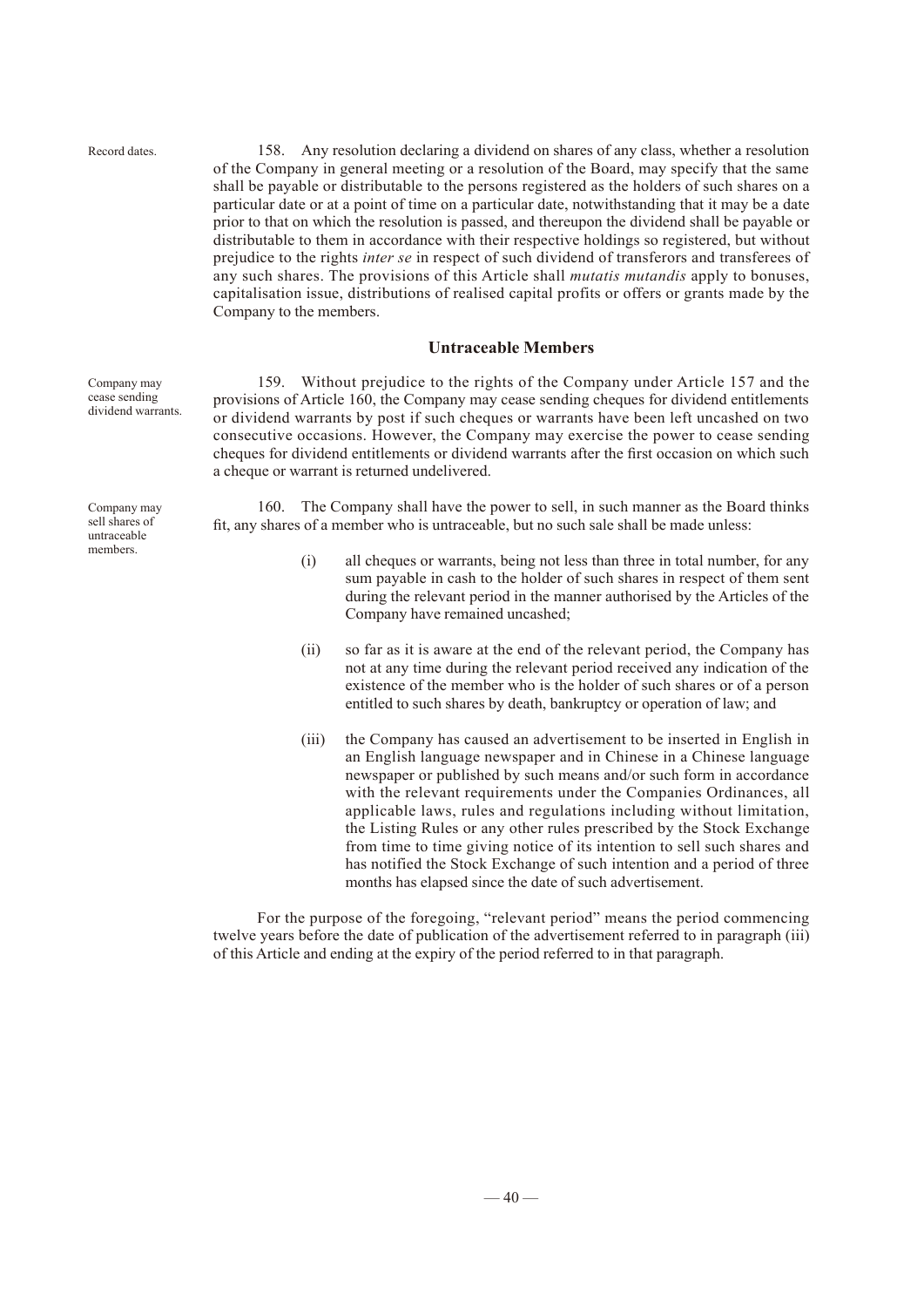To give effect to any such sale the Board may authorise any person to transfer the said shares and instrument of transfer signed or otherwise executed by or on behalf of such person shall be as effective as if it had been executed by the registered holder or the person entitled by transmission to such shares, and the purchaser shall not be bound to see to the application of the purchase money nor shall his title to the shares be affected by any irregularity or invalidity in the proceedings relating to the sale. The net proceeds of the sale will belong to the Company and upon receipt by the Company of such net proceeds it shall become indebted to the former member for an amount equal to such net proceeds. No trust shall be created in respect of such debt and no interest shall be payable in respect of it and the Company shall not be required to account for any money earned from the net proceeds which may be employed in the business of the Company or as it thinks fit. Any sale under this Article shall be valid and effective notwithstanding that the member holding the shares sold is dead, bankrupt or otherwise under any legal disability or incapacity.

#### **Distribution of Realised Capital Profits**

161. The Company in general meeting may at any time and from time to time resolve that any surplus moneys in the hands of the Company representing capital profits arising from moneys received or recovered in respect of or arising from the realisation of any capital assets of the Company or any investments representing the same and not required for the payment or provision of any fixed preferential dividend instead of being applied in the purchase of any other capital assets or for other capital purposes be distributed amongst the ordinary shareholders on the footing that they receive the same as capital and in the shares and proportions in which they would have been entitled to receive the same if it had been distributed by way of dividend, provided that no such profits as aforesaid shall be so distributed unless there shall remain in the hands of the Company a sufficiency of other assets to answer in full the whole of the liabilities and paid-up share capital of the Company for the time being.

#### **Annual Returns**

162. The Board shall make the requisite annual returns in accordance with the Companies Ordinance. Annual returns.

#### **Accounts**

163. The Board shall cause accounting records to be kept as provided in the Companies Ordinance.

164. The accounting records shall be kept at the registered office or at such other place or places as the Board thinks fit and shall always be open to the inspection of the Directors.

165. The Board shall from time to time determine whether and to what extent, at what times and places and under what conditions or regulations, the accounting records of the Company, or any of them, shall be open to the inspection of the members not being Directors, and no member (not being a Director) shall have any right of inspecting any accounting records or document of the Company except as conferred by the Companies Ordinance or authorised by an enactment or a court order or by the Board or by an ordinary resolution of the Company.

Distribution of realised capital profits.

Accounting records to be kept.

Where accounting records to be kept.

Inspection by members.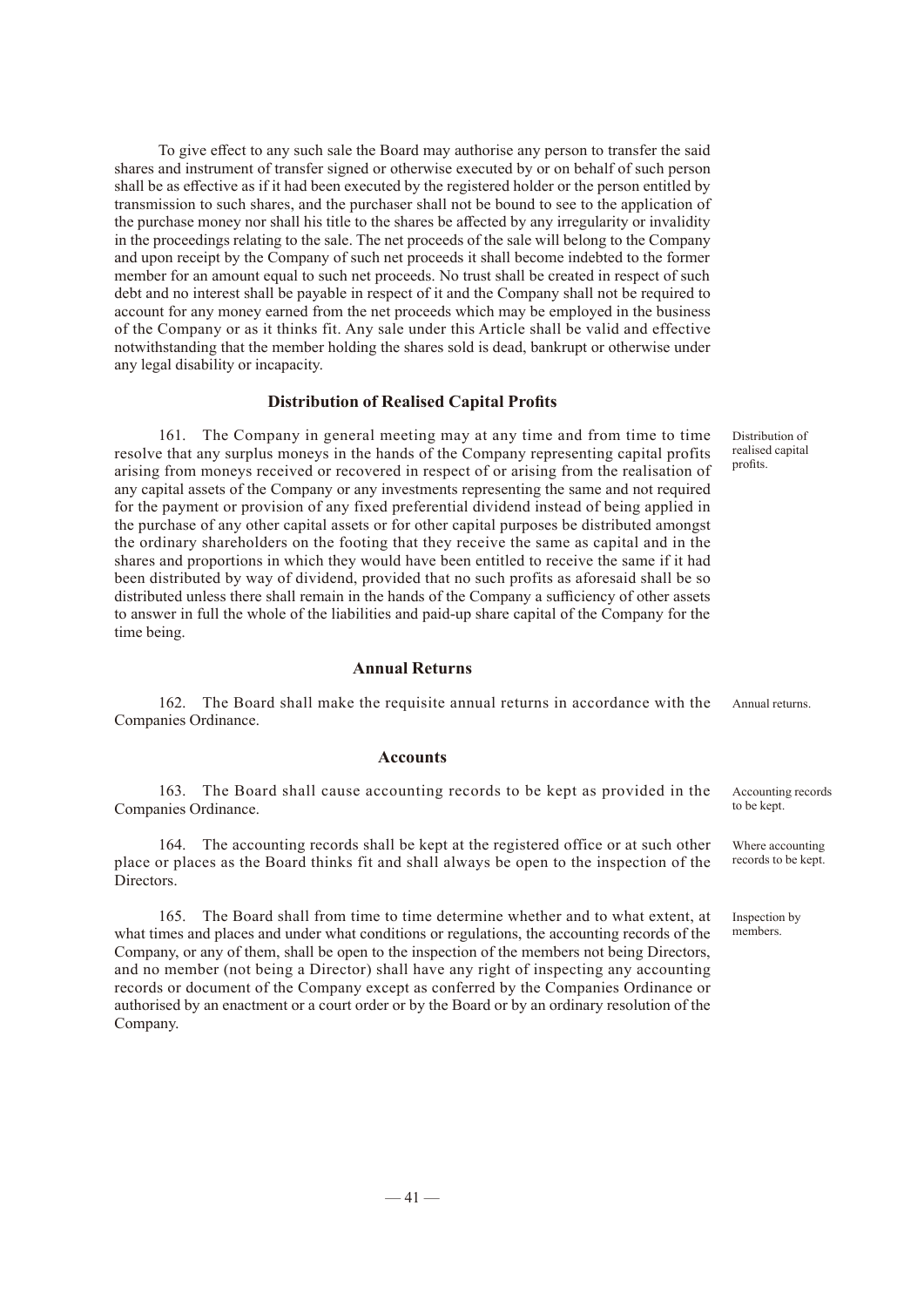Annual reporting documents.

Annual reporting documents to be sent to members.

When requirement to send reporting documents to members deemed to be satisfied.

166. (A) The Board shall from time to time in accordance with the provisions of the Companies Ordinance cause to be prepared and laid before the Company at its annual general meeting such reporting documents as are required by the Companies Ordinance.

(B) Every statement of financial position of the Company shall be signed pursuant to the provisions of the Companies Ordinance, and subject to section 430 of the Companies Ordinance and paragraph (D) below, a printed copy of every reporting document which is to be laid before the Company at its annual general meeting shall not less than twenty-one days before the date of the meeting, be sent to every member of, and every holder of debentures of, the Company and every person registered under Article 48 and every other person entitled to receive notices of general meetings of the Company, provided that this Article shall not require a printed copy of those documents to be sent to any person of whose address the Company is not aware or to more than one of the joint holders of any shares or debentures.

(C) Subject to due compliance with the Companies Ordinance, all applicable laws, rules and regulations including, without limitation, the Listing Rules or any other rules prescribed by the Stock Exchange from time to time, and to the obtaining of all necessary consents, if any, required thereunder, the requirements to send out copies of the Company's reporting documents to be laid before the Company's annual general meeting referred to in paragraph (B) of this Article shall be deemed satisfied in relation to any person by sending to that person, a summary financial report derived from such reporting documents, which shall be in the form and contain the information required by applicable laws, rules and regulations, in place of sending copies of the full reporting documents.

(D) Subject to due compliance with the Companies Ordinance, all applicable laws, rules and regulations including, without limitation, the Listing Rules or any other rules prescribed by the Stock Exchange from time to time, and to the obtaining of all necessary consents (including consents which are deemed pursuant to applicable laws, rules and regulations), if any, required thereunder, the requirements to send out copies of the Company's reporting documents referred to in paragraph (B) of this Article or a summary financial report referred to in paragraph (C) of this Article shall be deemed satisfied in relation to any person by publication of such reporting documents or summary financial report, as the case may be, on the Company's website or in any other permitted manner (including sending by electronic communication or in an electronic form) in place of sending printed copies of such documents if that person has agreed or is deemed pursuant to applicable laws, rules and regulations to have agreed to treat the publication or receipt of such documents in such manner as discharging the Company's obligation to send out to him a copy of such documents.

#### **Audit**

167. Auditors shall be appointed and their duties regulated in accordance with the provisions of the Companies Ordinance and the Listing Rules.

#### **Remuneration of Auditors.**

Auditors.

When financial statements to be deemed finally settled.

168. Subject as otherwise provided by the Companies Ordinance, the remuneration of the Auditors shall be fixed by the Company in general meeting provided always that in respect of any particular year the Company in general meeting may delegate the fixing of such remunerations to the Board.

169. Every set of financial statements audited by the Company's Auditors and presented by the Board at an annual general meeting shall after approval at such meeting be conclusive except as regards any error discovered therein within three months of the approval thereof. Whenever any such error is discovered within that period, it shall forthwith be corrected, and the set of financial statements amended in respect of the error shall be conclusive.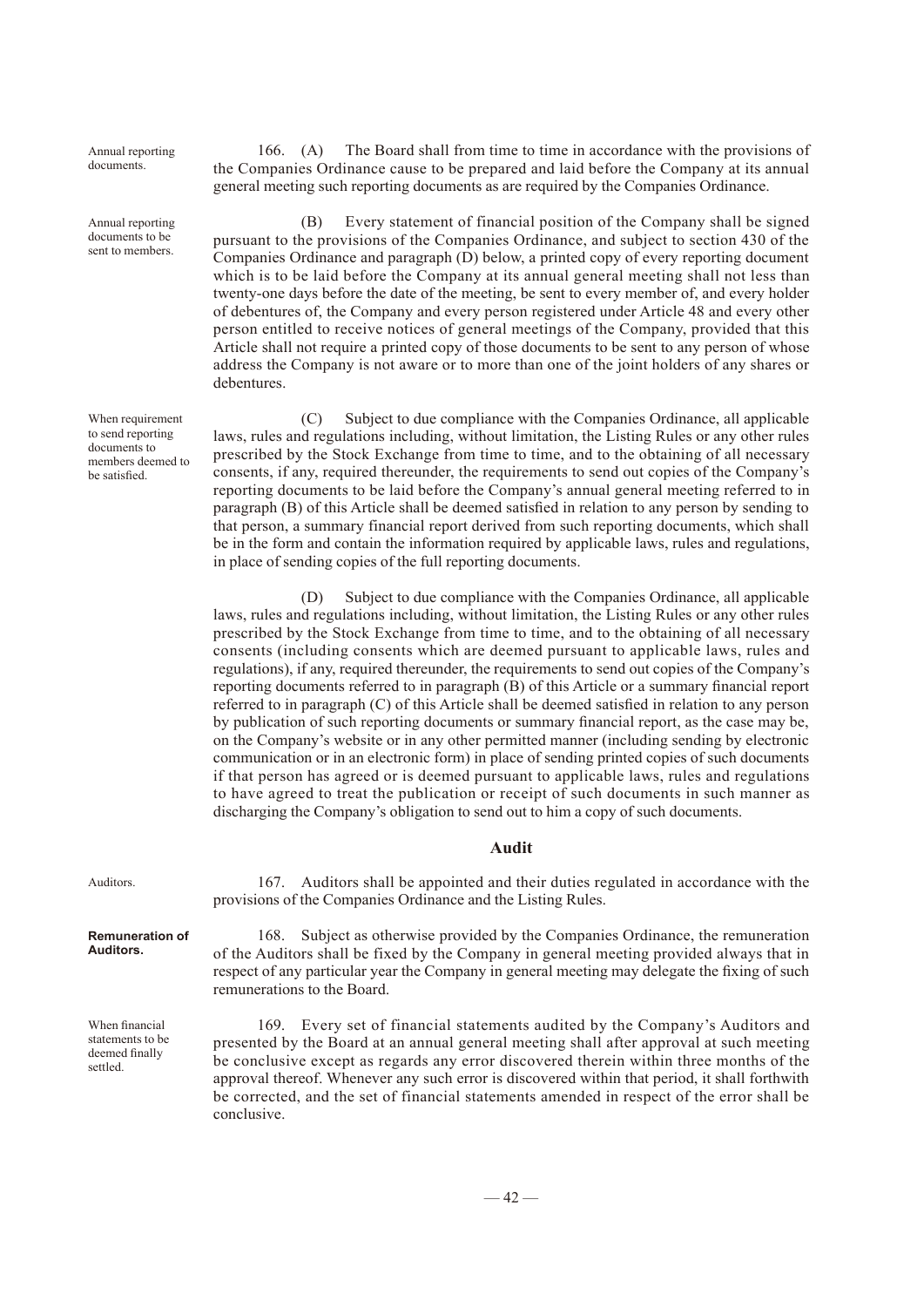#### **Notices**

communication" as defined in the Listing Rules from time to time) to be given or issued under

these Articles shall be in writing.

170. (A) Subject to due compliance with the Companies Ordinance, all applicable laws, rules and regulations including, without limitation, the Listing Rules or any other rules prescribed by the Stock Exchange from time to time, and except where otherwise expressly stated in these Articles, any notice, document or other information (including any "corporate

Service of notices.

(B) Any notice, document or other information (including any "corporate communication" as defined in the Listing Rules from time to time) in writing may be (i) given in hard copy form; (ii) given in an electronic form; (iii) given by electronic communication; or (iv) made available on the Company's website, in each case subject to due compliance with the Companies Ordinance, all applicable laws, rules and regulations including, without limitation, the Listing Rules or any other rules prescribed by the Stock Exchange from time to time.

(C) Subject to due compliance with the Companies Ordinance, all applicable laws, rules and regulations including, without limitation, the Listing Rules or any other rules prescribed by the Stock Exchange from time to time, any notice, document or other information (including any "corporate communication" as defined in the Listing Rules from time to time) may be served on, delivered to or made available by the Company to any member by any of the means as specified in Article 172 below.

(D) Subject to due compliance with the Companies Ordinance, all applicable laws, rules and regulations including, without limitation, the Listing Rules or any other rules prescribed by the Stock Exchange from time to time, in the case of joint holders of a share, all notices, documents or other information (including any "corporate communication" as defined in the Listing Rules from time to time) shall be given to that one of the joint holders whose name stand first in the register and notice, document or other information so given shall be deemed to have been given to all the joint holders of such share.

For the purposes of making available any notice, document or other information (including any "corporate communication" as defined in the Listing Rules from time to time) to a member on the Company's website, the Company shall notify that member that such notice, document or other information (including any "corporate communication" as defined in the Listing Rules from time to time) has been made available on the Company's website in the manner prescribed by the Companies Ordinance, all applicable laws, rules and regulations including, without limitation, the Listing Rules or any other rules prescribed by the Stock Exchange from time to time.

171. A member shall be entitled to have notices served on him at any address within Hong Kong. Any member whose registered address is outside Hong Kong may notify the Company in writing of an address in Hong Kong which for the purpose of service of notice shall be deemed to be his registered address. A member who does not notify the Company of an address in Hong Kong may notify the Company of an address outside Hong Kong and the Company may serve notices on him at such overseas address. In the absence of notification by a member of a registered address for the purpose of service of notice, such member shall be deemed to have received any notice which shall have been displayed at the registered office of the Company and shall have remained there for the space of twenty-four hours and such notice shall be deemed to have been received by such member on the day following that on which it shall have been first so displayed.

Members out of Hong Kong.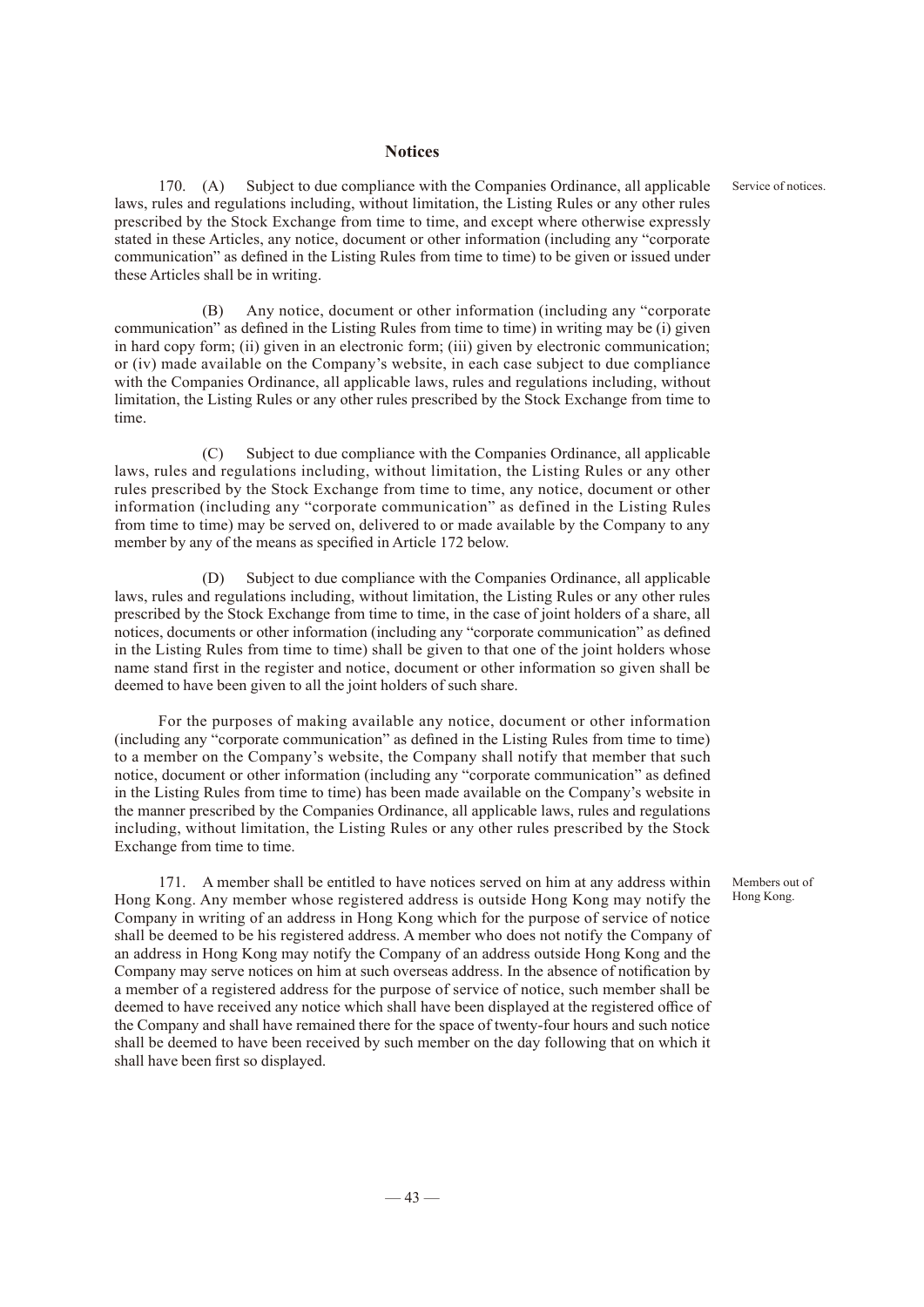When notice deemed to be served.

172. Subject to these Articles, the Companies Ordinance, all applicable laws, rules and regulations including, without limitation, the Listing Rules or any other rules prescribed by the Stock Exchange from time to time, anything sent or supplied by or to the Company under these Articles may be sent or supplied in any way in which Part 18 of the Companies Ordinance provides for documents or information to be sent or supplied by or to the Company for the purposes of the Companies Ordinance. In particular, any notice, document or other information (including any "corporate communication" as defined in the Listing Rules from time to time) given or issued by or on behalf of the Company may be served on, delivered or made available by the Company to any person by any of the following means:

- (i) By hand a notice, document or other information (including in hard copy or electronic form) may be sent or supplied by hand and the same shall be deemed to have been served when it is delivered;
- (ii) By post a notice, document or other information (including in hard copy or electronic form) may be sent or supplied by post and the same shall be deemed to have been served or delivered on the second business day after the day on which the envelope or wrapper containing the notice, document or other information is put in the post or otherwise at such other time as the Companies Ordinance, all applicable laws, rules and regulations including, without limitation, the Listing Rules or any other rules prescribed by the Stock Exchange shall permit from time to time, whichever is later, and in proving such service or delivery it shall be sufficient to prove that the envelope or wrapper containing the same was properly prepaid, addressed and put into such post office and a certificate in writing signed by the Company Secretary or other person appointed by the Board that the envelope or wrapper containing the notice, document or other information was so addressed and put into such post office shall be conclusive evidence thereof;
- (iii) By electronic communication (other than by making it available on the Company's website) – a notice, document or other information (including in electronic form) may be sent or supplied by electronic means and the same shall be deemed to have been received:
	- (aa) at the time when such communication is sent or supplied; or otherwise
	- (bb) at such time as prescribed under the Companies Ordinance, all applicable laws, rules and regulations including, without limitation, the Listing Rules or any other rules prescribed by the Stock Exchange from time to time;

#### whichever is later; and

- (iv) By means of website a notice, document or other information may be published on the Company's website and the same shall be deemed to have been received:
	- (aa) at the later of: (1) the time that such notice, document or other information (including any "corporate communication" as defined in the Listing Rules from time to time) was first made available on the Company's website; and (2) the time that a member was notified of the presence of such notice, document or other information (including any "corporate communication" as defined in the Listing Rules from time to time) on the Company's website; or otherwise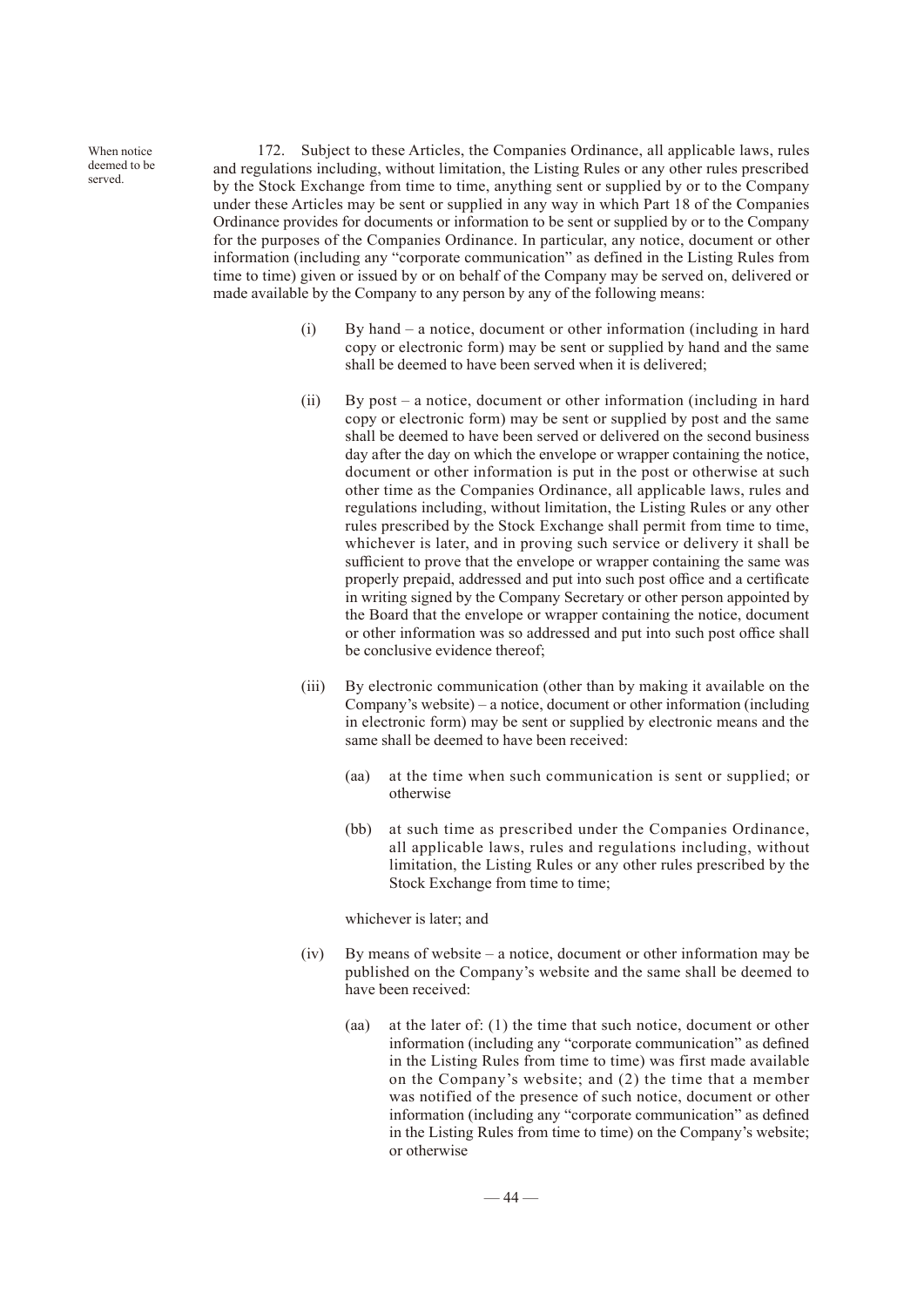(bb) at such time as prescribed under the Companies Ordinance, all applicable laws, rules and regulations including, without limitation, the Listing Rules or any other rules prescribed by the Stock Exchange from time to time,

#### whichever is later.

A member may revoke his agreement that notice, document or other information (including any "corporate communication" as defined in the Listing Rules from time to time) may be sent or supplied to such member in an electronic form or by electronic communication or made available to such member through the Company's website in accordance with paragraphs (iii) and (iv) of this Article above by sending a notice of revocation to the Company within such period and in such manner as may be specified under the Companies Ordinance, all applicable laws, rules and regulations including, without limitation, the Listing Rules or any other rules prescribed by the Stock Exchange from time to time.

If upon a member receiving from the Company a notice, document or other information (including any "corporate communication" as defined in the Listing Rules from time to time) in an electronic form or by electronic communication or by the Company making such notice, document or other information available on its website, he requests that the Company send or supply to him such notice, document or other information (including any "corporate communication" as defined in the Listing Rules from time to time) in hard copy form, the Company shall, if so required under the Companies Ordinance, all applicable laws, rules and regulations including, without limitation, the Listing Rules or any other rules prescribed by the Stock Exchange from time to time, send or supply to him such notice, document or other information (including any "corporate communication" as defined in the Listing Rules from time to time) requested in hard copy form free of charge.

173. If any notice, document or other information (including any "corporate communication" as defined in the Listing Rules from time to time) is published by way of advertisement by or on behalf of the Company under these Articles, the Companies Ordinance, all applicable laws, rules and regulations including without limitation, the Listing Rules or any other rules prescribed by the Stock Exchange from time to time, it shall be deemed to have been served and delivered on the day it was published.

174. A notice, document or other information may be given by the Company to the person entitled to a share in consequence of the death, mental incapacity or bankruptcy of a member by sending it through the post in a prepaid letter, envelope or wrapper addressed to him by name, or by the title of representative of the deceased, or trustee of the bankrupt, or by any like description, at the address, if any, within Hong Kong supplied for the purpose by the person claiming to be so entitled, or (until such an address has been so supplied) by giving the notice, document or other information in any manner in which the same might have been given if the death, mental incapacity or bankruptcy had not occurred.

175. Any person who by operation of law, transfer or other means whatsoever shall become entitled to any share shall be bound by every notice, document or other information in respect of such share which prior to his name and address being entered on the register shall have been duly given to the person from whom he derives his title to such share.

Service of notice to persons entitled on death, mental incapacity or bankruptcy of a member.

Transferee to be bound by prior notices.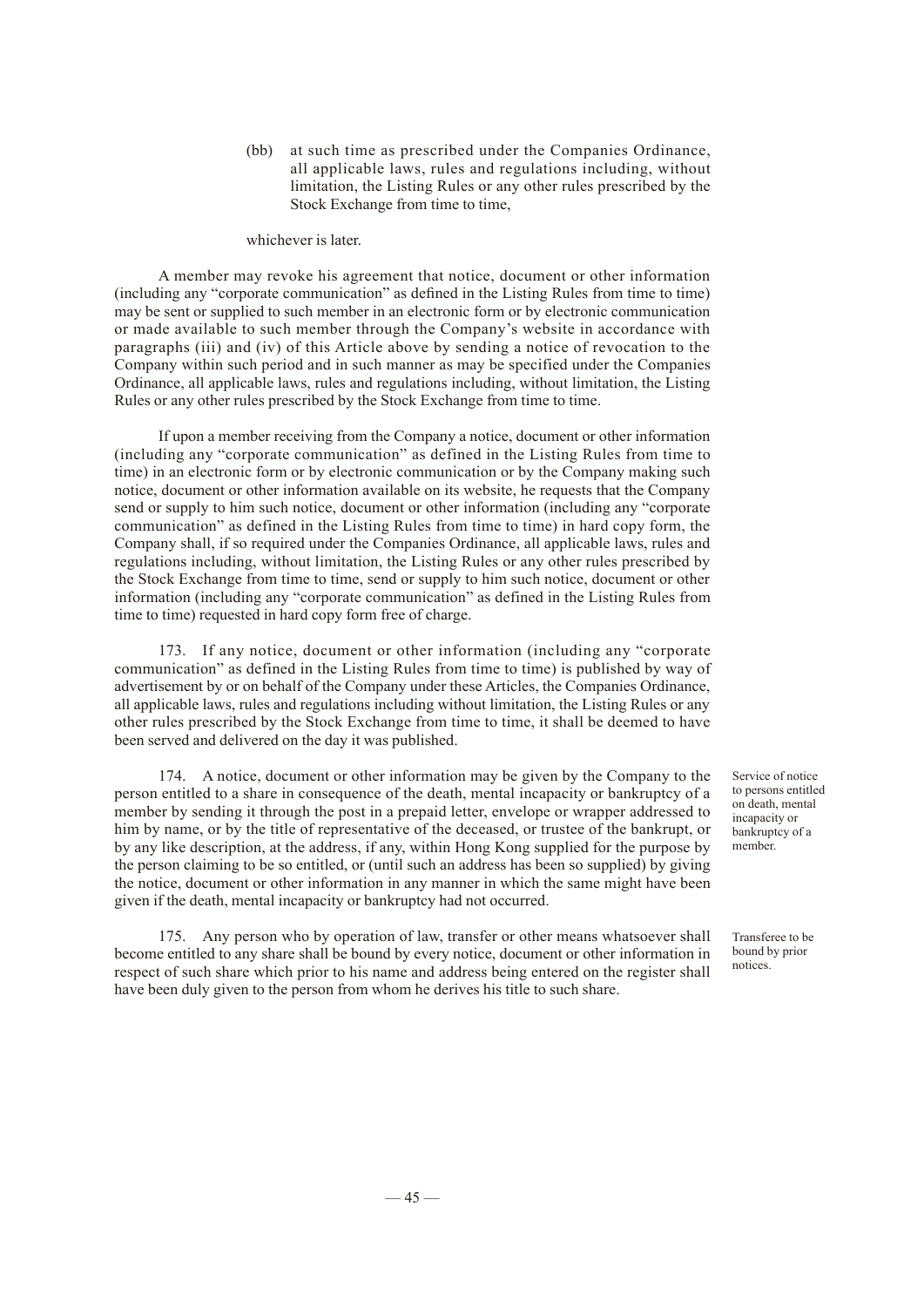| Notice valid though<br>member deceased<br>bankrupt. | 176. Any notice, document or other information delivered or sent by post or by hand<br>to or left at the registered address of any member or served by any means permitted by and<br>in pursuance of these presents, shall notwithstanding that such member be then deceased or<br>bankrupt and whether or not the Company has notice of his death or bankruptcy, be deemed<br>to have been duly served in respect of any registered shares whether held solely or jointly<br>with other persons by such member until some other person be registered in his stead as the<br>holder or joint holder thereof, and such service shall for all purposes of these presents be<br>deemed a sufficient service of such notice, document or other information on his personal<br>representatives and all persons (if any) jointly interested with him in any such shares. |                                                                                                                                                                                                                                                                             |  |
|-----------------------------------------------------|--------------------------------------------------------------------------------------------------------------------------------------------------------------------------------------------------------------------------------------------------------------------------------------------------------------------------------------------------------------------------------------------------------------------------------------------------------------------------------------------------------------------------------------------------------------------------------------------------------------------------------------------------------------------------------------------------------------------------------------------------------------------------------------------------------------------------------------------------------------------|-----------------------------------------------------------------------------------------------------------------------------------------------------------------------------------------------------------------------------------------------------------------------------|--|
| How notice to be<br>signed.                         | The signature to any notice to be given by the Company may be written,<br>177.<br>printed, made electronically or made in such other manner as permitted under the Companies<br>Ordinance.                                                                                                                                                                                                                                                                                                                                                                                                                                                                                                                                                                                                                                                                         |                                                                                                                                                                                                                                                                             |  |
| Language of notice.                                 | Any notice, document or other information (including the relevant reporting<br>178.<br>documents or the summary financial report) may be given to a member in either the English<br>language or the Chinese language (or both), subject to due compliance with the Companies<br>Ordinance, all applicable laws, rules and regulations including, without limitation, the Listing<br>Rules or any other rules prescribed by the Stock Exchange from time to time.                                                                                                                                                                                                                                                                                                                                                                                                   |                                                                                                                                                                                                                                                                             |  |
|                                                     | Information                                                                                                                                                                                                                                                                                                                                                                                                                                                                                                                                                                                                                                                                                                                                                                                                                                                        |                                                                                                                                                                                                                                                                             |  |
| Member not entitled<br>to information.              | 179. No member (not being a Director) shall be entitled to require discovery of or<br>any information respecting any detail of the Company's trading or any matter which is or may<br>be in the nature of a trade secret or process which may relate to the conduct of the business of<br>the Company and which in the opinion of the Board it will be inexpedient in the interests of<br>the members of the Company to communicate to the public.                                                                                                                                                                                                                                                                                                                                                                                                                 |                                                                                                                                                                                                                                                                             |  |
|                                                     |                                                                                                                                                                                                                                                                                                                                                                                                                                                                                                                                                                                                                                                                                                                                                                                                                                                                    | <b>Destruction of Documents</b>                                                                                                                                                                                                                                             |  |
| Destruction of<br>documents.                        | 180.<br>destroy:                                                                                                                                                                                                                                                                                                                                                                                                                                                                                                                                                                                                                                                                                                                                                                                                                                                   | Subject to the provisions of the Companies Ordinance, the Company may                                                                                                                                                                                                       |  |
|                                                     | (a)                                                                                                                                                                                                                                                                                                                                                                                                                                                                                                                                                                                                                                                                                                                                                                                                                                                                | any share certificate which has been cancelled at any time after the expiry of one<br>year from the date of such cancellation;                                                                                                                                              |  |
|                                                     | (b)                                                                                                                                                                                                                                                                                                                                                                                                                                                                                                                                                                                                                                                                                                                                                                                                                                                                | any dividend mandate or any variation or cancellation thereof or any notification<br>of change of name or address at any time after the expiry of two years from the<br>date on which such mandate, variation, cancellation or notification was recorded<br>by the Company; |  |
|                                                     | (c)                                                                                                                                                                                                                                                                                                                                                                                                                                                                                                                                                                                                                                                                                                                                                                                                                                                                | any instrument of transfer of shares which has been registered at any time after<br>the expiry of six years from the date of registration; and                                                                                                                              |  |
|                                                     | (d)                                                                                                                                                                                                                                                                                                                                                                                                                                                                                                                                                                                                                                                                                                                                                                                                                                                                | any other document, on the basis of which any entry in the register is made,<br>at any time after the expiry of ten years from the date on which an entry in the<br>register was first made in respect of it;                                                               |  |
|                                                     | and it shall conclusively be presumed in favour of the Company that every share certificate<br>so destroyed was a valid certificate duly and properly cancelled and that every instrument of<br>transfer so destroyed was a valid and effective instrument duly and properly registered and that<br>every other document destroyed hereunder was a valid and effective document in accordance<br>with the recorded particulars thereof in the books or records of the Company. Provided always<br>that:                                                                                                                                                                                                                                                                                                                                                            |                                                                                                                                                                                                                                                                             |  |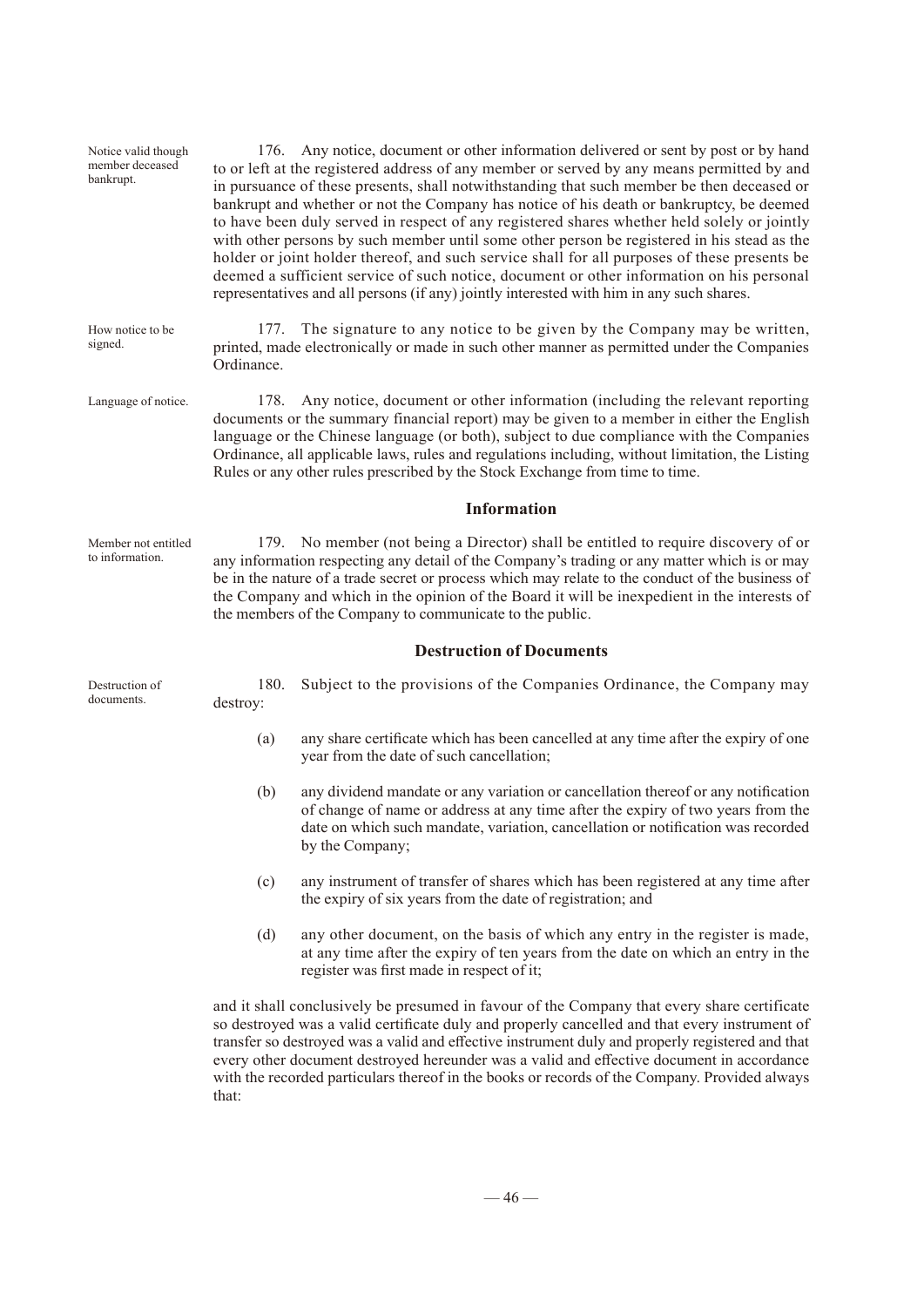- (i) the foregoing provisions of this Article shall apply only to the destruction of a document in good faith and without express notice to the Company that the preservation of such document was relevant to a claim;
- (ii) nothing contained in this Article shall be construed as imposing upon the Company any liability in respect of the destruction of any such document earlier than as aforesaid or in any case where the conditions of proviso (i) above are not fulfilled; and
- (iii) references in this Article to the destruction of any document include reference to its disposal in any manner.

#### **Winding Up**

181. If the Company is wound up and a surplus remains after the payment of debts proved in the winding up, the liquidator may, with the sanction of a special resolution and any other sanction required by the Companies (Winding Up and Miscellaneous Provisions) Ordinance or other relevant laws and regulations, divide among the members in specie or kind the whole or any part of the assets of the Company and whether the assets shall consist of property of one kind or shall consist of properties of different kinds and the liquidator may, for such purpose, set such value as he deems fair upon any one or more class or classes of property to be so divided and may determine how such division shall be carried out as between the members or different classes of members and the members within each class. The liquidator may, with the like sanction, vest any part of the assets of the Company in trustees upon such trusts for the benefit of the contributories as the liquidator, with the like sanction, shall think fit, but so that no member shall be compelled to accept any shares or other assets upon which there is a liability.

182. In the event of a winding-up of the Company in Hong Kong, every member of the Company who is not for the time being in Hong Kong shall be bound, within fourteen days after the passing of an effective resolution to wind up the Company voluntarily, or the making of an order for the winding-up of the Company, to serve notice in writing on the Company appointing some person resident in Hong Kong and stating that person's full name, address and occupation upon whom all summonses, notices, processes, orders and judgments in relation to or under the winding-up of the Company may be served, and in default of such nomination the liquidator of the Company shall be at liberty on behalf of such member to appoint some such person, and service upon any such appointee, whether appointed by the member or the liquidator, shall be deemed to be good personal service on such member for all purposes, and, where the liquidator makes any such appointment, he shall with all convenient speed give notice thereof to such member by advertisement in English in an English language newspaper and in Chinese in a Chinese language newspaper as he shall deem appropriate or by a registered letter sent through the post and addressed to such member at his address as mentioned in the register or by such other means and in such other manner as provided for or permitted under the Companies (Winding Up and Miscellaneous Provisions) Ordinance or other relevant laws and regulations.

#### **Indemnity**

183. (A) Every Director or other officer of the Company shall be entitled to be indemnified out of the assets of the Company against all losses or liabilities which he may sustain or incur in or about the execution of the duties of this office or otherwise in relation thereto, and no Director or other officer shall be liable for any loss, damages or misfortune which may happen to or be incurred by the Company in the execution of the duties of his office or in relation thereto, provided that this Article shall only have effect in so far as its provisions are not avoided by the Companies Ordinance.

Power to distribute assets in liquidation.

Service of process.

Indemnity for Directors and officers.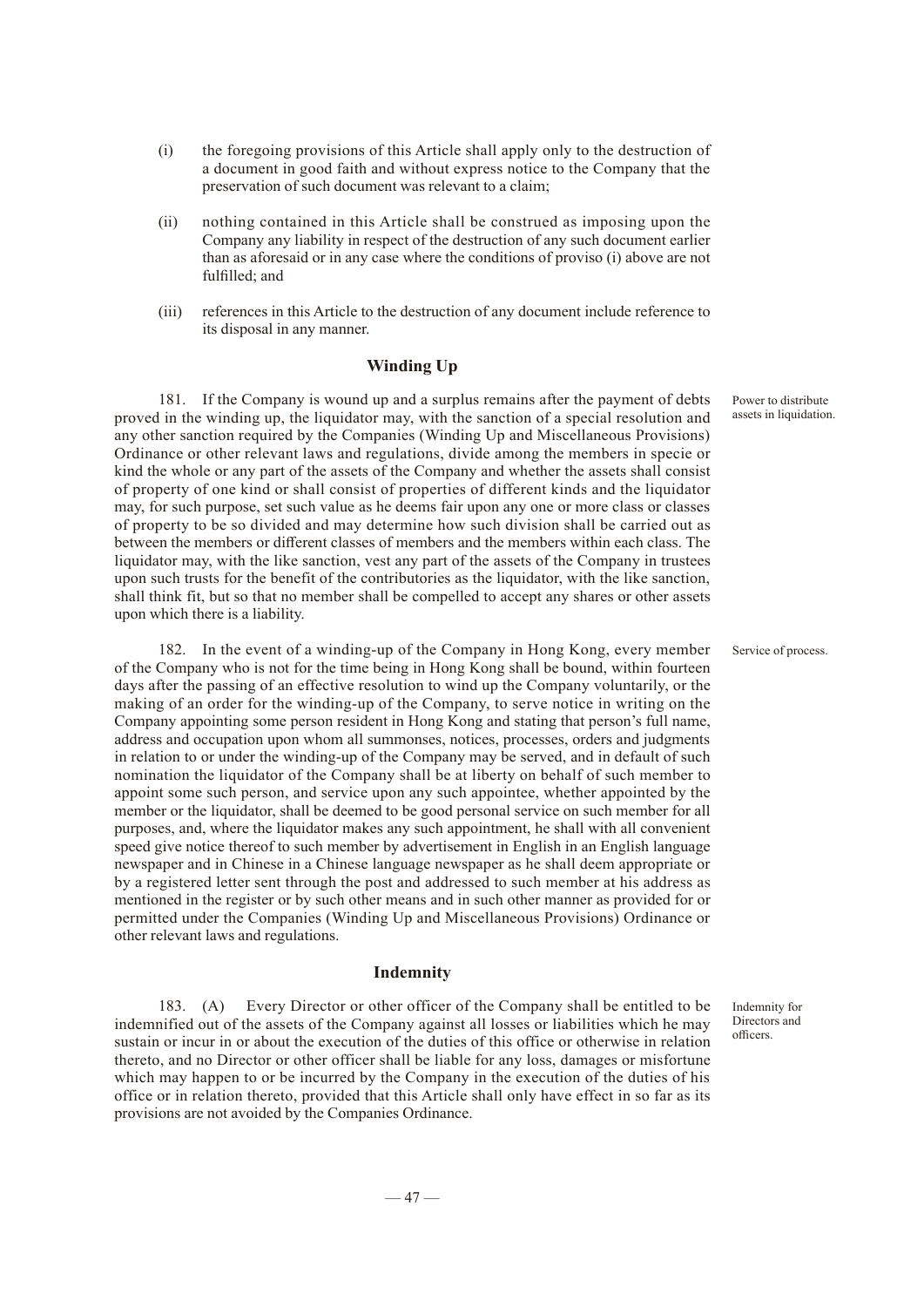(B) The Company may indemnify any Director or other officer of the Company, or any person employed by the Company as Auditor, against any liability incurred by him:

- (i) in defending any proceedings, whether civil or criminal, in which judgment is given in his favour or in which he is acquitted; or
- (ii) in connection with any application under sections 903 or 904 of the Companies Ordinance in which relief is granted to him by the court.

(C) The Company may purchase and maintain for any Director, director of an associated company, or officer of the Company, or any person employed by the Company as Auditor (in respect of liability occurring in the course of performance of duties of the auditor in relation to the Company or associated company (as the case may be)) in accordance with the relevant provisions of the Companies Ordinance:

- (i) insurance against any liability to the Company, an associated company or any other party attaching to him in respect of any negligence, default, breach of duty or breach of trust (save for fraud) in relation to the Company or an associated company (as the case may be); and
- (ii) insurance against any liability incurred by him in defending any proceedings, whether civil or criminal, taken against him for any negligence, default, breach of duty or breach of trust (including fraud) in relation to the Company or an associated company (as the case may be).

(D) In this Article, "associated company", in relation to the Company, means any company that is the Company's subsidiary or holding company or a subsidiary of that company's holding company.

Purchase and maintenance of insurance.